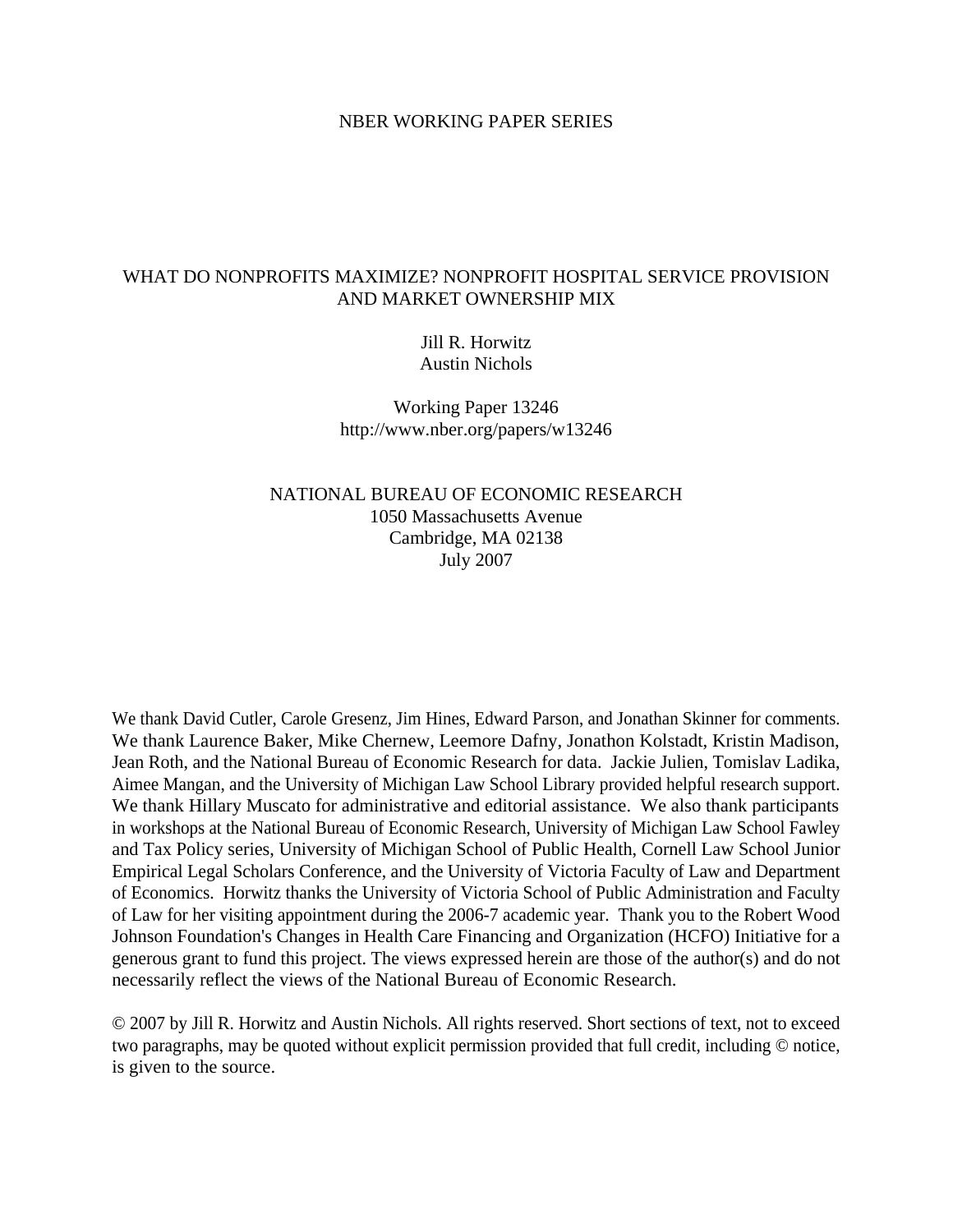What Do Nonprofits Maximize? Nonprofit Hospital Service Provision and Market Ownership Mix Jill R. Horwitz and Austin Nichols NBER Working Paper No. 13246 July 2007 JEL No. H1,I1,L1,L13,L22,L3

# **ABSTRACT**

Conflicting theories of the nonprofit firm have existed for several decades yet empirical research has not resolved these debates, partly because the theories are not easily testable but also because empirical research generally considers organizations in isolation rather than in markets. Here we examine three types of hospitals -- nonprofit, for-profit, and government -- and their spillover effects. We look at the effect of for-profit ownership share within markets in two ways, on the provision of medical services and on operating margins at the three types of hospitals. We find that nonprofit hospitals' medical service provision systematically varies by market mix. We find no significant effect of for-profit market share on the operating margins of nonprofit hospitals. These results fit best with theories in which hospitals maximize their own output.

Jill R. Horwitz University of Michigan Law School 625 South State Street Ann Arbor, MI 48109-1215 and NBER jrhorwit@umich.edu

Austin Nichols Urban Institute 2100 M Street, NW Washington, DC 20037 anichols@ui.urban.org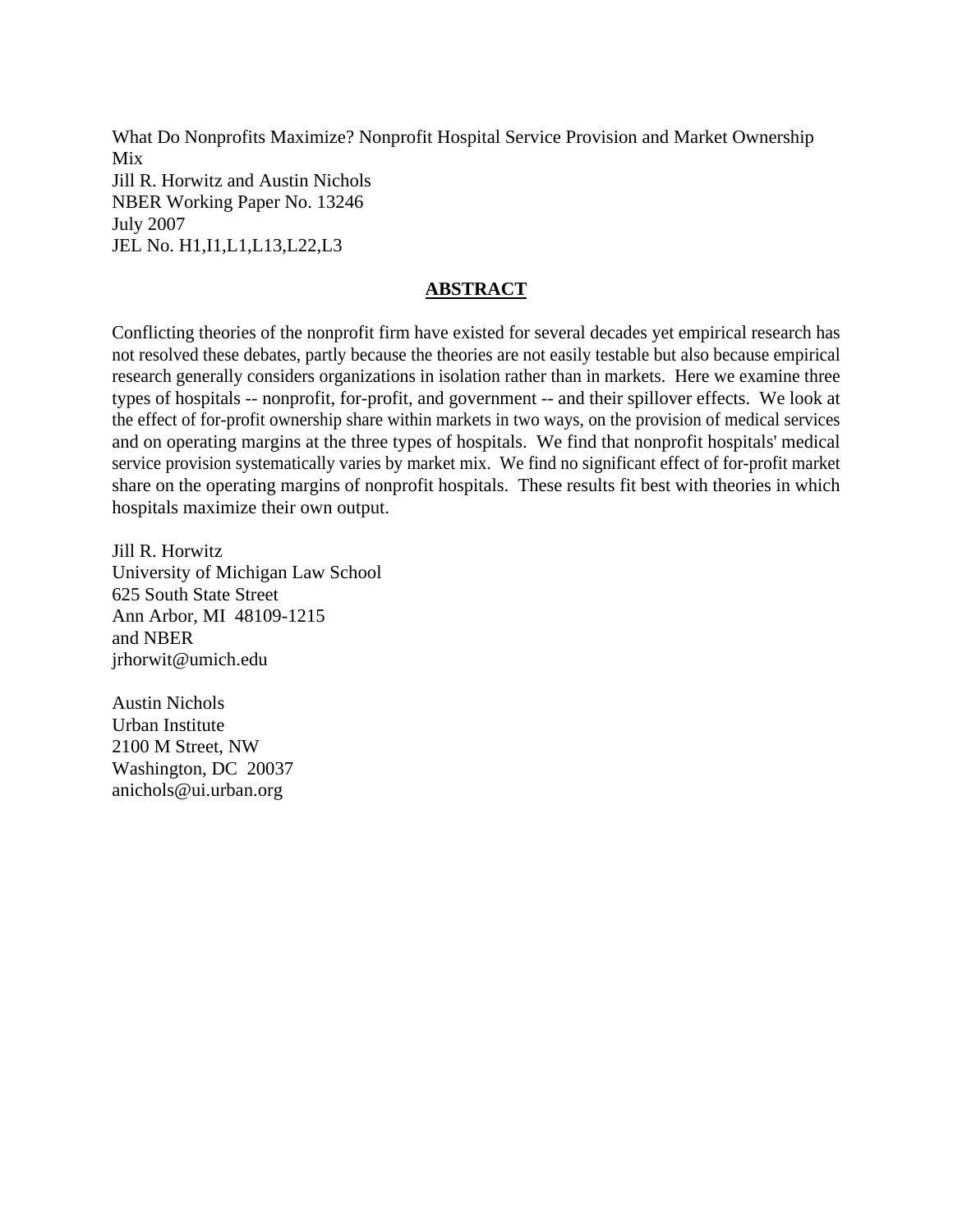### **I. Introduction**

Economists have proposed and debated conflicting theories of the nonprofit firm for several decades. Related empirical research, much of which has centered on the hospital industry where mixed markets have persisted for over half a century, has done little to resolve these debates. This indeterminacy persists, in part, because the theories have not generated testable predictions (Abraham, et al. 2005) and because of the inherent difficulties of estimation in health care markets. Health care markets are not spot markets, and prices are set through complicated, multi-party negotiations. It is not always clear who to call the consumer (patients, doctors, and many others see various prices and other signals and have different spheres of decision making), patients face limited choices, and there are a host of market failures (Arrow 1963). Finally, the debates are also unresolved because the large body of empirical research on hospital ownership is still incomplete. Studies typically consider hospital behavior in isolation, rather than in markets that have varied population, competitive, and ownership characteristics.

Here we examine three types of hospitals – nonprofit, for-profit, and government – and the effect of for-profit ownership share within markets in two ways. We first examine whether medical service provision by nonprofit, government, and for-profit hospitals varies with the forprofit share of their markets. Investigating service offerings is particularly useful because, in a highly regulated industry in which managers are constrained in their attempts to maximize profits (e.g., it is difficult and sometimes illegal to turn away low-paying patients), managers have some freedom to open or close a service as a way to increase profits. This explains why many researchers find little difference among ownership types among many dimensions, but along dimensions where administrators can influence profitability there are large differences. (Horwitz, 2007) We also investigate whether hospital operating margins depend on the interaction between hospital ownership and market mix.

We find that medical service provision systematically varies both by firm type and market mix. Nonprofits in markets with relatively high concentrations of for-profits are more likely to offer more profitable and less likely to offer less profitable services than those in markets with relatively low concentrations of for-profits. Government hospitals demonstrate a similar pattern, although the results are somewhat weaker than those for nonprofits. Among for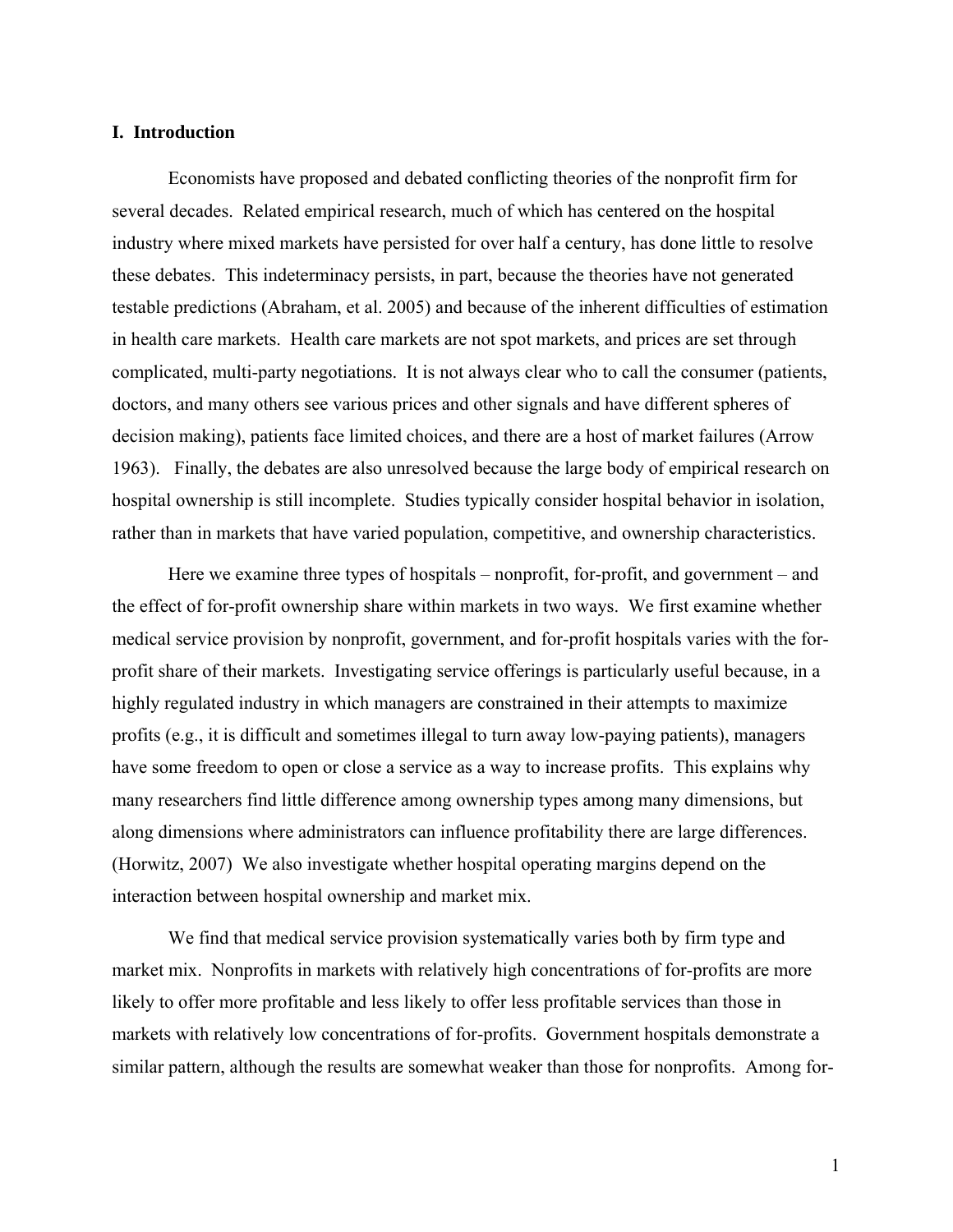profit hospitals, we identified no systematic and significant relationship in service provision by market type (high or low for-profit market share).

Based on these results, we find most convincing either one of two types of theories of nonprofit behaviour: nonprofit hospitals maximize their own output (Newhouse 1970) or a mixed objectives model in which some nonprofits are output-maximizing and others are forprofits in disguise (Hirth 1999). Additional empirical results cast some light on which theory is most plausible. A large number of specifications show that the effect of for-profit market share on the operating margin of nonprofits is consistently negligible in a statistical sense. These results are more consistent with the Newhouse model than the Hirth model, although we cannot rule out that some nonprofits are for-profits in disguise.

In addition to presenting new empirical findings that help differentiate among theories of the nonprofit firm, we address some major empirical challenges to ownership studies. The possible endogeneity of location and dynamic market characteristics such as additional firms entering make it difficult to rule out models in which different types of firms locate in different types of markets. However, we find similar results among 1) multiple models, including many pooled cross-sections and some fixed-effect models, 2) models using various definitions of forprofit market share, including a new distance-weighted approach, and various cut-offs for high and low for-profit market share, and, 3) identifying hospitals by their current market type (high for-profit share or low for-profit share) in some specifications and their market type during the first year of the study period in others. These results reassure us that the empirical generalities are not artifacts of endogenous location that could produce a spurious correlation between ownership or market type and service provision.

## **II. Background, Previous Research, and Empirical Predictions**

 $\overline{a}$ 

Slightly fewer than two-thirds of U.S. general hospitals within metropolitan statistical areas (MSAs) are nonprofit, with for-profit and government hospitals making up roughly equal shares of the remainder; about one half of rural general hospitals are nonprofit, and about 40 percent are government hospitals.<sup>[1](#page-3-0)</sup> Despite active hospital market consolidation (Abraham, Gaynor et al. 2005), particularly during the late 1990s, ownership shares have been relatively

<span id="page-3-0"></span> $<sup>1</sup>$  Here we focus on non-rural hospitals. Although almost half of all general hospitals are rural, they account for only</sup> 1/6 of admissions. We will examine rural hospitals in future work.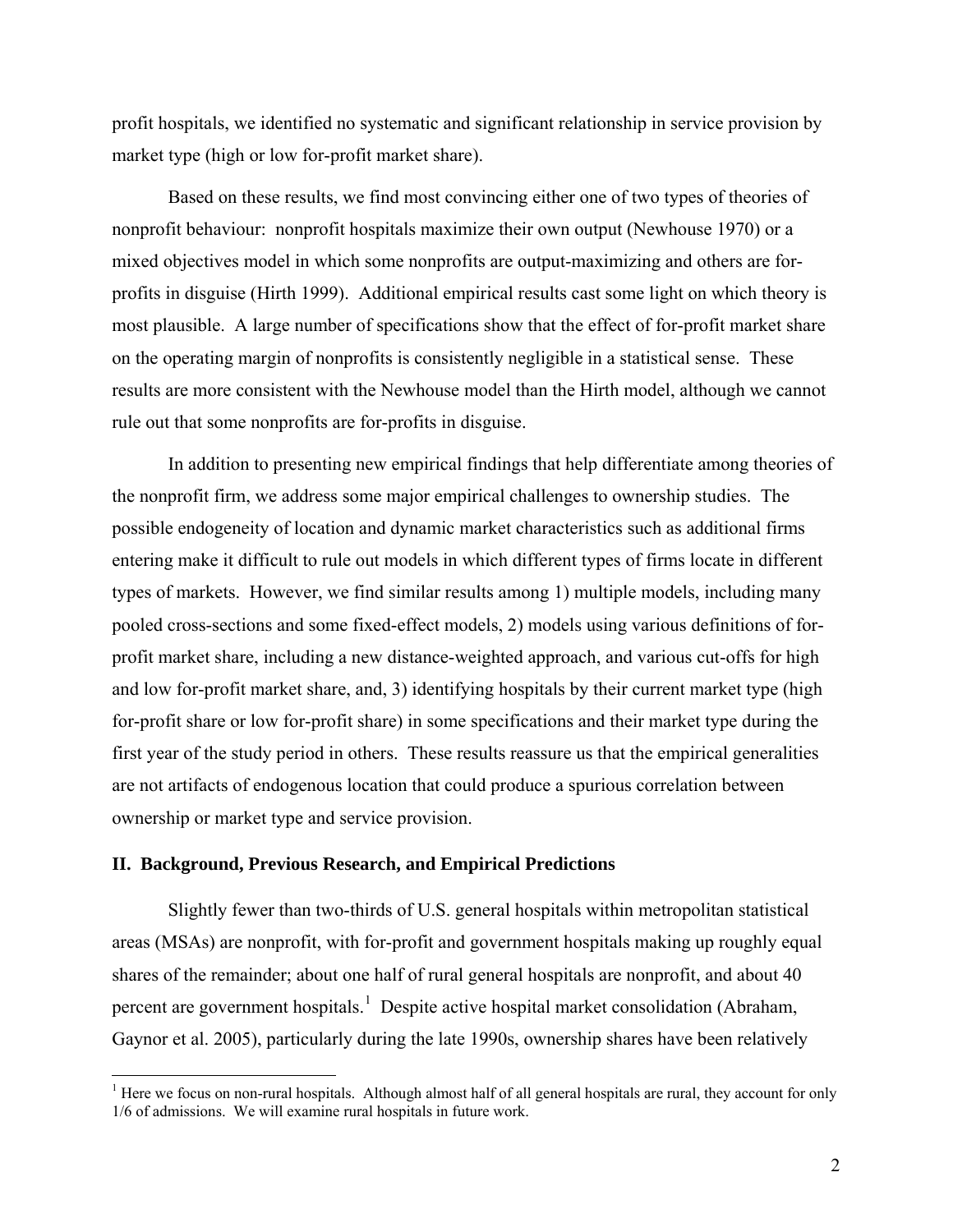stable over time. There has been some growth in the number and size of for-profit hospitals, but the proportion of for-profit hospitals has increased only modestly. Hospital ownership statistics from 1988 through 2005 are reported in Table 1.

#### *A. Theoretical Background and Predictions*

Despite many studies explaining why firms adopt nonprofit status and a few studies explaining why ownership mix within markets persists, there is no generally accepted theory of the nonprofit firm. First, this may be because competing explanations are incomparable. Only a few scholars attempt to identify a nonprofit objective function directly, while most only suggest the mechanisms by which such an objective function might constrain corporate behavior.

Second, there is no comprehensive theory of oligopoly or entry deterrence where firms have different objective functions because developing one is so hard. It is hard to specify the problem in a way that generates a soluble model, even in the case where firms offer a homogenous good in a standard Walrasian market. It is harder still to conceptualize the problem in a market where firms offer different kinds of bundled goods and where many of the consumption decisions are made without observing prices (in either the pecuniary sense of how much is charged for a particular medical intervention, or in terms of more comprehensive notions of price including psychic costs or opportunity costs). We can, however, offer some rough predictions based on an informal discussion of the various theories of nonprofits and hospital behavior. For the purposes of this discussion, we will assume that entry and exit of types of hospitals is "sprinkled randomly" around markets, so that there is exogenous variation in numbers of hospitals and the proportion of each type in various markets.

Finally, there is no agreement on the theory of a nonprofit firm because the various theories have not been effectively tested. These theories tend to generate similar, sometimes identical, predictions about firm behavior. Observing whether the medical services offered by hospital ownership types (nonprofit, for-profit, and government) depends on the mix of firmtypes in the market offers some traction on this problem. Here we discuss how our findings regarding ownership, market mix, and service provision help either rule out or narrow four major categories of nonprofit firm theories. These categories are: 1) firm output maximization theories, 2) market output maximization theories, 3) "for-profit in disguise" theories, and 4) a combination of the firm output maximization and disguise theories. We summarize these

3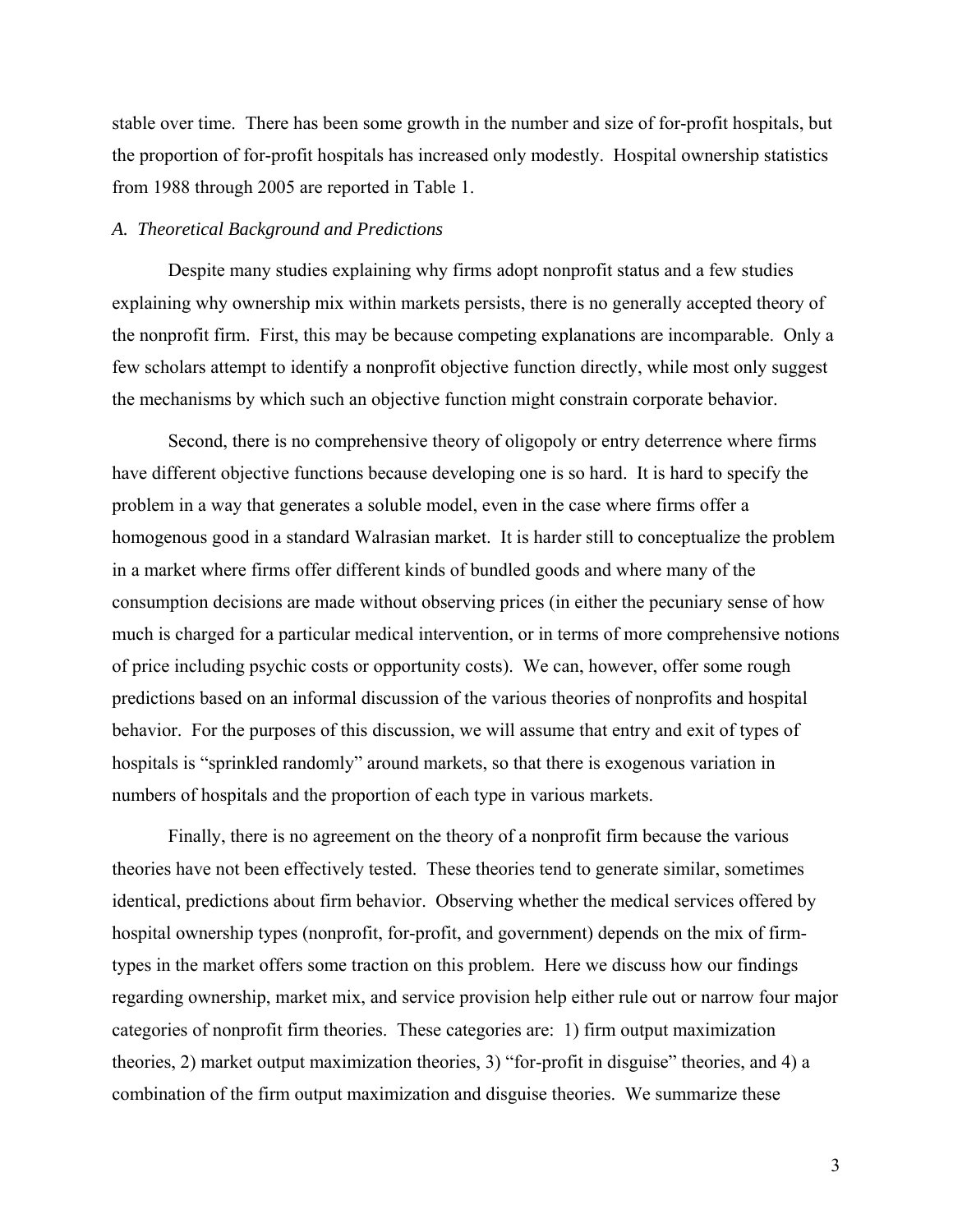theories and predictions in Table 6.

### 1. Firm Output Maximization Theories

In the first theory, Newhouse (1970), where nonprofits maximize own output (some weighted average of various measures of quantity and quality of care), the nonprofit will offer more health care until profits are driven to zero (in expectation, at least, since the data suggest that hospitals lose money one year and make money the next). It may seem that managers of nonprofit hospitals should be relatively indifferent to the mix of hospitals around them, since their neighbors cannot dictate output decisions. Some theorists have sought to explain that this is the case because certain kinds of actors control nonprofits: managers with particularly altruistic goals (Rose-Ackerman 1996), such as desires to cross-subsidize (James and Rose-Ackerman 1986); or consumers who control the mission of nonprofit organizations institution directly. (Ben-Ner 1983; James and Rose-Ackerman 1986; Ben-Ner and Gui 1993).

A nonprofit's neighbors, however, will take some of their "customers" and thereby affect the pool of patients they see. If their neighbors are driven more by profit motives, then the nonprofit will tend to treat less profitable patients who seek less profitable types of care. In this case, the nonprofit's behavior will be affected through the binding constraint on profits—in the absence of the profit-seeking competitors "cream-skimming" patients, they would have offered a mix of services (and served a mix of patients), call it *X,* that generated zero profit, but in the presence of the profit-seekers, the mix *X* will lose money, so they must alter their behavior to generate additional profits. Thus a nonprofit will be induced to look more like a profit-seeker in an environment where there are more profit-seekers, by both being less likely to offer unprofitable services and more likely to offer profitable ones.

## 2. Market Output Maximization Theories

In the second theory, Weisbrod (1988) suggests that nonprofits maximize total market output, meeting community health care needs where market and government failures leave them unmet. Salamon (1987) models government, rather than the voluntary sector, as the residual sector. Frank and Salkever's (1991) model includes total industry output as a maximand. In a theory of nonprofits that maximize market output, nonprofit hospitals may attempt to generate more revenue by adding more profitable services, but they also will react to a mix of neighbors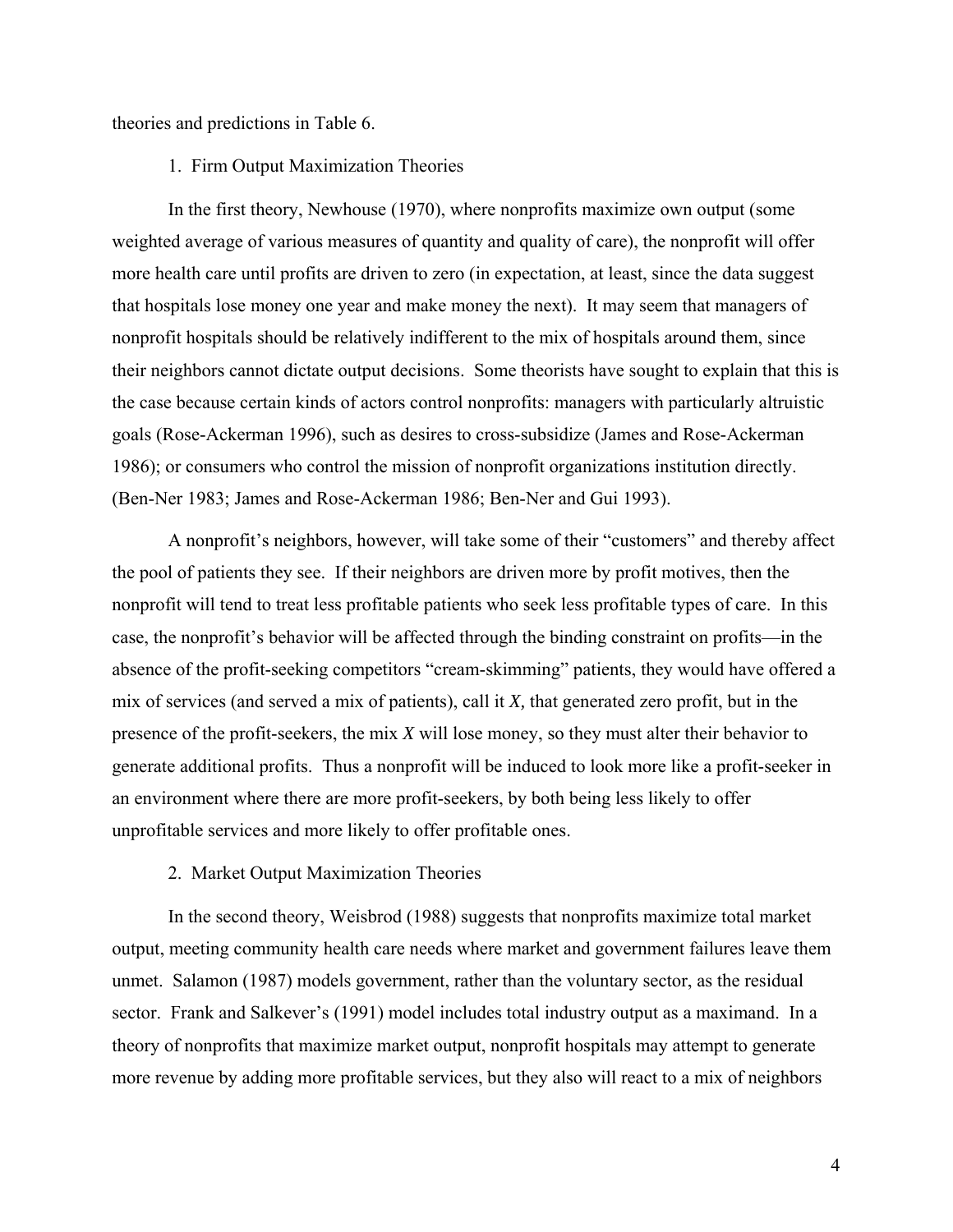that is more profit-seeking by increasing their propensity to offer less profitable services or to serve less profitable patients to offset the more mercenary behavior of their neighbors. Thus a nonprofit will be induced to look *less* like profit-seekers in an environment where there are more profit-seekers, in at least one way, by being more likely to offer unprofitable services, and *more* like profit-seekers in that it may also become more likely to offer profitable services.

### 3. For-Profits in Disguise

Several researchers have suggested that nonprofit and for-profit hospitals are the same. Both maximize profits, only profits go to shareholders in the case of for-profits and employees in the case of nonprofits. Pauly and Redisch (1973) develop a formal model in which physician employees capture nonprofit hospitals, operating them to benefit physician cartels by maximizing doctors' incomes. Others have demonstrated that not all doctors may wish to maximize income, but this would *not i*nvalidate Pauly and Redisch's model. Young (1981) outlines a model in which physicians sort into different hospitals, hospital types, or regions according to their individual preferences including their preferences for philanthropic behavior.

Many empiricists have demonstrated that nonprofit and for-profit hospitals are substantially alike in important ways (cost, revenue, profits, etc.). (For literature review see Sloan 2000) Evidence that nonprofits and for-profits respond identically to incentives tends to support this third theory. We, therefore, hypothesize that if both nonprofits and for-profits are maximizing profits, nonprofits should not act differently depending on the proportion of forprofits in their markets.

### 4. Mixed Objectives Theories

A fourth class of theories combines the first and third, with the same predictions regarding service provision in different types of markets. Hirth (1997; 1999) develops a theory based on competition over quality under which competition from non-profit-maximizing nonprofits causes positive spillover effects on the performances of both for-profits and "forprofits in disguise" (i.e., nonprofits that are solely motivated by profits). According to the theory, nonprofits drive out low-quality for-profits (that charge high quality prices) and increase the utility of the uninformed consumers who continue to seek care at for-profits. Hirth concludes that quality differences can disappear in markets with a sufficiently high proportion of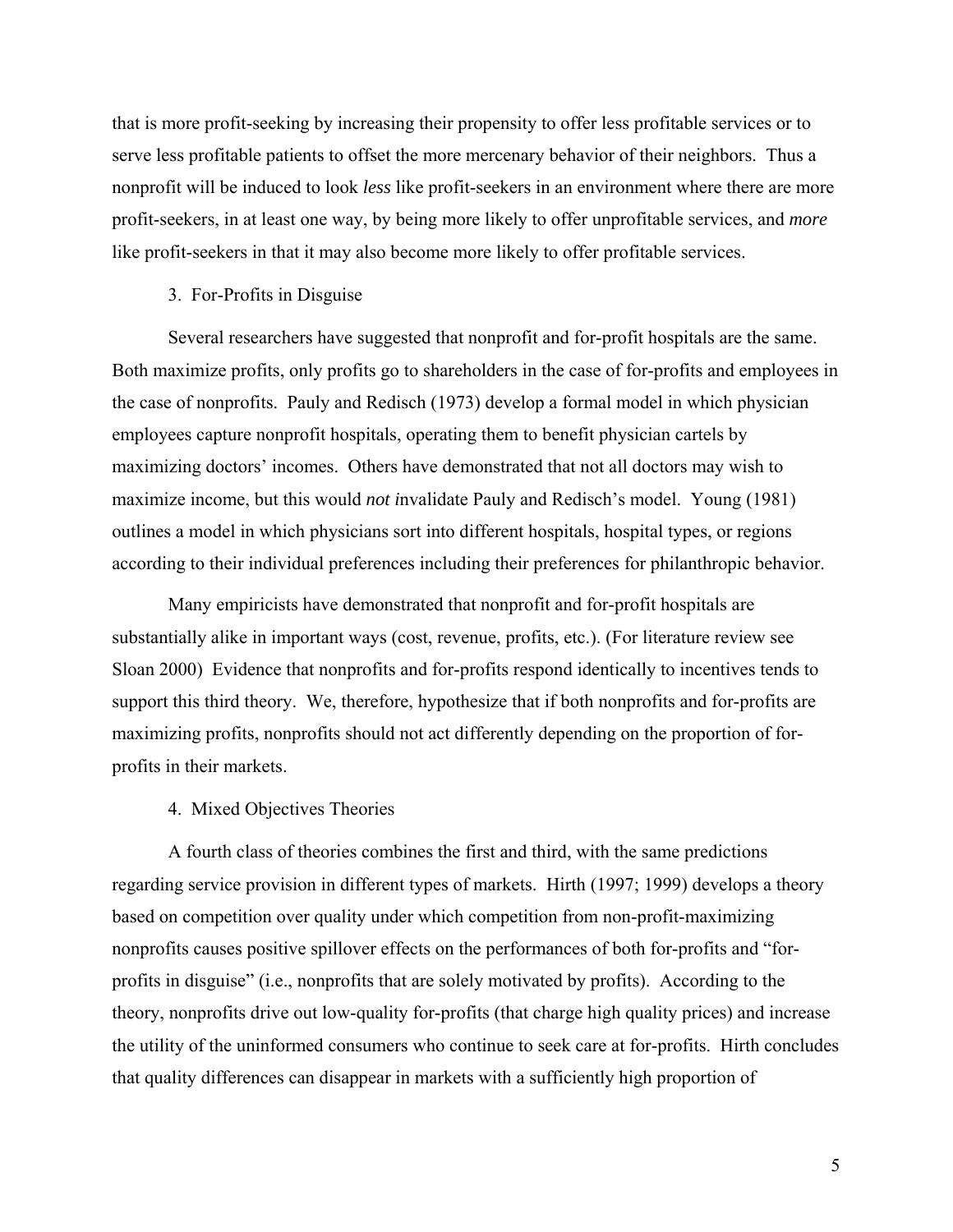nonprofits. Even under this fourth model (Hirth), where only some nonprofits are profit-seekers, an increase in for-profit penetration (holding constant numbers and sizes of neighbors) should only affect behavior to the extent that the nonprofits displaced are not profit-seekers. Thus the hybrid model offers a hybrid prediction, somewhere between the Pauly-Redisch model that predicts that nonprofits will look essentially like for-profits, and the Newhouse model that predicts that nonprofits may look more like for-profits in the presence of more for-profits. Still, we would be unlikely to find differences among ownership types if the variation within the nonprofit form was greater than the variation between nonprofits and other types.

Additional empirical tests regarding hospital operating margins can cast some light on whether some nonprofits are in fact for-profits in disguise, i.e., the Newhouse v. the Hirth model. An increase in for-profit market share may affect nonprofit service offerings under both models. A shift in market share, however, should not affect nonprofit hospitals' profit margins if they are all maximizing output subject to a budget constraint; nonprofits should earn zero expected profits regardless of their competitors' behavior. Under Hirth's model it is most likely that if some nonprofits were, in fact, for-profits in disguise, their margins would be higher in high for-profit markets. This is because for-profits in disguise 1) would face less competition from altruistic nonprofits, and 2) they would act like for-profits which, under Hirth's model, have lower profits when facing less competition from hospitals that do not maximize profits. Further, under the Hirth model, margins among all nonprofits should be higher in high for-profit markets than others because the effect for all nonprofits is a mixture of zero effect for "true" nonprofits and a positive effect for for-profits in disguise. We cannot, however, reject the hypothesis that *some* nonprofits are for-profits in disguise because they may account for a small proportion of all nonprofits.

### 5. Mixed Oligopoly

A complete theory needs to specify the objective functions of firms *and* the mechanism by which the market mix is maintained. A fully developed theory would also explain why some industries, such as health and education, support government, for-profit, and nonprofit production, while others industries exhibit only one or two types of producers. A start has been made on models of mixed oligopoly incorporating public (either welfare or revenue maximizing) and for-profit agents. (see e.g., Cremer, Marchand et al. 1989; De Fraja and Delbono 1989)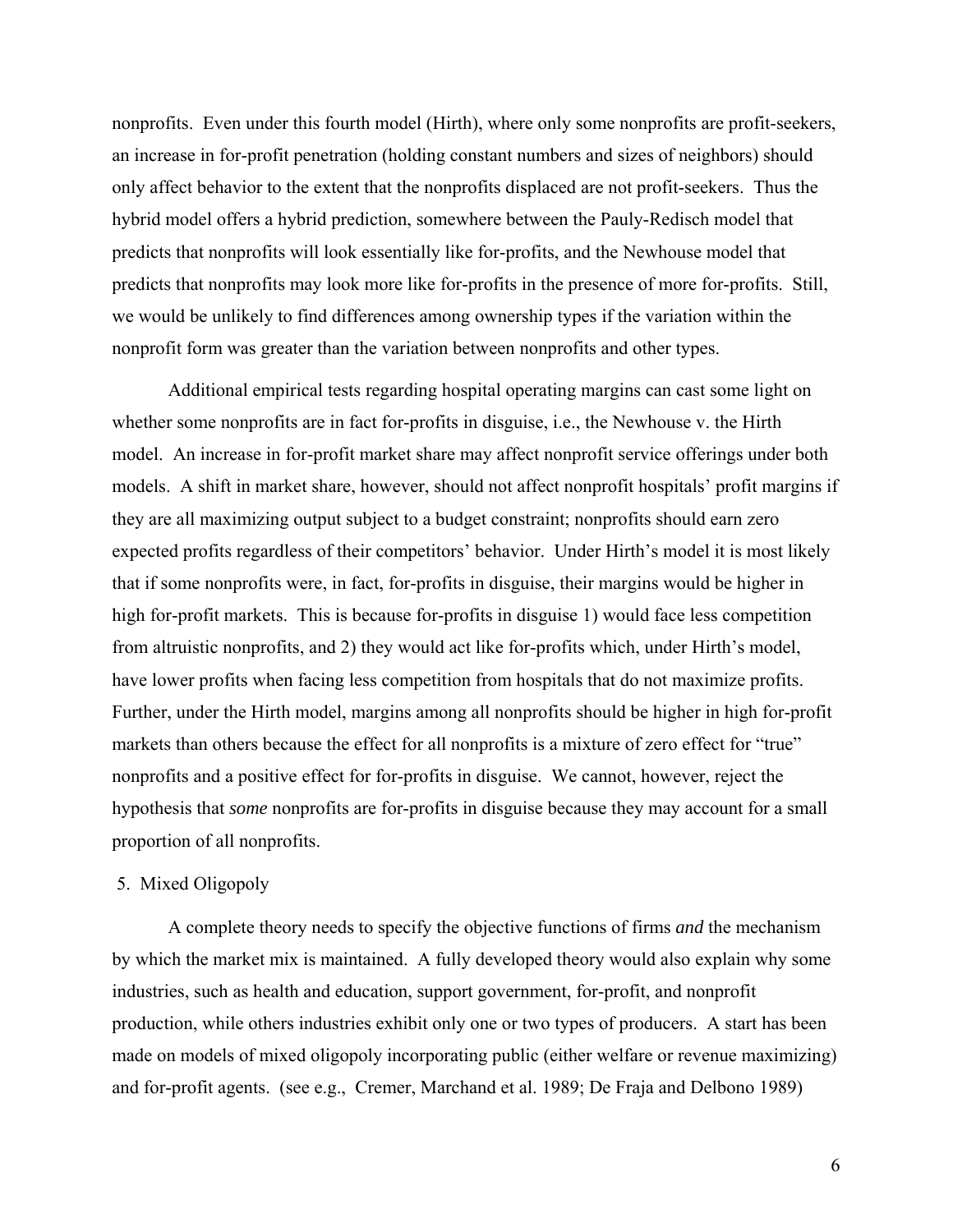However, there is no theory incorporating the three types of producer, so we rely on intuition as to how these different species of nonprofits should be expected to respond to shifts in the composition of their competitors.

Several theories explain how nonprofits and for-profits can continue to occupy the same market. The first and most common one is that where there are informational asymmetries between providers and recipients of health care (Arrow 1963), quality of care cannot be fully contracted, and consumers are heterogeneous in their preferences and/or informational disadvantage. (See, e.g., Hansmann 1980; Ben-Ner and Hoomissen 1991; Hirth 1999; Glaeser and Shleifer 2001) Therefore, for-profits and nonprofits offer different quality services and possibly price them differently (where price should be construed as including various nonpecuniary compensation mechanisms, e.g., how much emphasis is placed on the nature of conversations with patients). This type of model underlies many other discussions in health economics, including discussions of insurance or regulation. It is unclear, however, how much control over quality providers exert or the power of these incentives — some studies show no, or only very small, responses to large incentives, with rewards going to those who already exhibited high quality before the incentives were implemented. (See e.g., Rosenthal, Frank et al. 2005; Rosenthal and Frank 2006; Epstein 2007)

The second idea about how ownership mix is maintained is that nonprofits (who are assumed to enjoy a cost advantage over for-profits) are in short supply; the number of altruists who found and run nonprofits is fixed, while for-profit entrepreneurs are in abundance. (Lakdawalla and Philipson 2005) In this type of model, the marginal firm is a for-profit, so equilibrium is determined by for-profit behavior, with some constraints imposed by the presence of nonprofits. This is the only model that does not require some heterogeneity in patients. However, it imposes a very stringent constraint on hospital managers, dividing them into two types with one in infinite abundance and one with a finite population.

The third is the Hirth (1997; 1999) model in which two types of firms – one with forprofit objectives, the other with altruistic objectives – both adopt nonprofit status. That both types incorporate under the same status reduces the signal quality of organizational type. This situation creates an equilibrium where customers cannot be sure of receiving higher quality care at a nonprofit, though it may be higher in expectation, and for-profits offering a "price"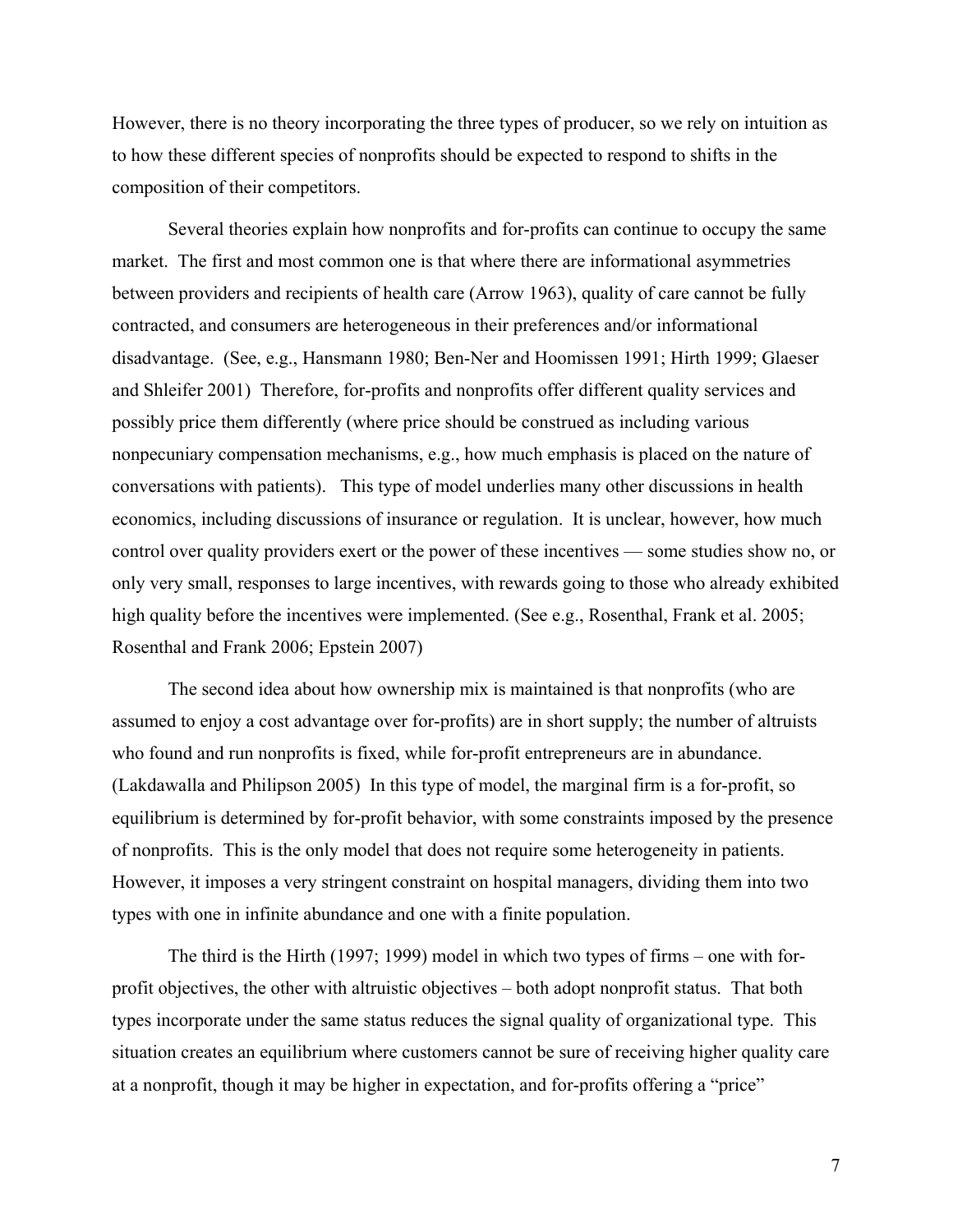advantage over nonprofits. Patients who differ in risk aversion or information sets choose one type of hospital over another, and both types are present in equilibrium.

The fourth is that there are different financial advantages enjoyed by the two types, where for-profits have access to equity and nonprofits may have lower tax expenses, so that one type may be more or less advantaged in different places or different times, see e.g., Hansmann (1987). If in some markets the financial advantage switches between the organizational forms over time, both types may be observed at a point in time if the future expected return to each justifies their continuous operation.

A similar pattern of fluctuating fortunes is implied by Pauly and Redisch, in that there is no difference in objectives between for-profits or nonprofits, but there are costs and benefits associated with each type (a physicians' cooperative organized as a nonprofit that cannot distribute profits *per se* may be forced to "pay" doctors in perquisites or other non-cash compensation). If there is heterogeneity in doctors' preferences, or differences in costs and benefits in different places or different times, both types of profit-seeking firms will be observed.

Finally, if nonprofits exist because they offer different goods than other types (Rose-Ackerman 1996), then they are actually in different markets and the puzzle of why different hospital types co-exist within markets dissolves. There is some evidence for this explanation in hospital markets. Horwitz (2005a; 2007), for example, has found that medical service provision varies significantly by ownership type. This finding implies two distinct types of product differentiation. First, for example, hospital types specialize in various services (e.g., some government hospitals offer psychiatric emergency care and for-profits in the market do not). One could also consider the different bundles of services offered at hospitals to be different goods. Second, one could understand the product offered by hospitals as health care, a multidimensional commodity. Different patients, or their doctors and insurers, have different preferences over the mix of services and service attributes offered by hospitals. Consumers may sort by hospital type based on their preferences for quality, quantity, and hotel services.

These notions of product differentiation lead one to think of a model of monopolistic competition, in which the interaction between for-profits and nonprofits is concentrated in the arena of defining a hospital's unique position in the product space. This model does not, however, address the central question of why nonprofits and for-profits would compete in this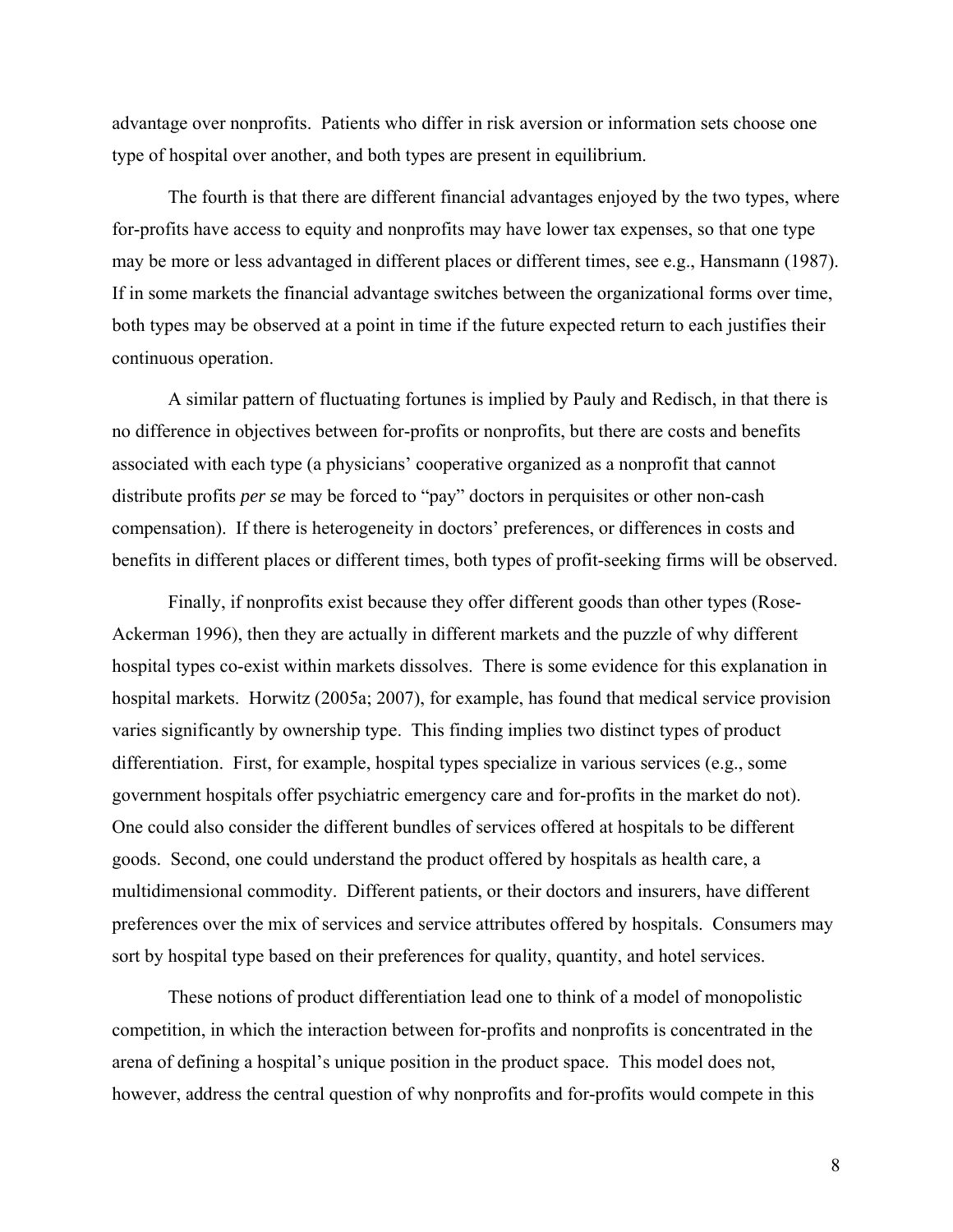way. Nor does it suggest the optimal level of quality and quantity of medical services, a particularly difficult question where there is imperfect information as in medical services markets. But the idea of product differentiation does suggest that nonprofit output decisions would not depend on market mix. Nonprofits would simply specialize in the some types of services and *not i*n other types of services, regardless of the number of for-profit competitors.

We prefer the first of these models of self-sustaining market mix, relying on the heterogeneity of preferences among consumers, though each probably captures important elements of the interactions among hospitals in a market. Another model which should not be neglected is simple inertia—regardless of the relative advantages of various organizational forms, or large negative profit margins, many hospitals are slow to close. Nonprofits may see perpetual operation as part of their mission, even if times have changed irrevocably. Hansmann et al. (2003) have found that secular nonprofits are less responsive to declines in demand than government or religious nonprofits; for-profits are the most responsive. There are likely other behavioral economics stories at play, including a process of institutional isomorphism that induces nonprofits and for-profits in the same market to behave much the same regardless of their true objectives, which complicate interpretation of these results as tests of competing theories of rational behavior.

#### *B. Previous Empirical Research on Ownership Mix*

Related empirical research focuses on two questions: 1) Does firm behavior depend on the ownership of its competitors? 2) What is the primary direction of influence between forprofit and nonprofit firms? Although few studies examine the relationship among firm type, market mix, and medical service provision, the available evidence suggests that the presence of for-profit hospitals in a market is associated with greater responsiveness to financial incentives among nonprofits in the same market. Nonprofits in relatively high for-profit hospital penetration markets are more likely than other types to provide profitable services (Hughes and Luft 1990; Horwitz 2007), to avoid unprofitable patients (Schlesinger, Bentkover et al. 1987; Schlesinger, Dorwart et al. 1997a), and to spend less on admitted cardiac patients (Ettner and Hermann 1987; Kessler and McClellan 2002). They are also more responsive to profit-making opportunities (Cutler and Horwitz 2000; Duggan 2000; Silverman and Skinner 2004).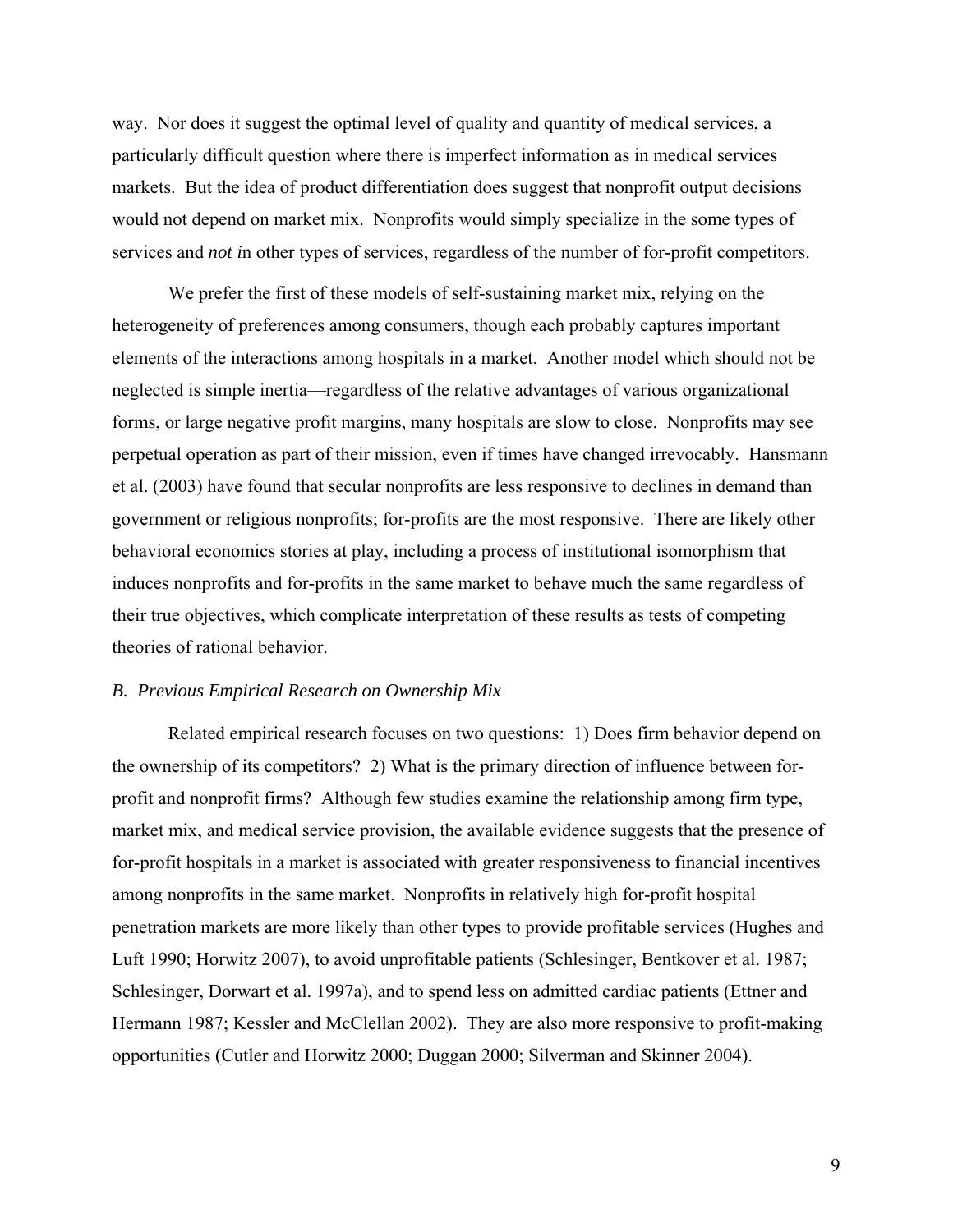Some scholars, however, explain these differences as evidence of market selection rather than ownership. For example, Norton and Staiger (1994) find that conditional on location, nonprofits provide similar amounts of charity care to for-profits, but for-profits differentially locate where there is less demand for such care. Similarly, studying three markets, McClellan and Staiger (2000) find that for-profits systematically locate in markets with lower total quality.

Scholars also consider the direction of influence among firm types within mixed markets. Some claim that nonprofits influence for-profits. Hirth (1999), described above, shows that competition from altruistic nonprofits can raise quality among competing for-profit and nonprofits that adopt for-profit objectives alike. Several others have argued, without systematic evidence in support, that nonprofits influence for-profit competitors through some form of standard setting. They may, for example, define consumer and community expectations regarding service provision such as charity care, or stimulate non-price competition such as competing over reputation for contribution to the community. (Marsteller, Bovberg et al. 1998; Clement, White et al. 2002) Hansmann (1980) reasons that a nonprofit culture in older, established industries such as the hospital industry deters profiteering among nonprofits, immunizing them from for-profit influence.

Other scholars identify the opposite relationship—for-profits influencing nonprofits. Hughes et al. (1990) predict that nonprofit hospitals with for-profit neighbors will feel competitively threatened and, therefore, will be more likely than other nonprofits to offer profitable services and less likely to offer unprofitable services. They also predict that nonprofits view local government hospitals both as complementary institutions, thus allowing the nonprofit to avoid unprofitable services, and as uncompetitive, thus allowing them to offer profitable services. Their results, albeit for only two medical services, support their predictions. Based on two case studies, Cutler and Horwitz (2000) hypothesize that nonprofit and government hospitals copy the behavior of new for-profit entrants in a hospital market. Finally, Clement and coauthors (2002) show that as nonprofits provide more charity care, for-profits provide less in mixed markets.

Still others contend that there should be no influence of for-profits on nonprofits or *vice versa.* According to Lakdawalla and Philipson (2005) because for-profits have higher operating costs and no endowments, they are the marginal firms and, therefore, the only firms responding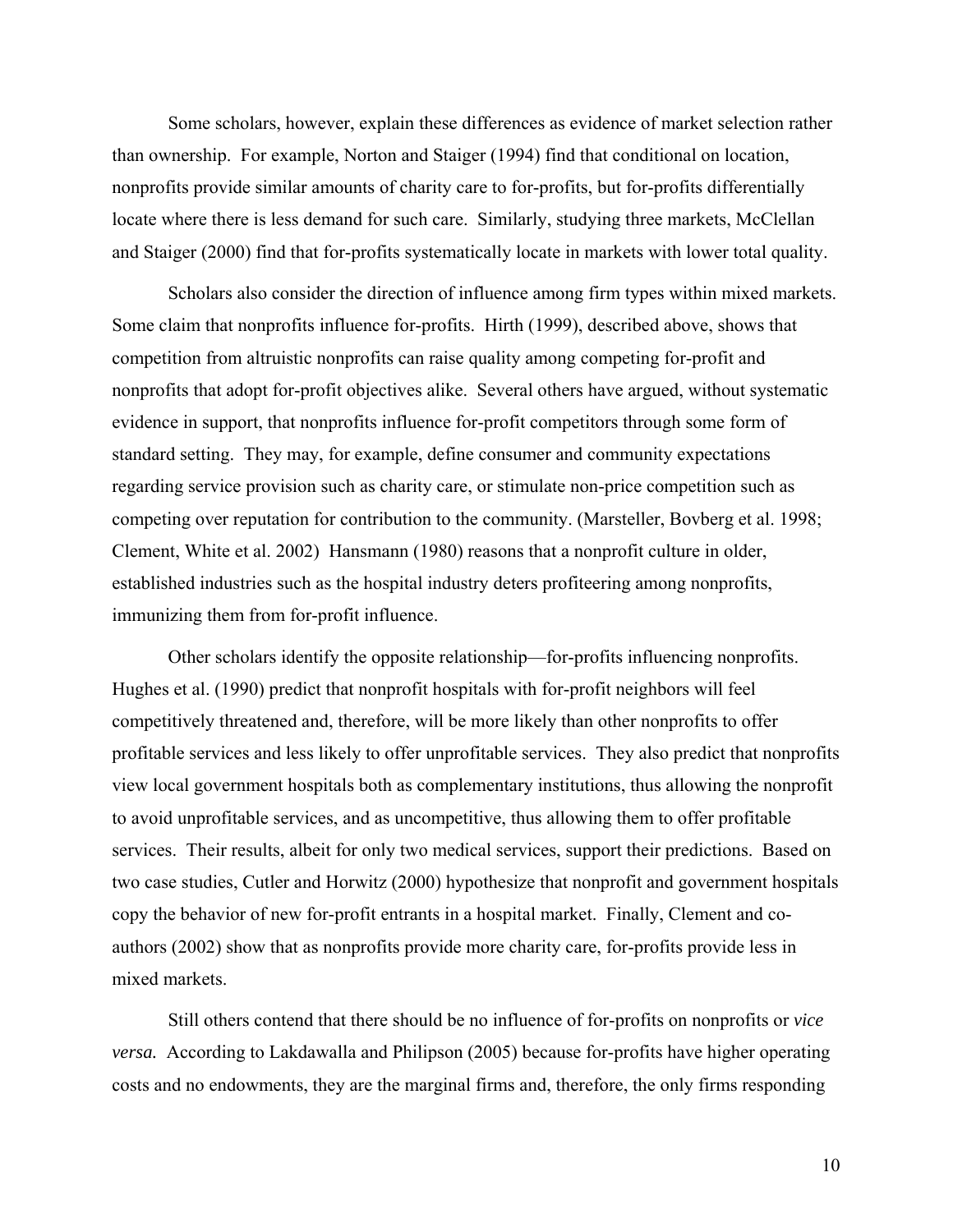to market changes. This result depends on several strong assumptions, such as a finite supply of altruistic entrepreneurs and an infinite supply of profit-seeking entrepreneurs. Further, the result is not robust to changes in the theoretical model, such as allowing the supply of both profitseeking and altruistic entrepreneurs to vary with market characteristics or fixing the supply of both entrepreneurial types.

 Finally, Santerre and Vernon (2005) attempt to identify the efficient ownership mix. Relying on Grabowski and Hirth (2002), they assert that nonprofits encourage for-profits to become more trustworthy and for-profits encourage nonprofits to become more efficient. Thus, they assume that ownership influences run in both directions. They further assume that nonprofits face relatively high demand because they have higher quality, but offer relatively low supply because their relatively low efficiency leads to higher costs. To identify which effect dominates they regress quantity (e.g., admissions, surgeries, emergency visits, and others) on nonprofit and government hospital market share, and other variables that influence demand. Finding negative coefficients on nonprofit ownership in almost all tests, they conclude that the quality benefit is less than the inefficiency cost associated with nonprofit ownership and, therefore, there are too many nonprofit hospitals. This conclusion, however, is not supported by their theory – if consumers value quantity and quality, then lower quantity and higher quality could generate greater consumer surplus, and there could well be an inefficiently low number of nonprofits.

## **III. Data and Empirical Strategy**

## *A. Data*

 Annual data (1988 through 2005) on hospital characteristics (e.g., beds, admissions, ownership status, teaching status, and medical services) are from the American Hospital Association's Annual Surveys of Hospitals (AHA). We include all non-rural, non-federal general medical and surgical hospitals in the United States. We examine every acute and postacute medical service reported in the surveys. The AHA surveys include approximately 80 service questions from which we excluded questions about facilities, non-medical services, and duplicate questions. A list of included services and summary statistics are in Table 2.

 The AHA data have some limitations. First, they are self-reported and *not i*ndependently verified. However, there is no *a priori* reason to suspect that the data reliability is correlated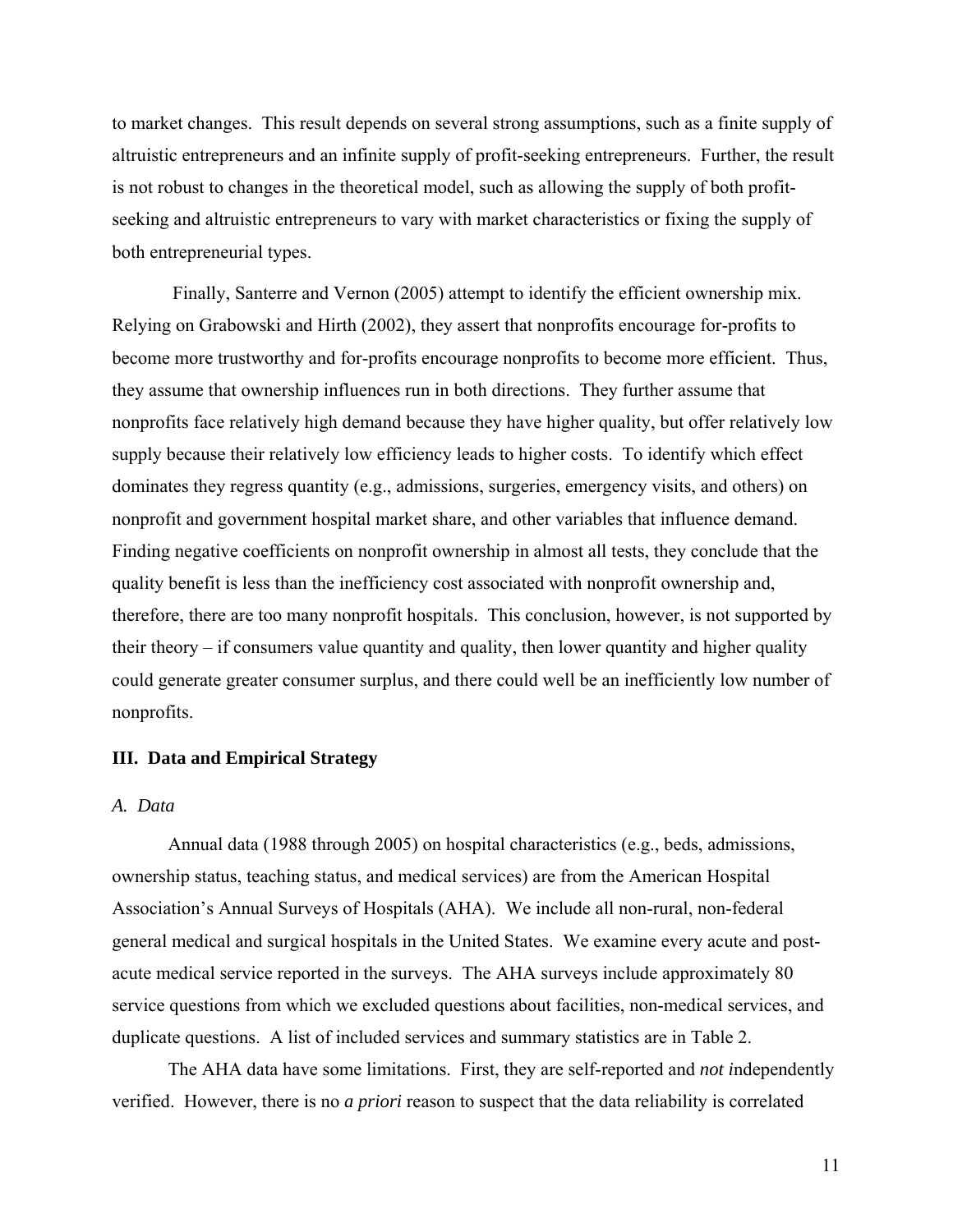with ownership or market type. Further, general medical and surgical hospitals exhibit a high response rate. In 2003, for-example, it was 86.3 percent. Second, the survey format has changed slightly over the years. From 1988-1993, the survey asked hospitals to choose whether a service (e.g., open heart surgery) was offered at the hospital, another hospital, or not available (allowing the hospital three possible answers), and from 1993-2005 to answer "yes" to each question if the service was offered at a 1) hospital or subsidiary, 2) another system location, 3) network, or 4) joint venture (allowing for 16 possible answers). To ensure that the coding is consistent over time, we compared the responses in 1993, when the surveys included both question types. For all years we converted the answers into a dichotomous variable representing whether the hospital itself offered the service.

Third, the data suffer from missing values, particularly in the later years, and the nonrespondents were disproportionately for-profit. Of the roughly 46,075 observations in the sample, before filling in missing values, approximately three percent of nonprofit, five percent of government, and 17 percent of for-profit hospitals did not report whether they offered open-heart surgery in 1988. By 2005, those percentages were about 12 percent for nonprofit, 11 percent for government, and 26 percent for for-profit hospitals. The numbers, however, are considerably lower for nonprofit and government hospitals after weighting by annual admissions. We imputed missing values using data from the years surrounding the missing year. Generally fewer than five percent of observations were imputed for each service.

 Fourth, the AHA has a self-reported variable for whether a hospital is a general medical and surgical or other type (e.g., a psychiatric hospital, specialty hospital, or children's hospital). Approximately 350 hospitals non-rural hospitals report changes in their self-reported designation. We conducted additional research on about 100 of these hospitals by searching the hospital website, local newspapers, state government reports, and contacting the hospital directly to determine which value was correct; we excluded 48 of these hospitals from the sample because they were not general hospitals. We recoded the remaining 267 hospitals with varying designations (approximately five percent) by using the modal response during all years, therefore only using those hospitals that report being a general medical and surgical hospital in the majority of study years.

We constructed demographic controls using tract-level data from the 1990 and 2000 U.S. Census. HMO penetration data (1990 through 2001) are derived from the National Directory of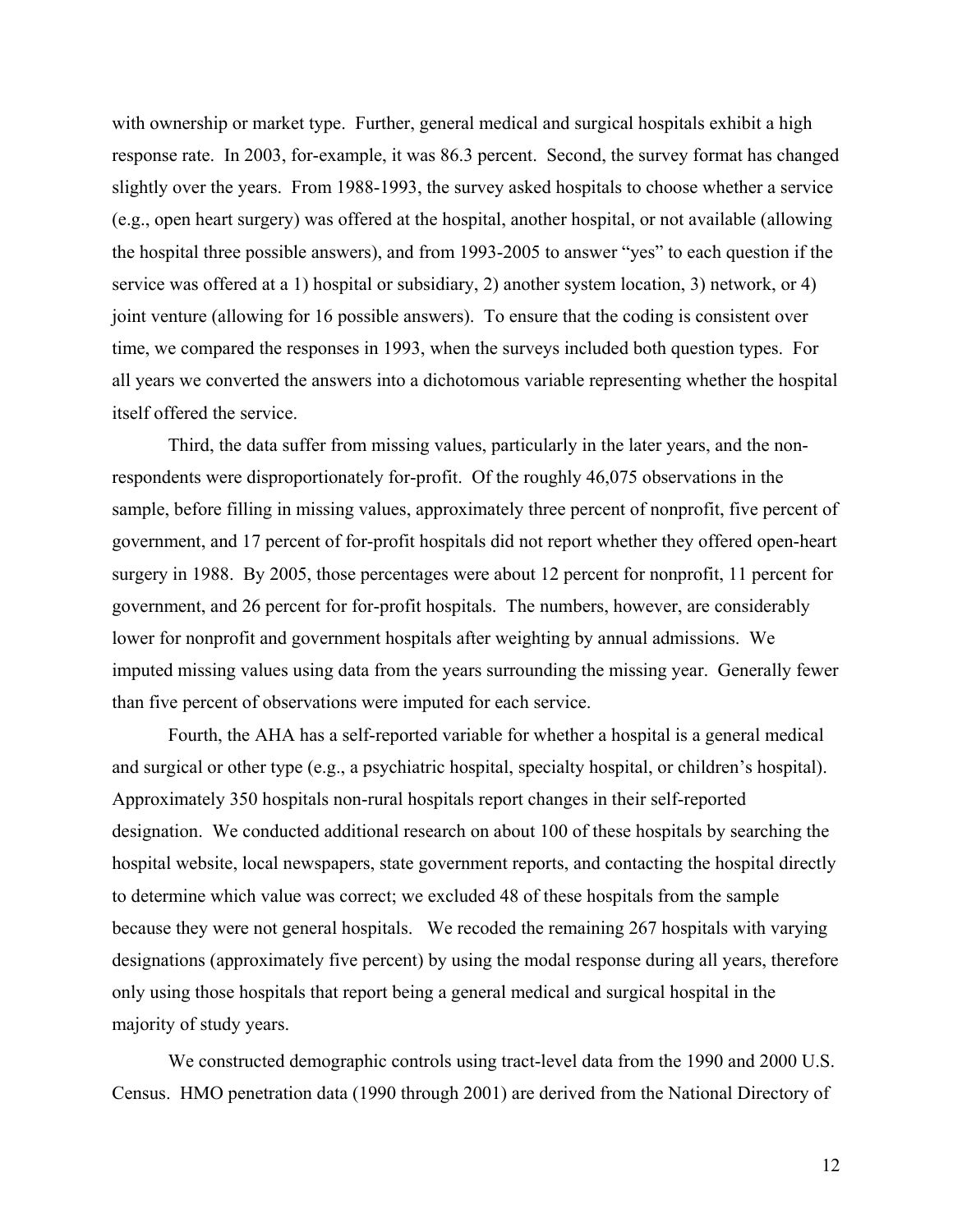HMOs (published annually by the Group Health Association of America) and Interstudy. Baker (1997) provides details on the construction of HMO market share estimates. We constructed the hospital system membership variable from three sources: the AHA and databases constructed by Madison (2004) for 1988-1998 and by Dafny and Dranove (2006) for 1988-2000.

We constructed hospital operating margins using the Centers for Medicare and Medicaid Services' Healthcare Cost Report Information System (HCRIS). The HCRIS data are updated quarterly and we used data from the March, 2006 version for years 1988 through 2004, excluding 2005 from the analysis because the data were incomplete. There are some limitations to the data, suggested by the fact that within a single hospital operating margins vary considerably over time. We excluded nearly one percent (330) of the observations because they showed contractual allowances – the difference between hospital charges and amounts realizable from third party payers under contractual agreements – to be larger than total patient revenues. We also excluded an additional five percent  $(2,297)$  of the observations because they were missing at least one variable necessary to calculate the operating margin.

We developed a database of precise hospital locations from several sources, starting with addresses from the AHA database, filling in missing addresses through internet searches and telephone calls to the hospital or the current resident of the building that housed the closed hospital. We then used geocoding software to match the addresses to precise longitudes and latitudes, matching 77 percent during the first run and slightly over 10 percent more after resolving name conflicts or hand-matching the addresses with the software. We identified the remaining locations by employing various methods including using Federal Aviation Administration databases to identify hospital heliports and iterating between topographic maps to locate the hospital visually and mapping programs to find the street location.

## *B. Empirical Strategy and Models*

### 1. Overview and Service Profitability

Examining medical services provision is useful for several reasons. Service provision decisions suggest the type of patients, doctors, and payers whom hospitals wish to attract. By examining multiple services, rather than concentrating on one, we are able to establish the patterns by which hospitals decide to provide services. Comparing services also allows us to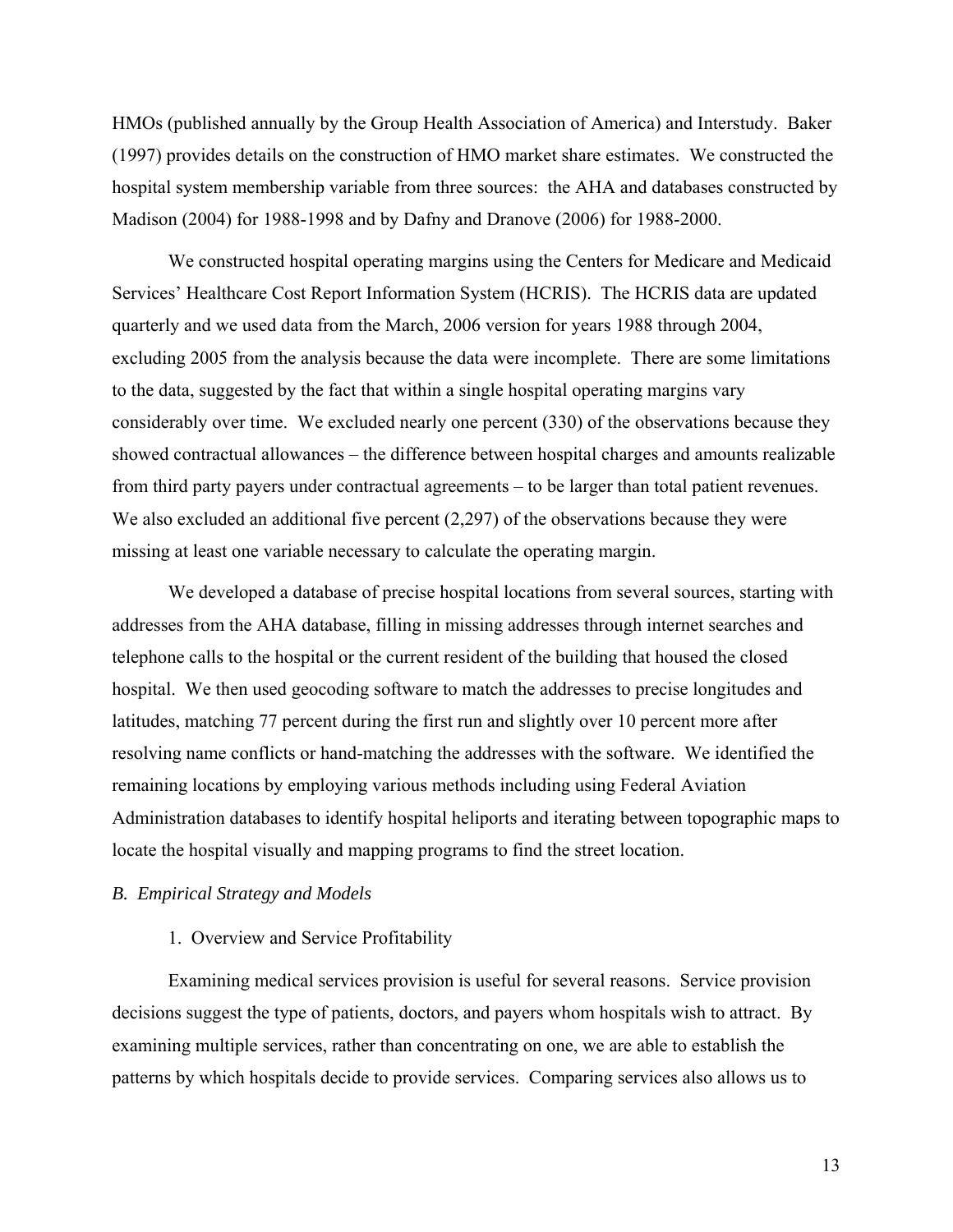identify hospitals' relative responsiveness to financial incentives. Interactions between medical providers and their patients may also be influenced less directly by a hospital's ownership form or market environment than by whether and how those factors determine the services that hospitals offer, particularly since hospital administrators can more readily control service offerings than ownership status or market environment.

In total, we examine 45 individual medical services to test whether offerings differ by the interaction between hospital ownership and market type (i.e., high and low for-profit hospital market penetration). We then sort those services into three profitability categories – those with relatively high, relatively low, and variable profitability. Our main method, following Horwitz (2007), assigns relative profitability based on several sources including peer-reviewed research, interviews (with, e.g., hospital administrators, doctors, and policymakers), analyses of patients' socioeconomic or insurance status, Medicare payment reports, physician salaries for related services, and trade publications. Although we summarize some of the designations in Table 2, a detailed report explaining the profitability sorting is available online. (Horwitz 2005b)

Second, as a check on the first method, we categorize relative profitability from the data itself. We assume that for-profits are more likely than government hospitals to offer relatively profitable services and less like to do otherwise. Using results from equation (1) below, including all the listed control variables, we classify services as profitable if for-profit hospitals are more likely to offer a service than government hospitals in more than 10 percent of the study years and less likely to do so in no more than 10 percent of the study years. We similarly categorize services as unprofitable if for-profit hospitals are less likely to offer a service than government hospitals in more than 10 percent of the study years and more likely to do so in no more than 10 percent of the study years. If for-profits are both more likely to offer a service in more than 10 percent of the study years and less likely to do so in 10 percent of the study years, we classify the service as variable. Otherwise, we classified the service as indeterminate. For services that the first method identifies as unprofitable, the second method quite consistently also identifies them as unprofitable. The approaches are less consistent for services identified as profitable by the first method. (See Table 2, Column 2)

Here we report in detail on representative services for each of three categories – relatively profitable, relatively unprofitable, and variably profitable services. In the relatively profitable

14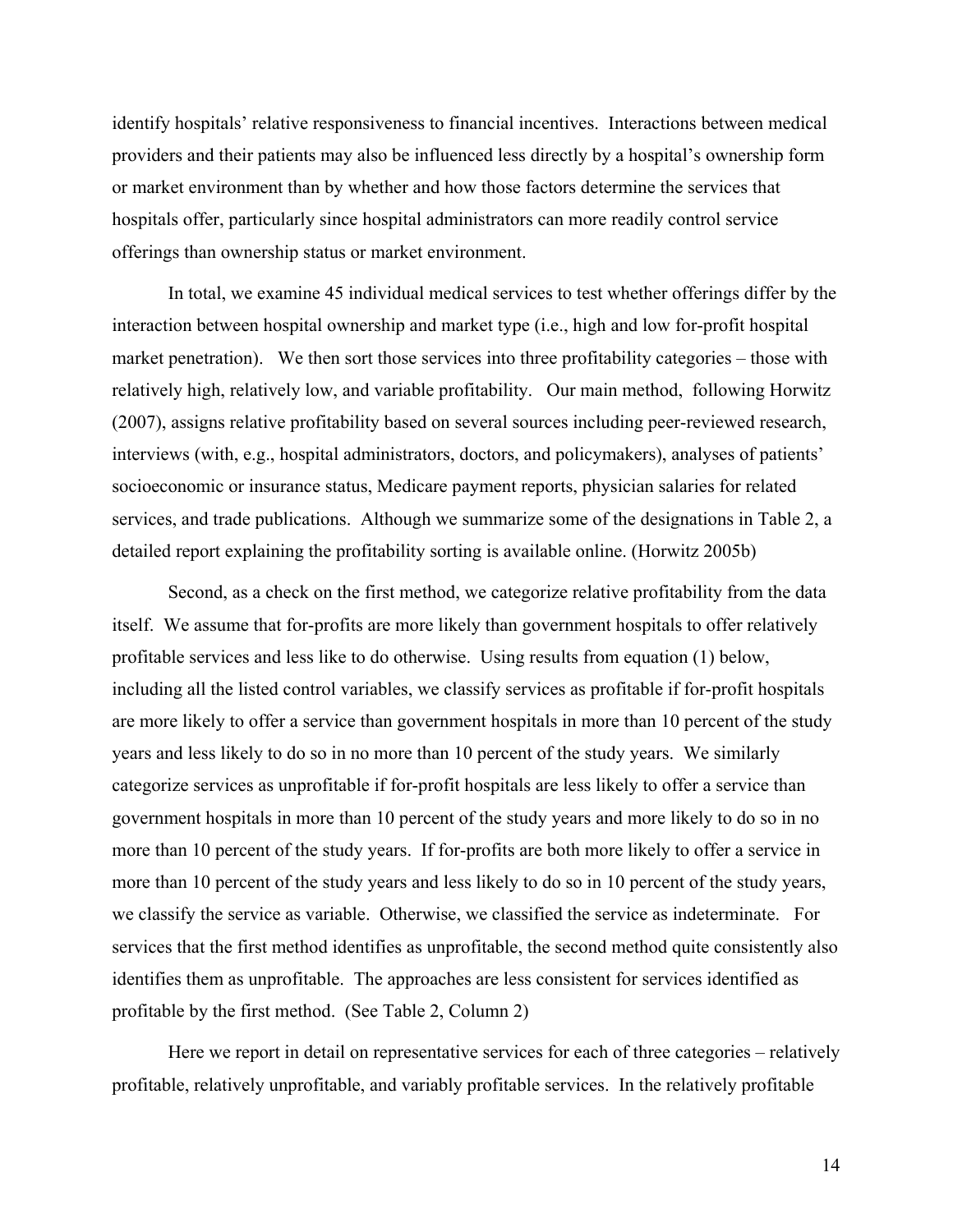category we consider open-heart surgery, which was among the most consistently and unambiguously profitable services over the study period partly because of the well-insured nature of the patient pool (Cutler, McClellan et al. 2000) and the fact that as the real price of bypass surgery increased during the 1980s and 1990s, the costs were either flat or fell during the same period (Cutler, McClellan et al. 2001; Cutler and Huckman 2003). We also include magnetic resonance imaging technology (MRI) because it is representative of an elective unit that is often provided by free-standing, for-profit businesses independent of hospitals.

We report on two relatively unprofitable services, HIV/AIDS treatment and psychiatric emergency care. During the 1980s and 1990s, HIV-positive and AIDS patients were unprofitable patients to treat because almost all community health insurers rated them as uninsurable, although some states forbade HIV antibody testing for underwriting purposes. (Pascal, Cvitanic et al. 1989) Further, Medicaid reimbursement, the largest source of AIDS/HIV treatment payments in the 1990s (Westmoreland 1999), did not typically cover the cost of treatment. (Pascal, Cvitanic et al. 1989) Psychiatric services were generally unprofitable over the entire study period, and have become more unprofitable in the latter years, as insurers cut back reimbursement. Hospital-based, psychiatric emergency services are relatively unprofitable for several reasons including the emergency room setting, the uncertain and often low level of reimbursement, and the poor, poorly insured, and sick nature of the patient pool. (Shwed 1980; Melnick, Serrato et al. 1989; Deloitte & Touche 1990; Woodward, Epstein et al. 1997; Dhossche and Ghani 1998; Gentry and Penrod 2000; Tye 2001)

Finally, home health care and skilled nursing facilities exhibited variable profit-making opportunities over the study period, being relatively profitable in roughly 1993 through 1997, but neither unambiguously profitable nor unprofitable before or after this heyday. Legal challenges ensuring Medicare would reimburse these services were resolved by the early 1990s, and they became quite profitable for hospitals that newly entered the post-acute market and hospitals that unbundled acute and post-acute services. With passage of the 1997 Balanced Budget Act, Medicare payments were reduced and spending on post-acute care fell by a factor of two. (Liu, Gage et al. 1999; Newhouse 2001; Newhouse 2002)

## 2. Market Definitions

There are several conventional methods for defining market boundaries and market share. Because each has strengths and weaknesses, we perform numerous analyses using both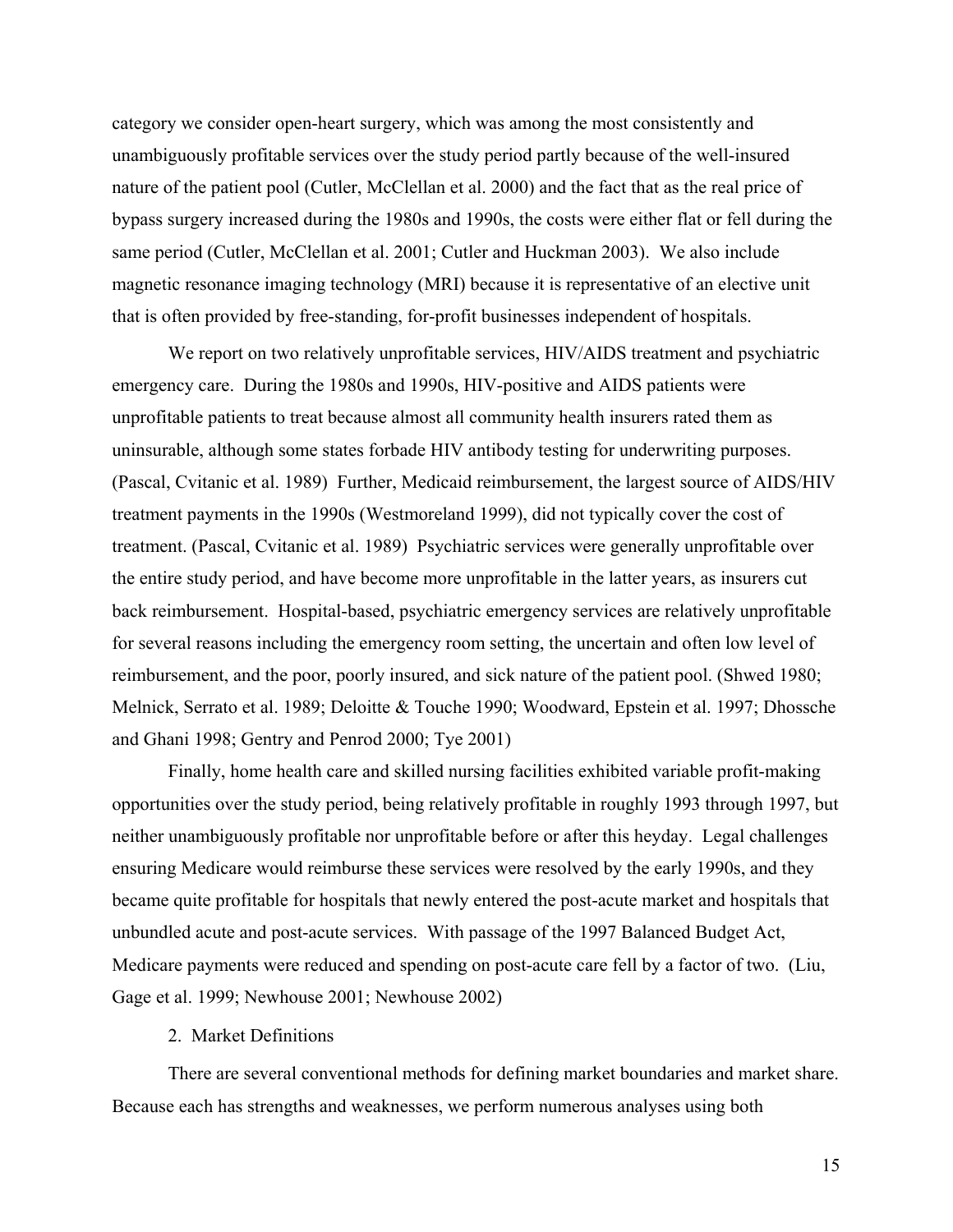alternative measures of hospital market and for-profit market share. We summarize the approaches here and provide details, including comparisons of the methods, in Appendix A and Appendix B. Our main results use a new "distance-weighted" measure of the percent of other hospitals that are for-profit, averaging across all hospitals in the country. For each hospital in our sample in each year, we assign a weight to each other hospital in the country, weighting by its admissions divided by the square of one plus a constant times the distance squared. This method places more reasonable relative weights on points of different distances from the hospital than does the more conventional reciprocal of squared distance. We fix the constant used in the weighting such that the method yields similar results to those of actual patient markets as reported by Gresenz  $(2004).$  $(2004).$  $(2004).$ <sup>2</sup>

We then identify a hospital as being in a high for-profit (HiFP) market if its market is more than 15% for-profits, and in a low for-profit (LoFP) market if it faces less than a 10% forprofit market share. Roughly 60-65 percent of the hospitals in the sample are in low for-profit penetration markets and 25-30 percent are in high for-profit penetration markets in the years under study. The median of for-profit market share is close to 10 percent for each definition of for-profit share, and more than a quarter of hospitals have more than a 15 percent for-profit share in their market, but different definitions of for-profit market share produce different classifications. We experimented with alternative cutoffs, including the top third and bottom third of for-profit market shares, and the results were insensitive to specification differences.

In the first set of alternative market tests, we identified a hospital's market as a disk with an approximately 15-mile radius centered on the hospital's location. This "fixed-radius" approach puts a weight on potential competitors that decays smoothly to zero at 30 miles (i.e., when the distance from the central hospital to its competitor is twice the radius of the disk, the overlap is zero). Because we identify the hospital location by its longitude and latitude, rather than situating it at the centroid of the zip code in which it operates, we avoid some of the imprecision commonly found in the hospital ownership research. Neither the distance-weighted

 $\overline{a}$ 

<span id="page-17-0"></span> $2^2$  We chose not to use measures of market that depend on the hospital's choice variables, such as by varying the potential geographic area from which a hospital draws its admissions. While such measures have the benefit of better identifying the area from which a hospital draws its actual patients, the actual patients served are not identical to a hospital's market, which is conceptually closer to the potential pool of patients faced by each hospital. If a hospital changes its product mix, discontinuing one service and instituting another, the actual patients served might change radically, and the geographic area might shift suddenly. The potential patient pool is unchanged in this hypothetical example, and the reaction functions of hospitals in competition, and their behavior in real markets, are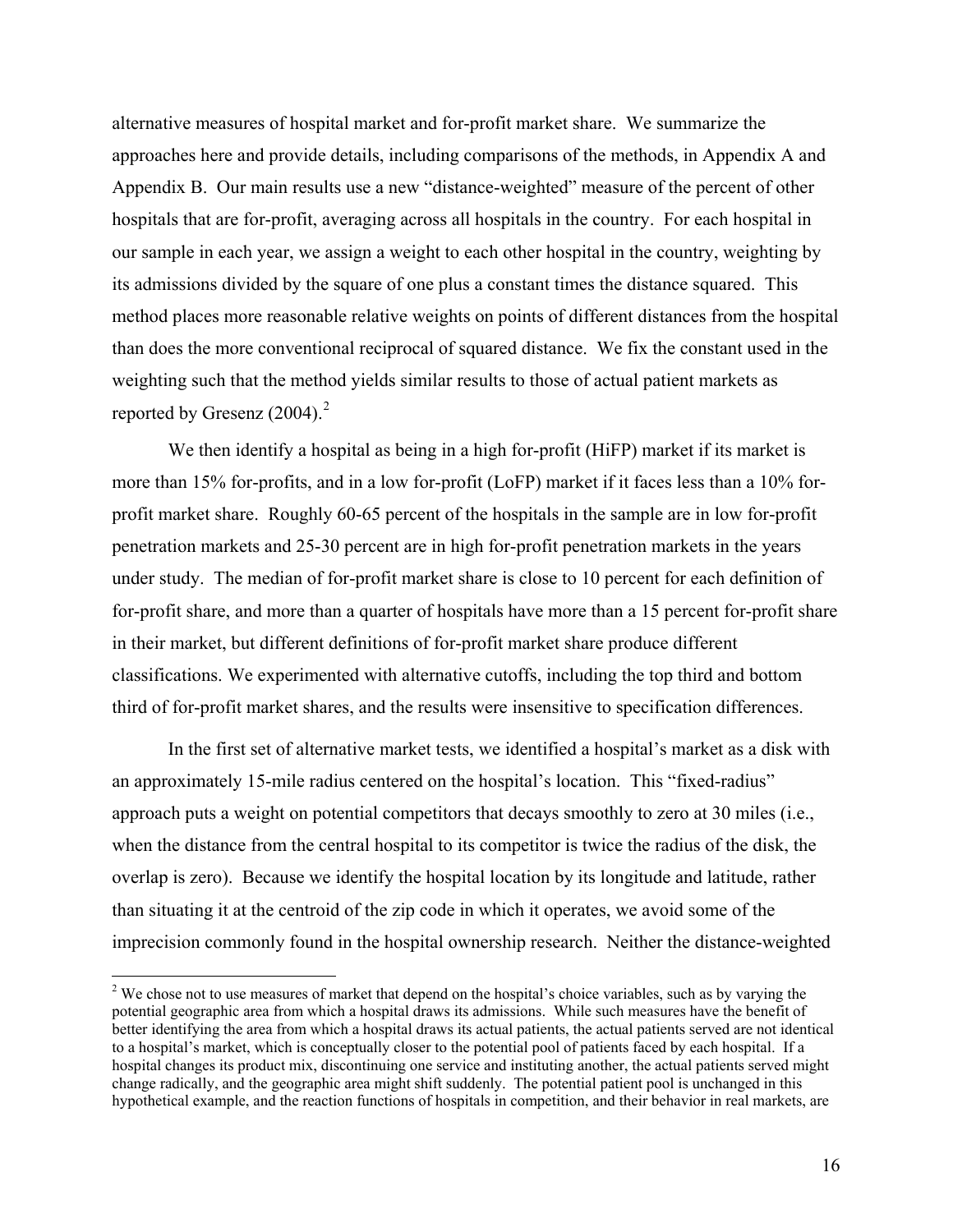nor the fixed-radii measure of for-profit share accounts for barriers to travel such as mountains or rivers.

We use a third market definition often used in health economics research, MSA. (Chernew 1995; Santerre and Vernon 2005). This approach incorporates a notion of topographical features and travel time because MSAs are defined by the Census to encompass an area within which individuals are likely to commute to work. Further, MSAs are fairly similar to Hospital Referral Regions (HRR), which represent regional health care markets for tertiary medical care as defined by the Dartmouth Atlas of Healthcare. Over 65 percent of HRRs include only 1 MSA and 88 percent include 1 or 2 MSAs. The results were not sensitive to these three alternative market definitions.

We also vary the definition of for-profit market share, by using the first observed market share (which is not sensitive to entry and exit by other hospitals over the 18 years of data in our sample), and find similar results. Further, we alternatively include and exclude each individual hospital from its own market to construct each of the for-profit market penetration variables. Results are somewhat sensitive to whether a hospital's own ownership and admissions are included in its market definition, in the sense that patterns of predicted probabilities look qualitatively noisier and less sensible, but here we report only results using *not-i* market definitions, i.e., those that do not allow a hospital's own ownership and admissions from defining the hospital's market type.

3. Primary Econometric Model

(a) Hospital Level Specification

We ask whether hospital types offer different types of services in different market types measured by for-profit penetration, modeling the effect of ownership mix on service provision by hospital type as follows:

(1) E(ServiceProvided)<sub>it</sub> =  $\Phi$ [  $\beta_0 + \beta_1 F_{it} + \beta_2 Y_t + \beta_3 Y_t * F_{it} + \beta_4 FP Market_{it} + \beta_5$  $F_{it}$ \*FPMarket<sub>it</sub> +  $\beta_6 Y_t$ \* $F_{it}$ \*FPMarket<sub>it</sub> +  $\beta_7 H_{it}$  +  $\beta_8 D_{it}$  +  $\beta_9 HMO_{it}$  +  $\beta_{10} HHI_{it}$ ]

where F is a vector of indicator variables for nonprofit, for-profit, or government ownership; and Y is a vector of indicator variables for year. FPMarket is a dummy variable that identifies high for-profit markets. H is a vector of hospital characteristic variables including

determined by characteristics of potential patients as much as by actual patients.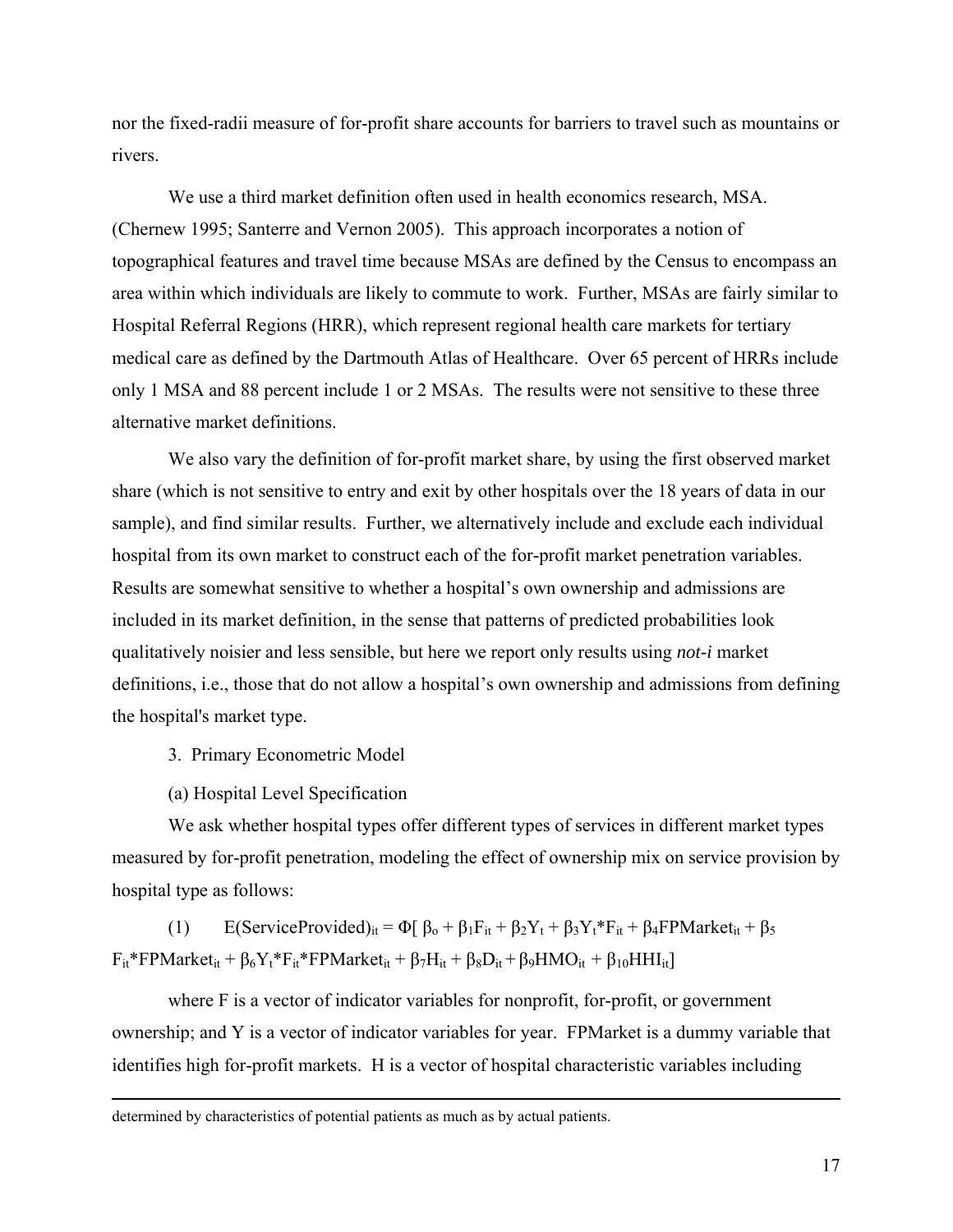hospital size (measured by quintiles of total hospital admissions), and teaching status (measured by two variables: 1) whether the hospital has a residency training approval by Accreditation Council for Graduate Medical Education, and 2) whether the hospital is a member of the Council of Teaching Hospitals of the Association of American Medical Colleges).

We include system membership because individual hospital service provision depends on system decisions, and the probability of system membership is greater for for-profit and religious hospitals than others. (Madison 2004). System membership may also be correlated with the measures that we test, such as offering cardiac care, although the direction of the correlation is unclear. (Madison 2004). Finally, systems may acquire hospitals that provide profitable services so we introduce another endogeneity problem. Therefore, H includes a binary variable for whether a hospital is a member of a hospital system, defined as the maximum of two indicator variables based on AHA data: whether the hospital has a non-missing system identification number and whether the hospital reports belonging to a system. In some cases, we impute system membership for hospitals based on corrected system membership data assembled by Madison (2004) or Dafny and Dranove (2006).

D is a vector of demographic variables measuring the characteristics of a hospital's potential patients. These include population size, ten categories of age, seven categories of education, five categories of race, sex, marital status by sex, employed persons by eleven categories of industry (as a proxy for insurance status), ten categories of household income, income per capita, and twelve categories of travel time to work (as a proxy of willingness to drive various distances to the hospital). Because the demographic data are from the years 1990 and 2000 only, we filled the missing years by linearly interpolating and extrapolating the natural log of each control variable, amounting to imposing a constant percentage change per year in each population type within each hospital's market.

We compiled these data from the 1990 and 2000 Censuses by averaging across all tracts in the states and DC, using weights that vary inversely with the distance squared from hospital *i* to the centroid of each census tract. All distances are calculated using an accurate ellipsoidal model of the Earth's surface, using the program (Nichols 2007). The results are not sensitive to the specifics of weighting choices. This is a general feature of averaging demographic characteristics across fairly large geographical areas. Goody (1993) notes that in a study of rural

18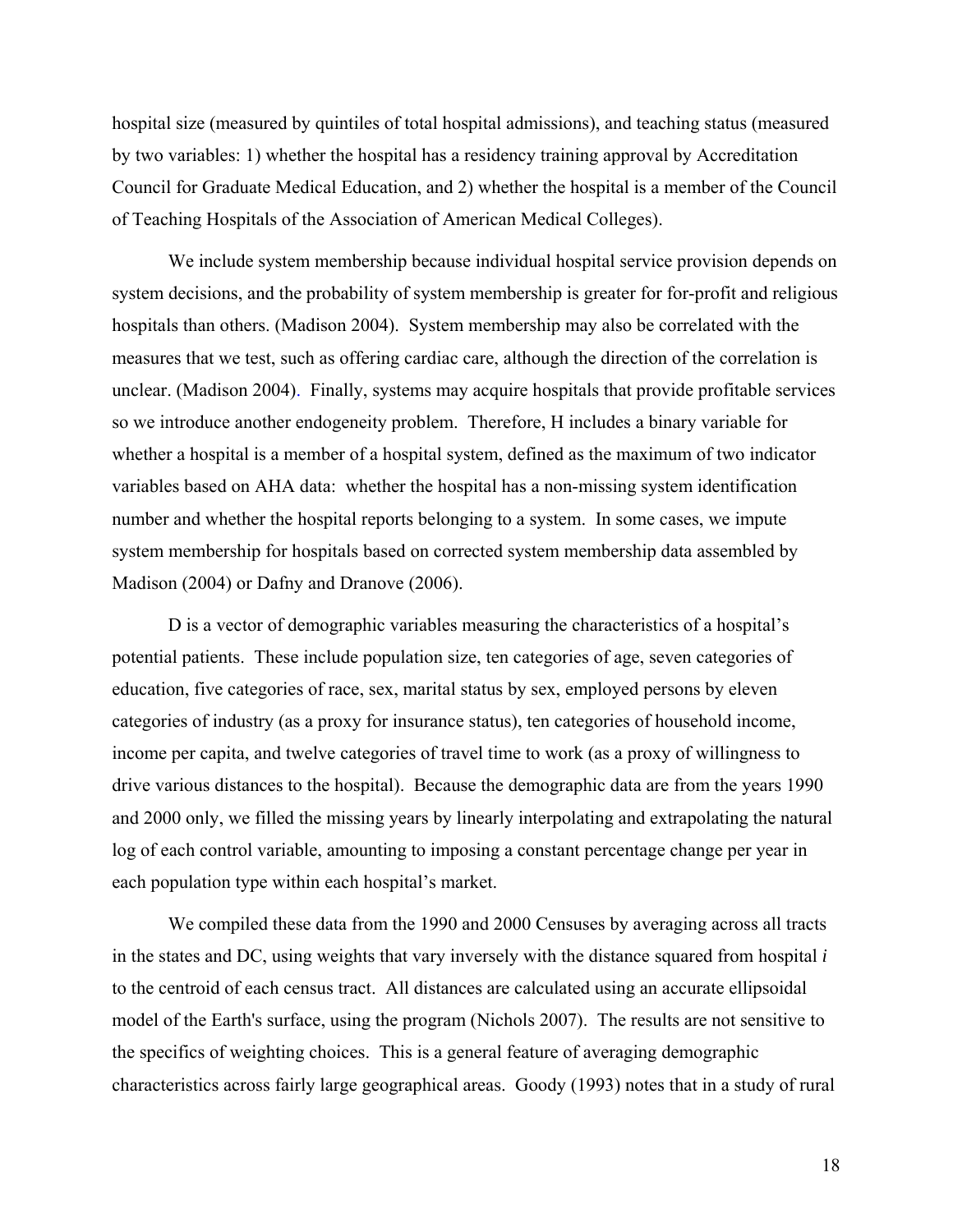hospital markets varying the market definition did not affect mean socioeconomic variable values at the zip code level.

HMO is market penetration of health maintenance organizations, a measure commonly used as a proxy for financial pressure in a market. We include this variable because competitive pressure has been found to explain some variation in nonprofit behavior such as charity care provision by general hospitals (Gruber 1994; Mann, Melnick et al. 1995) and psychiatric hospitals (Schlesinger, Dorwart et al. 1997b). Further, areas with more for-profits have slightly lower HMO enrollment than areas with fewer for-profit hospitals. (Kessler and McClellan 2002)

During our study period, there was considerable hospital market consolidation, with many markets reduced to monopolies, duopolies, or triopolies (Gaynor 2006). To ensure that we estimate the effects of ownership mix rather than market concentration, we include two measures of market concentration. First, we include a variable (HHI) that measures market concentration using the Herfindahl-Hirschman Index which is the sum of squares of each hospital's share of total admissions within each MSA in each year. Although we hypothesize that ownership of a hospital affects the service provision of its competitors, we do *not i*nteract ownership type with HHI because there is no *a priori* reason to believe that the incentive to exploit market power differs by form. In theory, although the particular motivation for exploiting market power may vary by ownership type (e.g., earning profits to distribute to owners or furthering nonprofit goals), both types of firms benefit from exploiting market power (Philipson and Posner 2006). In a simulation, Gaynor and Vogt (2003) show no difference in the propensity of nonprofit and for-profit hospitals to exploit market power. Abraham et al. (2005) find that entry of a second or third hospital in a market leads to a convergence in competitive conduct, including an increase in the quantity of admissions in a market, but find no effect of further entry. We therefore include three indicator variables measuring whether the MSA has 2, 3, 4, or 5 hospitals or more (the excluded category).  $3$ 

Because the probability of a hospital offering a service is not independent from one year to the next, we correct standard errors by clustering at the hospital level so they are robust to arbitrary serial correlation. (Arellano 1987; Kézdi 2004; Stock and Watson 2006) Test statistics

<span id="page-20-0"></span><sup>&</sup>lt;sup>3</sup> We drop the few MSAs with only one hospital because the MSA-level, for-profit market share cannot be calculated for these MSAs.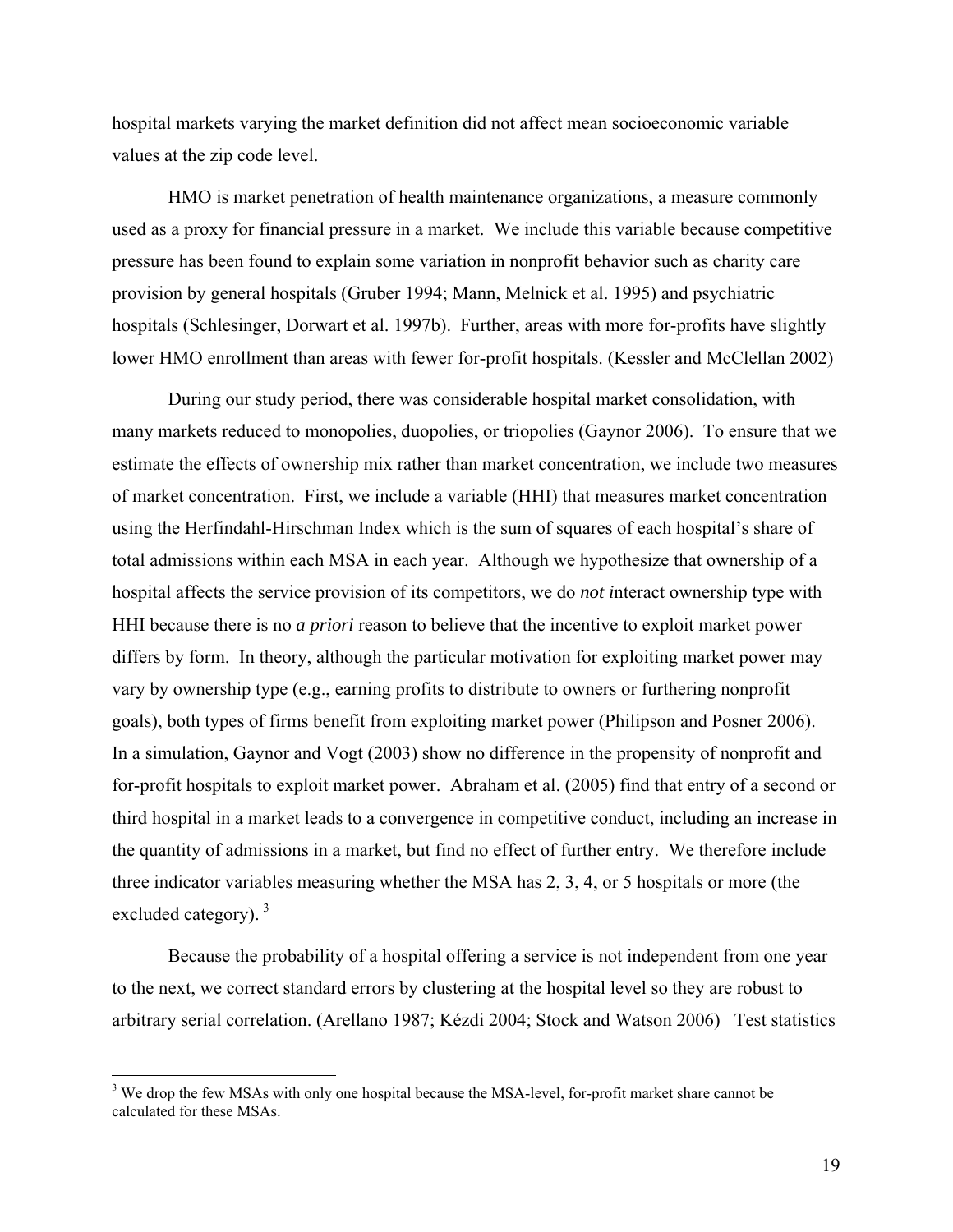on joint tests when clustering at the MSA level were generally greater in absolute magnitude, and standard errors on individual coefficients generally smaller, indicating that errors may be negatively correlated within MSA. Estimating standard errors, at the hospital level, therefore, is conservative. These cluster-robust standard errors are also robust to heteroskedasticity in errors.

By varying only the corporate form and market type of each hospital while holding the independent variables constant (at 1994 levels), we predict the probabilities that each hospital in each year would offer a given service. Then we average the individual predicted probabilities to obtain the probability that a hospital type offers a service each year. The thought experiment is, in short, what if all hospitals were for-profits in high for-profit markets in every year? What if all hospitals were non-profits in high for-profit markets in every year? What if all hospitals were non-profits in low for-profit markets in every year? How would the behavior of hospitals differ under each of these counterfactuals in different types of markets? Conducting the empirical tests in this manner allows us to hold constant non-ownership hospital characteristics, thus yielding more accurate predictions of how hospitals would behave if they changed form and no other attributes.

### (b) Service Level

Instead of modeling the effect of ownership mix on provision by hospital for each of 45 services separately, we reformat the data so that each observation is of a service-hospital-year combination, rather than a hospital-year combination, and regress provision on hospital, market and service characteristics:

(1b) E(ServiceProvided)<sub>ijt</sub> = F[  $\beta_0 + \beta_1 F_{it} + \beta_2 P_{it} + \beta_3 F_{it} P_{it} + \beta_4 FP Market_{it} + \beta_5$  $F_{it}$ \*FPMarket<sub>it</sub> + β<sub>6</sub> P<sub>ijt</sub>\*F<sub>it</sub>\*FPMarket<sub>it</sub> + β<sub>7</sub>H<sub>it</sub> + β<sub>8</sub>D<sub>it</sub> + β<sub>9</sub>HMO<sub>it</sub> + β<sub>10</sub>HHI<sub>it</sub> + β<sub>11</sub>Y<sub>t</sub>]

where j indexes services and i indexes hospitals,  $P_{it}$  is an indicator of profitability (0 for an unprofitable or 1 for a profitable service in each year), and other variables are the same as in equation 1. The coefficients in the vector  $\beta_6$  are of primary interest, since they measure the differential impact of profitability for a hospital of a given type between low and high for-profit markets. In this model, we have included all 39 services classified as either profitable or unprofitable, excluding the six services we classified as indeterminate. We coded services with variable profitability as profitable in some years (1993 through 1997) and unprofitable in others.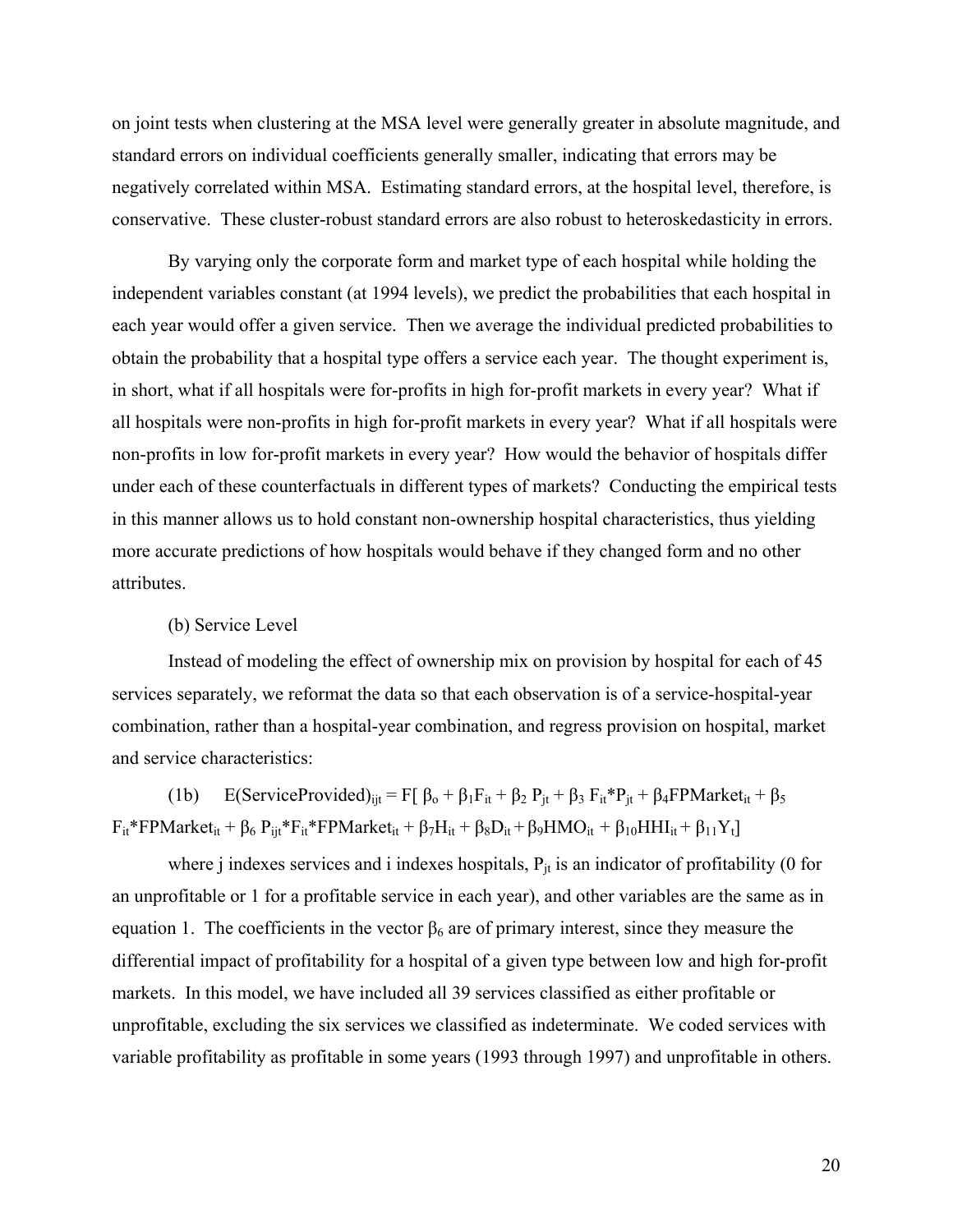We correct standard errors by clustering at the hospital level so they are robust to arbitrary intraclass correlation. These cluster-robust standard errors are also robust to heteroskedasticity in errors, and are larger on average than standard errors clustered at the hospital-year (smaller classes) or MSA (larger classes) level, i.e. they are conservative.

## 4. Fixed-effects Model

We also implement an analogous model that includes fixed-effects for each MSA. In this model, for-profit market share enters linearly and is interacted with hospital ownership, making year effects common to all hospital types but allowing the effect of for-profit share on hospitals to differ by nonprofit, for-profit, and government ownership. Applying the fixed-effects approach using the disk-overlap or distance-weighted methods to define for-profit market share, the model controls for any unobserved heterogeneity at the MSA level that is fixed over time. In this model we also cluster at the hospital level.

Because of the limitations to this model, we do not include a variable for market fixedeffects in the primary specification. In a model with MSA-level fixed-effects, using the MSAlevel definition of for-profit market share to identify high for-profit markets, the effect of market share is identified solely off changes within an MSA over time. These changes are small and non-randomly distributed. Furthermore, much of the interesting variation in market share is cross-sectional, and most of that cannot affect behavior in the fixed-effect model. Finally, the demographic characteristics of a city's population are accounted for by MSA fixed-effects and, therefore, only changes in composition can be included in the model. However, we estimated changes across years in composition of the population from two Census years and interpolated to all 18 study years, so the change in composition would be a noisy measure and hard to interpret in the estimated model. Therefore, we exclude the Census controls to account for changing composition of the potential patient population. Including various subsets of Census controls made little difference to the overall pattern of estimated coefficients, but did further inflate the variability of estimates.

### 5. Operating Margins

We constructed hospital operating margins from the HCRIS by dividing net income from patient services (total patient revenue less contractual allowances less total operating expenses)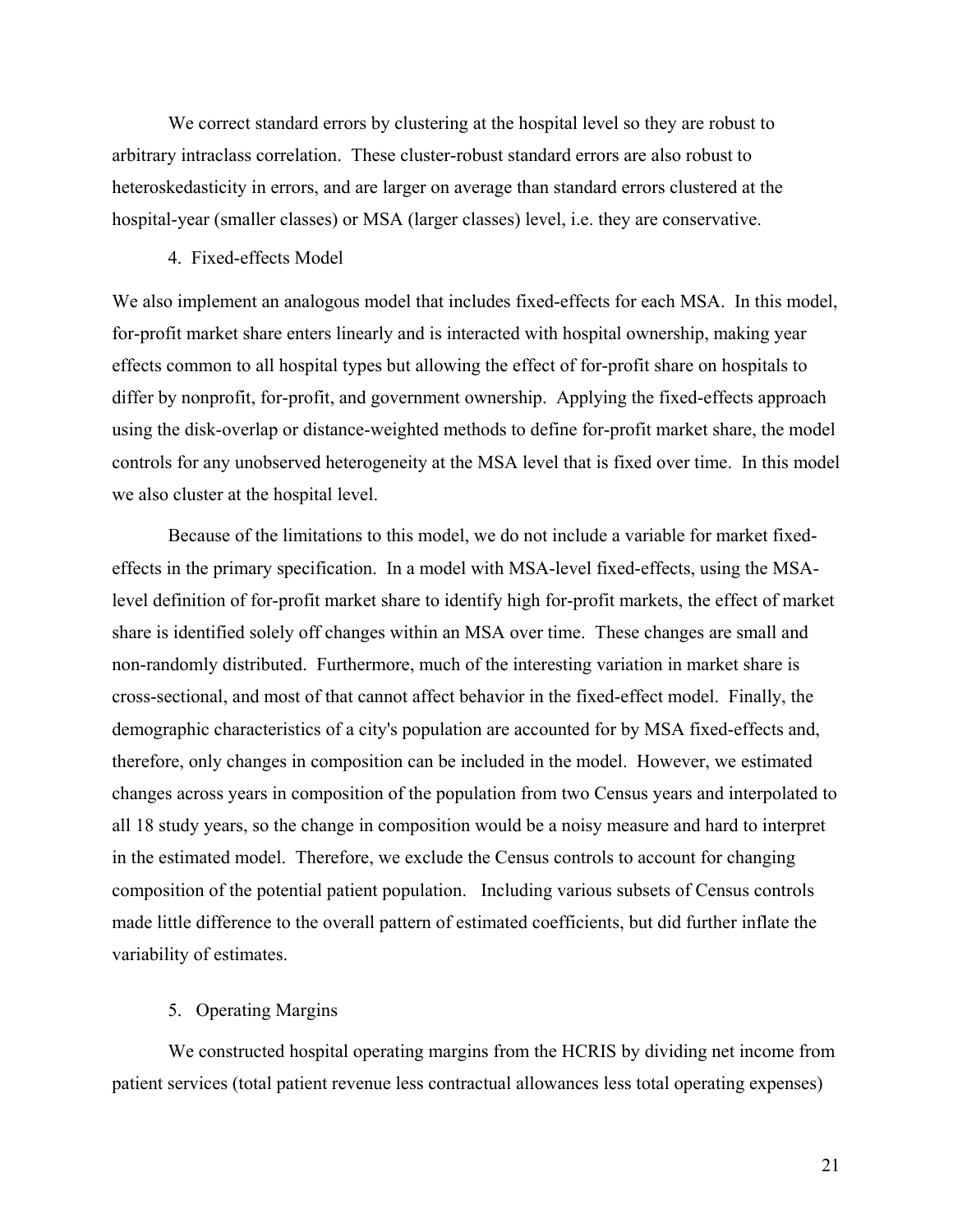by net patient revenues (total patient revenues less contractual allowances). We employed the following model

(2) Operating Margin<sub>it</sub> =  $\beta_0 + \beta_1 F_{it} + \beta_2 Y_t + \beta_3 Y_t^* F_{it} + \beta_4$  FPMarket Penetration<sub>it</sub> +  $\beta_5$  $F_{it}$ \*FPMarketPenetration<sub>it</sub> + β<sub>7</sub>H<sub>it</sub> + β<sub>8</sub>D<sub>it</sub> + β<sub>9</sub>HMO<sub>it</sub> + β<sub>10</sub>HHI<sub>it</sub> + e

where the variables in (2) are the same as described above in equation (1) except we use a continuous measure of for-profit market share rather than a dichotomous variable to measure the impact of for-profit market share. In sensitivity tests we exclude from D the controls based on characteristics of Census tracts. We estimated the model both in the pooled cross-section and using a fixed-effects specification analogous to the tests for medical service provision described above. In this model we cluster at the MSA level. (Kézdi 2004; Stock and Watson 2006) Test statistics on joint tests when clustering at the hospital level were generally greater in absolute magnitude, and standard errors on individual coefficients generally smaller, indicating that errors may be positively correlated within MSA, and our estimated standard errors are conservative.

### **IV. Results**

1

#### *A. Medical Services*

Here we present findings from the basic specification (i.e., using the distance-weighted market measure to construct high and low for-profit penetration markets) for three service types: relatively profitable, relatively unprofitable, and variably profitable. (Figures 1-3) We summarize the results for all 45 services in Table 4 and provide graphs for all results in Appendix C.

Nonprofit hospitals in high for-profit markets are more likely to offer profitable services than those in low for-profit penetration markets. This can be seen best in Figure 1. The regression results confirm the intuition provided by the figures, showing that, on average over the study period, nonprofits in high for-profit markets were 4.8 percentage points more likely to offer open heart surgery than those in low for-profit penetration markets (ave p=0.000, joint  $p=0.021$ <sup>[4](#page-23-0)</sup>. Government hospitals followed a similar pattern (4.8 percentage points, ave  $p=0.158$ , joint p=0.603). For-profit hospitals show a different pattern, although the results were largely

<span id="page-23-0"></span> $4$  We present results from two types of hypothesis tests, whether 1) the coefficients on hospital type\*market type are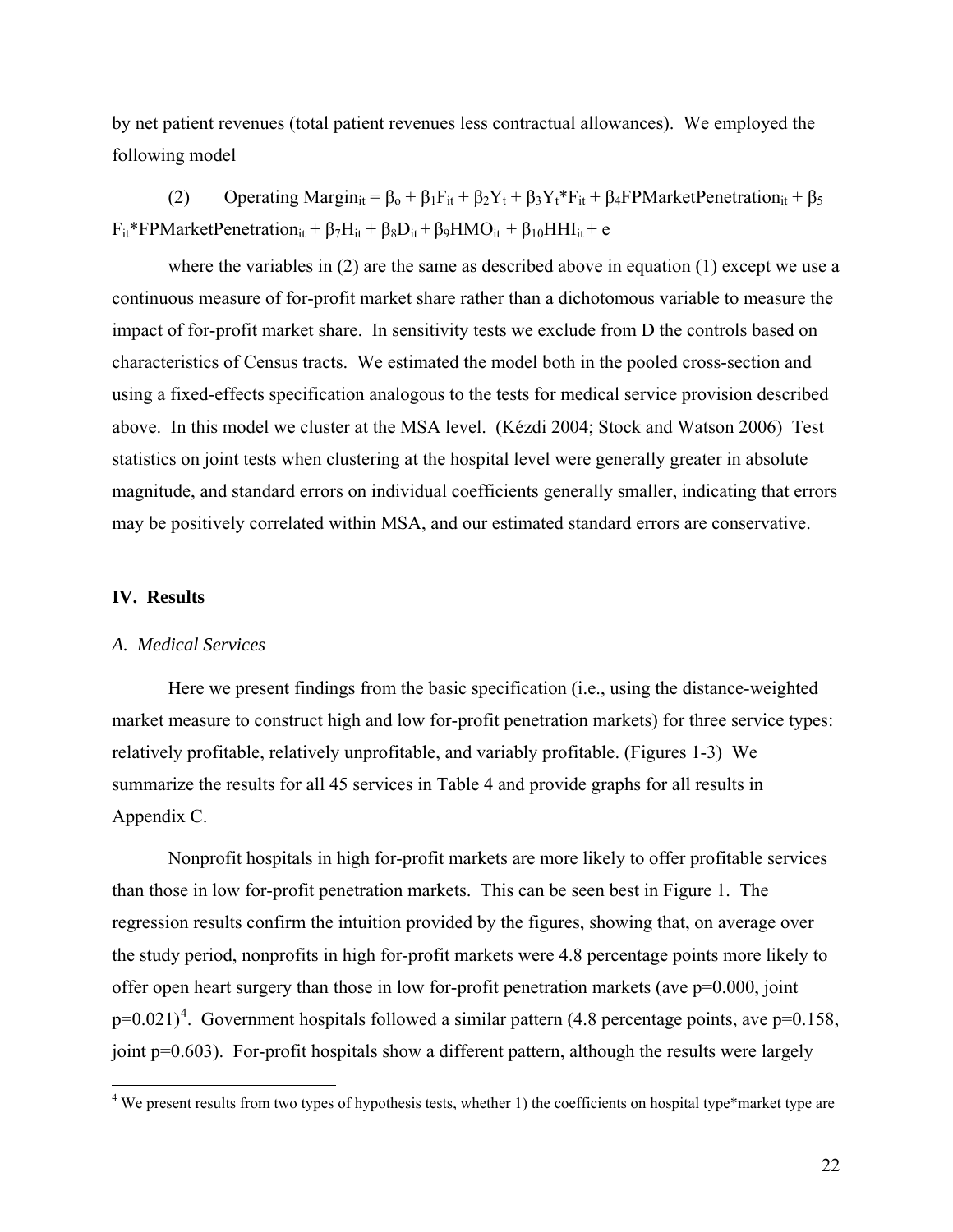insignificant and, therefore, could indicate no difference at all. For-profits were *less likely* to offer open heart surgery in highly for-profit markets (-1.7 percentage points, ave p=0.556, joint p=0.519). The results for MRI provision were similar. Nonprofits in high for-profit markets were more likely to offer MRI services than those in low for-profit penetration markets (5.8 percentage points, ave  $p=0.000$ , joint  $p=0.001$ ). The results for government (7.1 percentage points, ave  $p=0.032$ , joint  $p=194$ ) and for-profit (1.1 percentage points, ave  $p=0.474$ , joint p=0.070) hospitals were similar.

Nonprofit hospitals were systematically *less* likely to provide unprofitable services in forprofit markets than in other markets. Figure 2 for psychiatric emergency care and HIV/AIDS treatment illustrates the results. On average over the study period, nonprofits in high for-profit markets were *less* likely to offer HIV/AIDS treatment (-5.9 percentage points, ave p=0.002, joint  $p=0.016$ ) and psychiatric emergency care  $(-6.0$  percentage points, ave  $p=0.001$ , joint  $p=0.009$ ) than those in low for-profit penetration markets. Nonprofit hospitals were more likely to offer only one of the unprofitable services – burn care – in for-profit markets than in others and the results for this service were statistically insignificant. For-profit and government hospitals followed a similar pattern in high for-profit markets but the results were insignificant.

These findings are confirmed by the results for services in which profitability varied dramatically during the study period, the post-acute services home health and skilled nursing. When the services were most profitable, from 1993 through 1997, nonprofit hospitals were more likely to offer them in the high than the low for-profit penetration markets. (Home Health: ave  $p=0.0302$ , joint  $p=.0427$ ; Skilled Nursing: ave  $p=0.0005$ , joint  $p=0.0048$ ) Yet when these services became less profitable, nonprofits reduced their likelihood of providing post-acute services more dramatically in high than low for-profit penetration markets. The results for forprofit hospitals, although weaker, are similar. The results for government hospitals are ambiguous. As can be seen in Table 4, these patterns are quite strongly confirmed by results for the other services using the Horwitz (2005b) classification of relative profitability and, particularly for the relatively unprofitable services, using the data-generated classification of relative profitability described above.

different on average over the study period and 2) these coefficients are jointly different.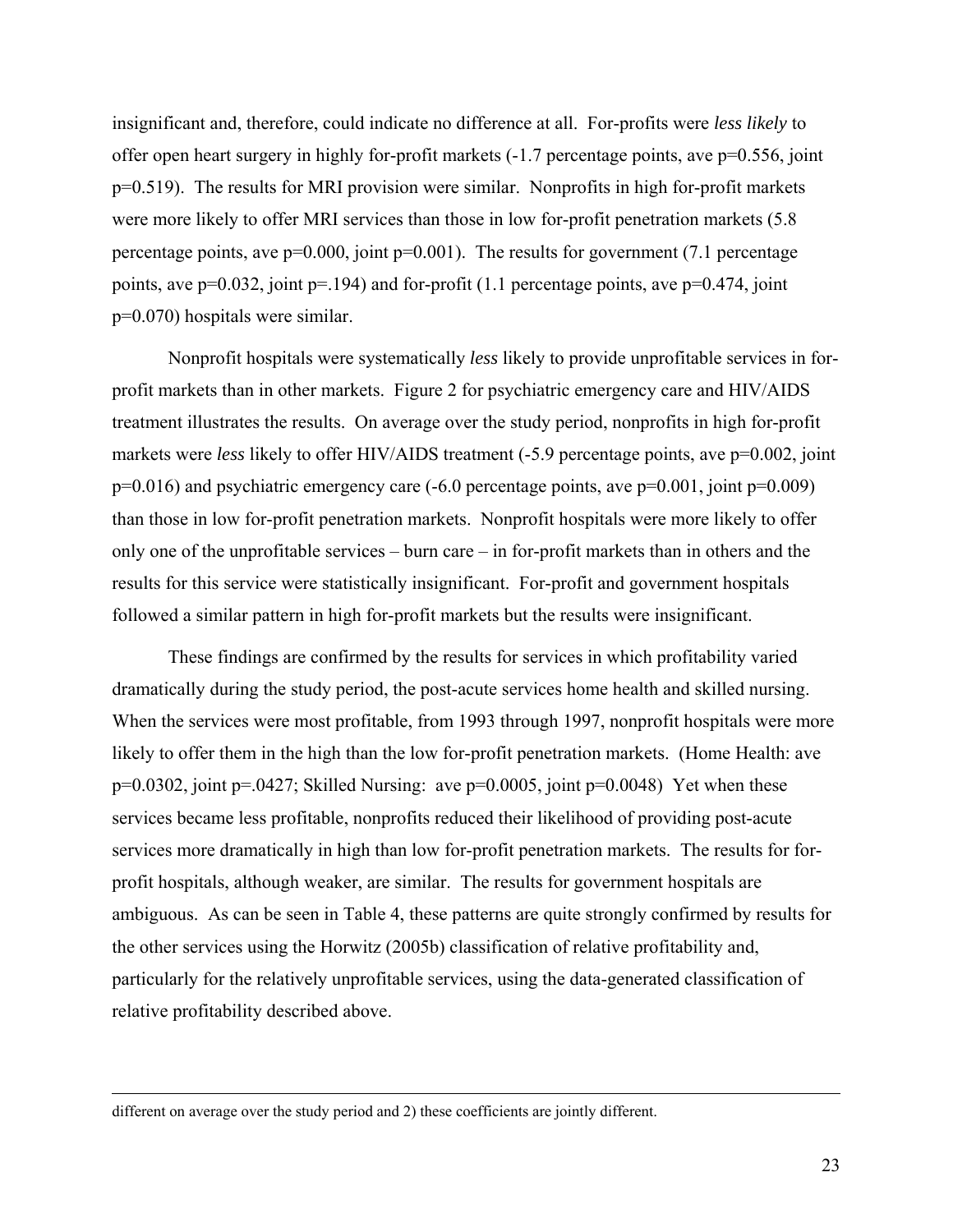We also attempted to produce a single coefficient to represent the effect of the ownership-market interaction on service provision. These specifications, estimated at the service level, strongly support the findings in which we estimated each service at the hospital level separately. The effect of service profitability on the likelihood of a nonprofit hospital offering a service in a low for-profit market is large and significantly negative (see Table 5b, row 4); the effect of profitability on the likelihood of a nonprofit hospital offering a service in a high forprofit market is positive and significantly different from zero (see Table 5b, sum rows 4&10).

Consistent with our findings that nonprofit hospitals are more likely to offer profitable services in high than in low for-profit markets, we estimate a large positive coefficient on "High for-profit market X nonprofit X profitable service" (Table 5b, row 10), which measures the differential probability of a nonprofit offering a profitable service (relative to an unprofitable one) in a high for-profit market. Using the distance-weighted measure of market share, the coefficient 0.432 corresponds to an odds ratio of 1.54, suggesting that the average estimated effect of a higher for-profit share on a nonprofit hospitals' propensity to offer profitable services or avoid unprofitable services is quite large (Table 5b, column 3, row 10).

### *B. Operating Margins*

Estimates from both pooled and fixed-effects specifications under various definitions of for-profit market penetration do not show any effect of market type on nonprofit hospital margins. Nor does there appear to be any difference between nonprofit and for-profit margins within high for-profit markets. In each of the specifications, reported in Table 5, for-profit hospitals have higher margins than comparable nonprofits in higher for-profit share markets. The only statistically significant result is under the model using the continuous measure of forprofit share, which shows an effect of about 27 cents on the dollar, but even this result is only marginally significantly different from zero  $(t=1.69)$ .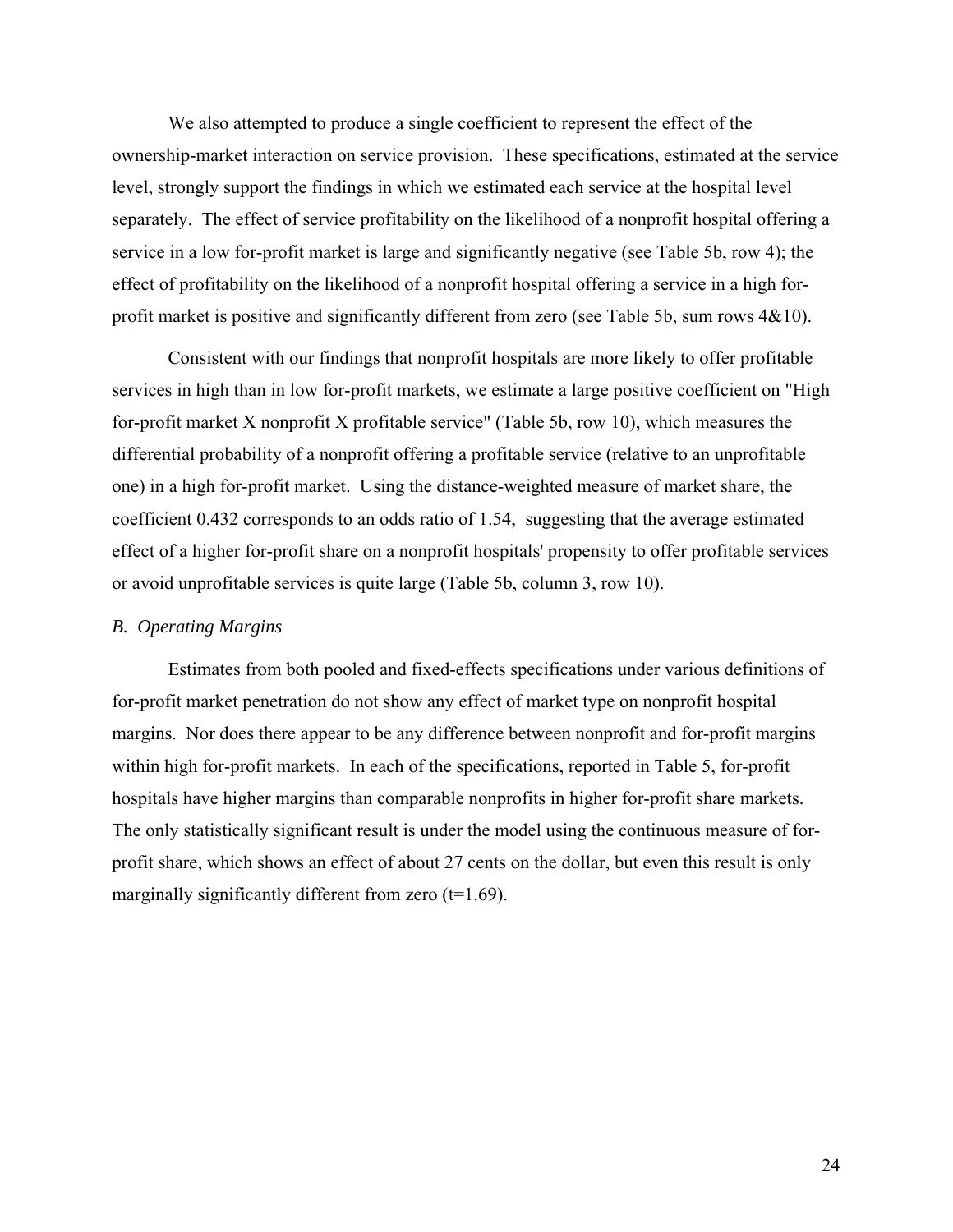### *C. Alternative Explanations, Specifications, and Sensitivity Tests*

These results from the main specification may not differentiate between two possible reasons for observed differences: 1) as we suggest, nonprofit hospitals may offer different services in markets with relatively high or low for-profit penetration or, alternatively, 2) unobserved characteristics about particular markets may both disproportionately attract for-profit hospitals and cause a relatively high level of profitable service provision.

There are good reasons to suspect that the former, rather than the latter, is the better explanation. If the unobserved characteristic explaining both higher levels of for-profit hospital market share and profitable service offerings is related to differences in demand that are correlated with population characteristics – as it is, for example, in the case of demand for charity care (Clement, White et al. 2002) – the extremely detailed demographic control variables address some of this concern. Further, there is some research suggesting that medical service provision does not drive the mix of hospitals in a market. Santerre and Vernon (2005), for example, note that market shares change little from year to year; Grabowski and Hirth (2002) claim that the share of nonprofit hospitals is primarily related to historical factors such as the age of the city and to characteristics of its populace, such as levels of charitable activity.

A prominent thread in the empirical research, however, suggests that for-profit hospitals choose location differently from nonprofit hospitals. Norton and Staiger (1994) demonstrate that nonprofits are more likely than for-profits to serve disadvantaged populations, both in terms of types of health services demanded and ability to pay for health services based on income and insurance coverage. Kessler and McClellan (2002) show "that market and other hospital characteristics are correlated with hospital ownership status. For example, for-profit areas are substantially more competitive than non-profit areas (less likely to be very concentrated, i.e., in the top HHI quartile), have higher rates of bed capacity, and slightly lower rates of HMO enrollment." They further argue that there is substantial selection by health status. Patients who go to public hospitals tend to be much sicker. This bias, however, is at odds with the finding that public hospitals differ from for-profit hospitals in the provision of profitable services; we would expect government hospitals to offer more high-tech, invasive services because they serve the patients who most need them. These services tend to be relatively profitable. Likewise, for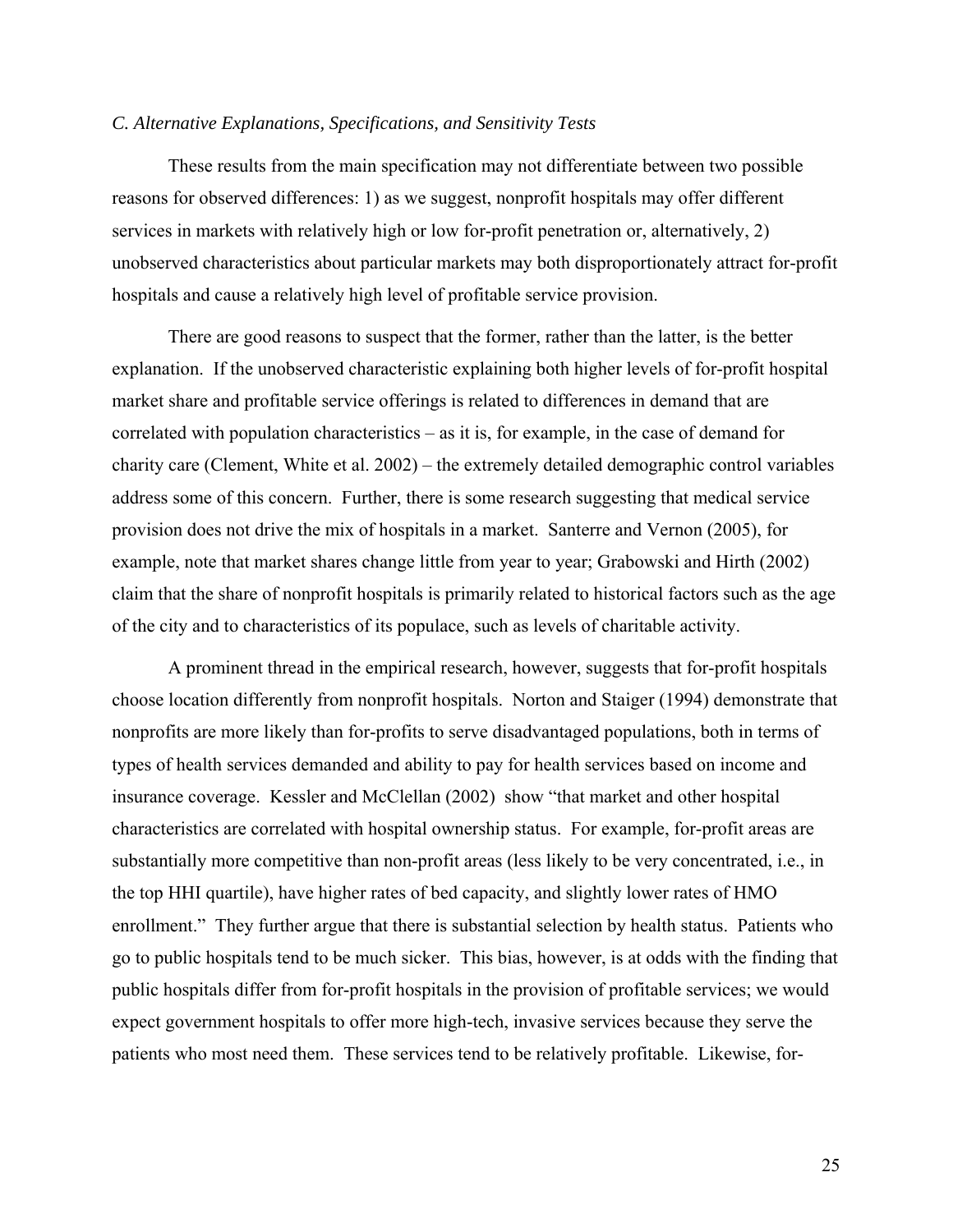profit hospitals should be less averse to offering emergency services, since healthier patients make emergency rooms less unprofitable.

In addition to controlling for differences in the populations served by different hospital types by using the detailed Census controls described above, we employ three other approaches to dealing with possible endogeneity: 1) altering the market penetration definition, 2) altering the market definition, and 3) employing a fixed-effects model.

## 1. Market Penetration Definition

 In an additional set of specifications, we define market type (high for-profit market v. other markets) based on the for-profit market share faced by the hospital in the first year it is observed. Since hospitals enter markets throughout the study period, the initial year market forprofit concentration faced by nonprofit hospitals differs from the current-year concentration, in some cases substantially. The results, however, differ only modestly in most specifications and for most services. This suggests that our basic specification does not suffer from endogeneity from selective entry by for-profit hospitals (e.g., for-profits entering where existing provision of profitable services is low relative to other markets).

# 2. Alternative Market Definitions: Fixed Radii and MSAs

 Instead of weighting the contribution of each hospital to market structure proportional to its total admissions, and inversely by its distance from hospital *i*, one can imagine weighting each hospital proportional to admissions within a given geographical area such as Metropolitan Statistical Areas (MSAs). One might also calculate disks of fixed radius, e.g., distances commonly found in the literature such as 10 or 15 miles, and weight nearby hospitals' contributions to market structure by proportion of overlap of its disk with hospital *i*'s disk. Analyses using the MSA-level and disk-overlap measures of for-profit market share produce notably similar results to our basic distance-weighted measure. The correlations in market share are also quite high, as shown in Appendices A and B.

#### 3. Fixed-Effects Model

The fixed-effects model offers weak confirmation of the results in the basic specification. The results, reported in Appendix D, suggest that nonprofit hospitals are increasingly likely to offer cardiac services (angioplasty and cardiac catheterization labs, but not open heart surgery or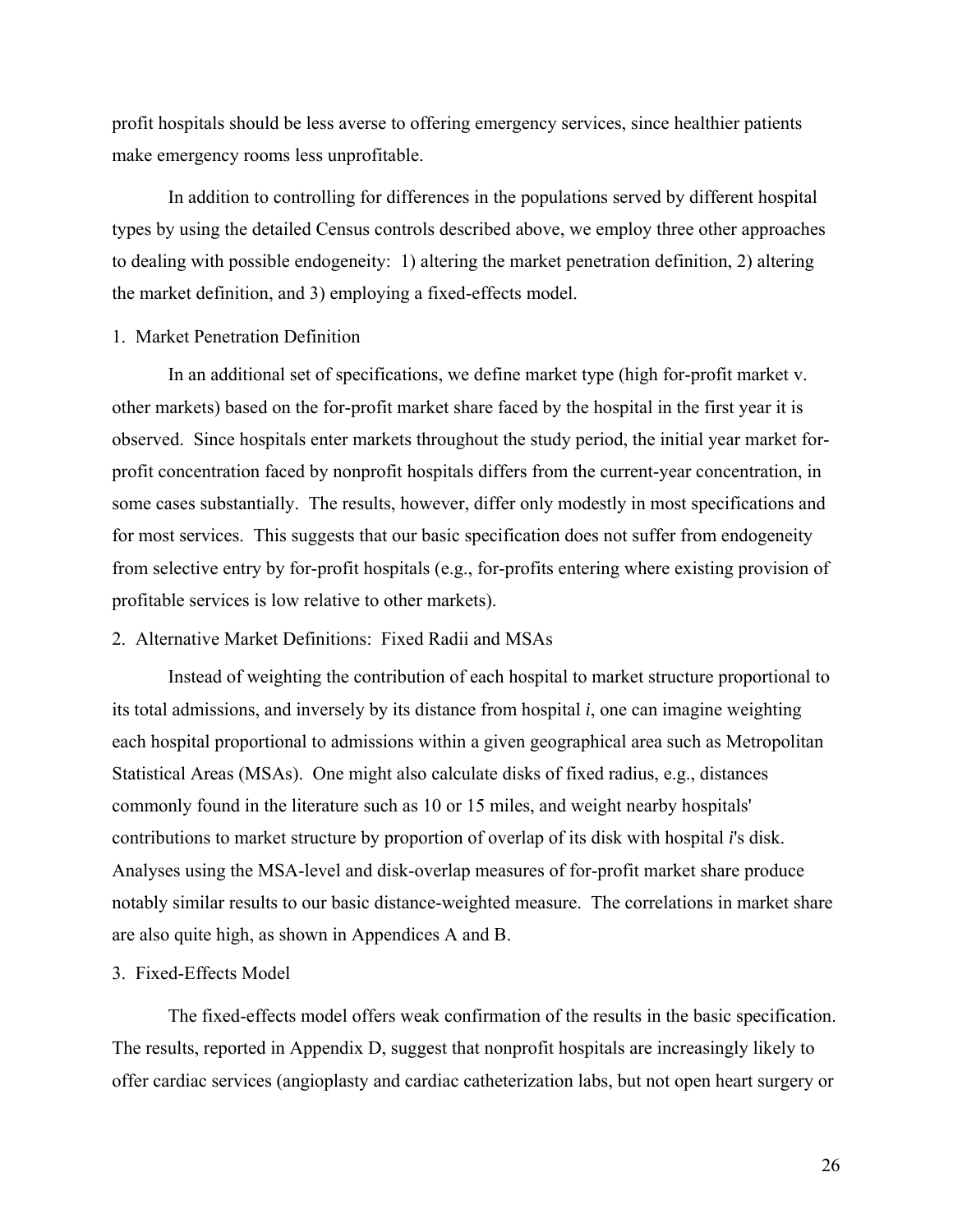cardiac intensive care beds) and MRIs as for-profit market share increases. On the contrary, they are decreasingly likely to offer certified trauma care and psychiatric emergency services as forprofit market penetration increases. However, almost none of these results are significant, perhaps because the within-MSA cross-time variation in market shares is minuscule compared with cross-sectional variation in market shares. The fixed-effects results for government hospitals are puzzling. Government hospitals seem more likely to offer *both* relatively profitable and unprofitable services as for-profit market penetration increases. Finally, for-profit hospitals show no discernable tendency.

#### **VI. Conclusions**

There is a strong and systematic relationship among hospital ownership, ownership mix in the market, and medical service provision. Nonprofit hospitals located in markets with high for-profit penetration are more likely to offer relatively profitable services than those in low forprofit penetration markets. With the exception of one tested service (burn care), nonprofits are less likely to offer every unprofitable service in high, compared to low for-profit markets. Perhaps the most convincing evidence for the effect of market mix is the results for home health and skilled nursing, post-acute services that were first ambiguously profitable, then profitable, then less profitable again. During the most profitable period, nonprofits were more likely to offer them in high, compared to low for-profit markets. During less profitable periods, depending on the specification, there was either no discernable difference or more dramatic exit among nonprofits in for-profit markets.

We find no systematic effect of market mix on government and for-profit hospital service offerings. The results show that government hospitals may follow a similar pattern to nonprofits, but the effect is much smaller and few results are statistically significant. Although for-profit hospitals are somewhat less likely to offer many of the tested services in markets with high, compared to low, for-profit market share, these results are generally insignificant as well.

That there is essentially no difference in for-profit or government hospital behavior in low versus high for-profit markets suggests that the differences we find in nonprofit hospital behavior are not entirely driven by unmodeled market differences. More specifically, these results can be interpreted as a difference-in-difference estimate of the effect of market mix on nonprofit service provision because the estimate of for-profit (or government) behavior to be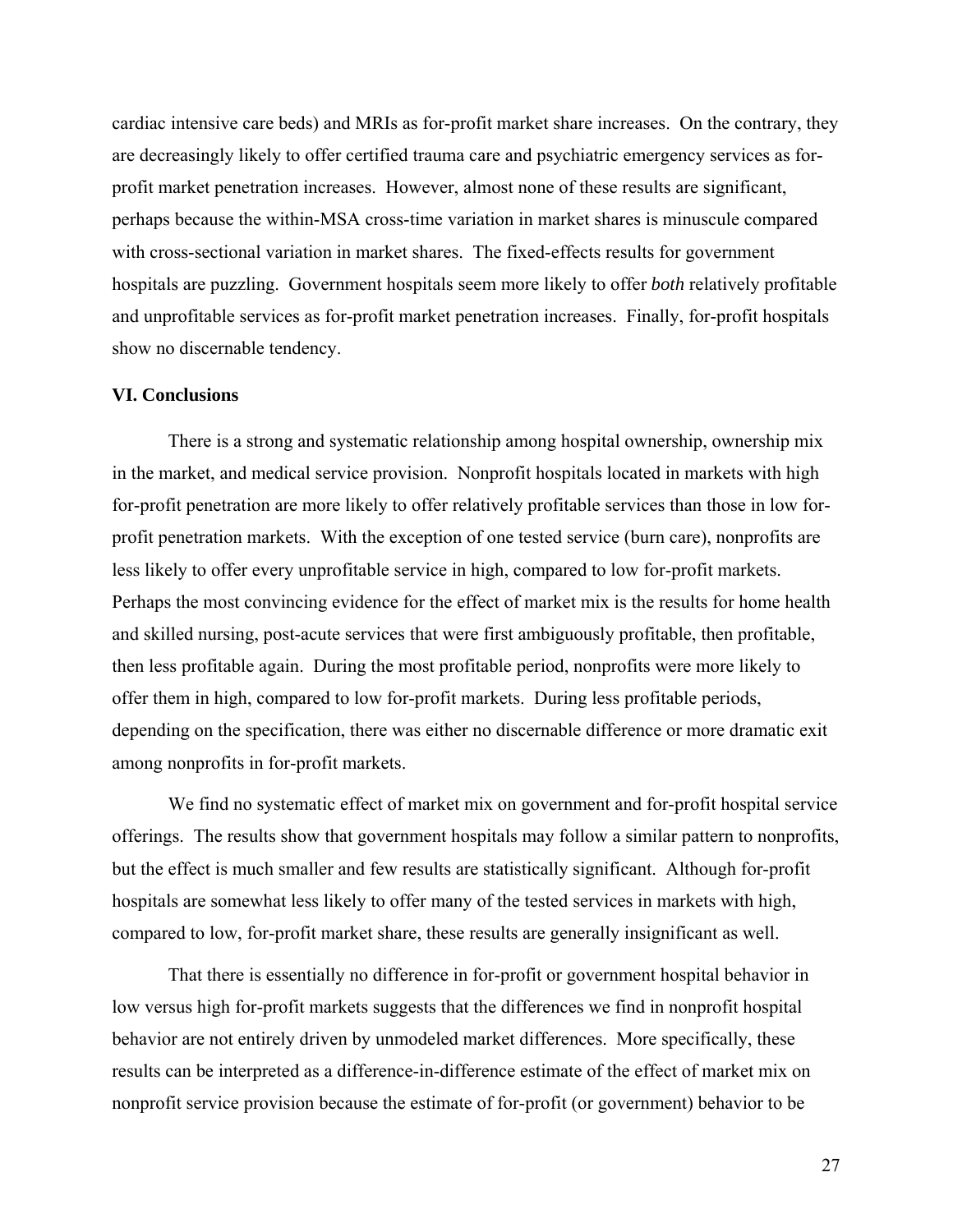subtracted from the nonprofit difference is essentially zero. These patterns are especially clear in the case of home health, where nonprofits were significantly more likely to offer the service in high for-profit markets in the profitable years (1993 to 1997) but the difference disappears after 1998, and for-profit and government (while clearly responding to incentives) exhibit no real differences by for-profit market share. The results for skilled nursing facilities are a bit more difficult to interpret this way since, while we find no effect of market mix on government hospitals, we find that for-profits in high for-profit markets are more likely than others to offer skilled nursing during the service's most profitable period.

 The patterns we identify here cannot establish a causal effect, but they do suggest that the ownership mix in a market influences nonprofit behavior in important decisions about whether to offer a service. The thought experiment of exogenously changing the ownership of a typical for-profit to a nonprofit or *vice versa* cannot be duplicated in real data, so the relevant counterfactuals cannot be examined. Nonetheless, the observed patterns are more consistent with some theories of the nonprofit firm than others. Table 6 summarizes some intuitive interpretations of existing theories of nonprofit hospitals' objectives, suggesting what these theories would predict for hospitals operating in low for-profit and high for-profit markets.

Finding that firm types behave quite differently from each other, our examination implies that the Pauly-Redisch profit-maximization model does not accurately describe the hospital market. Identifying differences in behavior by ownership type alone, however, does not rule out a hybrid model, where some nonprofits are profit-seekers. Nor can they distinguish between models of own-output or market-output maximization. Our main empirical results concerning the interaction between ownership, market mix, and service provision help in this regard. Rather than compensating for any deficiencies in service provision by neighboring for-profits as a market-output model (Weisbrod) would predict, we observe that nonprofit behavior becomes more like for-profit behavior in the presence of a higher for-profit share. These results are most consistent with either an own-output model (Newhouse) or a model in which at least some nonprofits maximize own-output even while others are maximizing profits (Hirth).

Based on our results concerning hospital margins, we favor the Newhouse model to the Hirth model. Although market mix may affect service offerings under both models, a shift in for-profit market share should not affect nonprofit hospitals' profit margins if they are all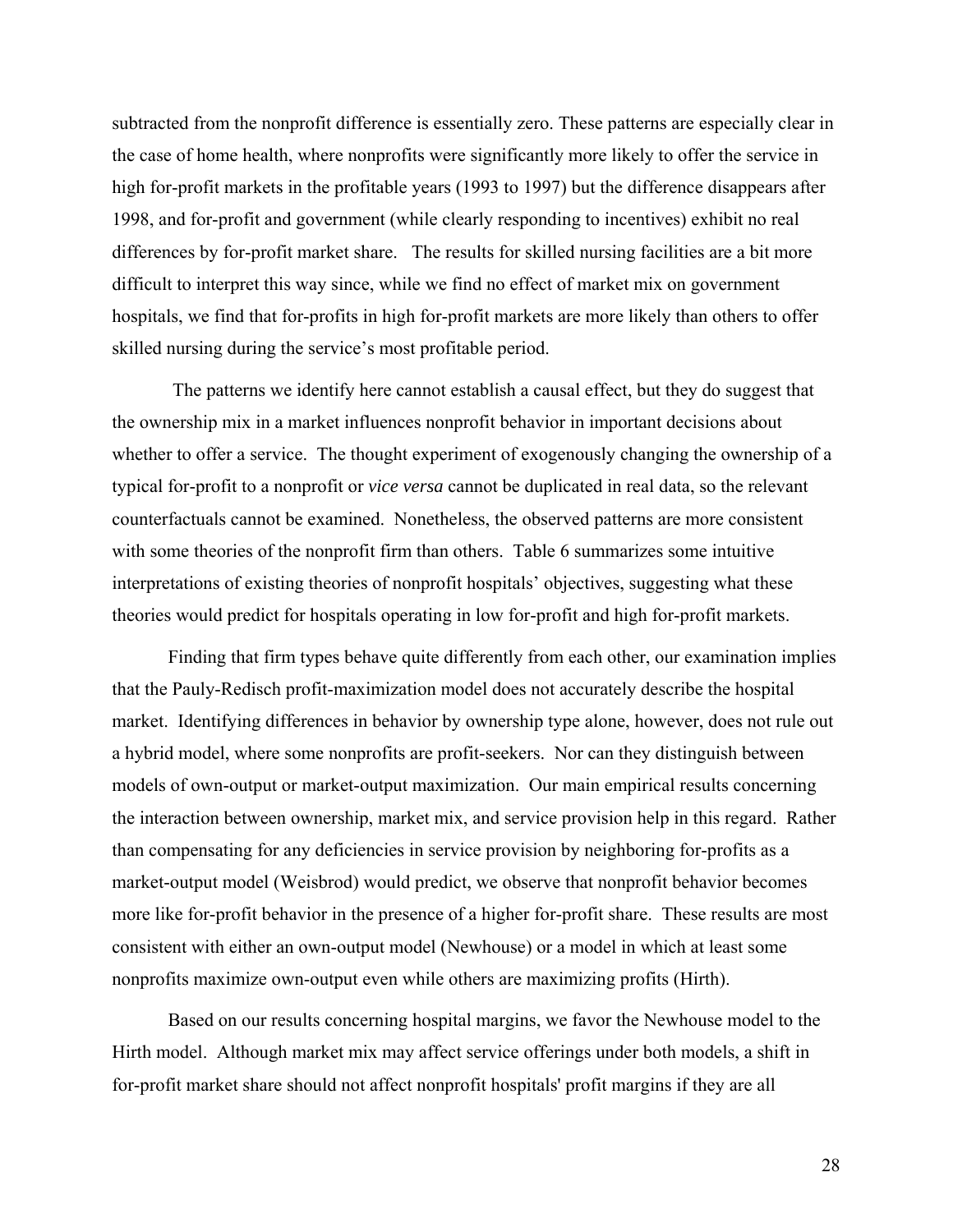maximizing output subject to a budget constraint. The Hirth model suggests, however, that profit-maximizing firms should earn higher profits when facing less competition from outputmaximizing hospitals. Across many specifications, including those reported in Table 5, the effect of for-profit market share on the profit margins of nonprofits is consistently negligible in a statistical sense. This evidence suggests that few, if any, nonprofits are for-profits in disguise. We also find some evidence that for-profits have higher profits in high for-profit markets (Table 5). The evidence is weak because failure to reject the null cannot be construed as acceptance of an alternative hypothesis, and the coefficients are imprecisely estimated. Further, we cannot rule out that some nonprofits, perhaps quite a small number, are for-profits in disguise.

It is possible that the observed empirical patterns are simply the result of selection or some other source of spurious correlation. A commonly advanced alternative explanation is that ownership does not lead to differences in service provision but instead leads to different choices over location. According, to this explanation, different hospital types pick markets based on the characteristics of potential patients and the characteristics of the other hospitals serving those potential patients. We find this hypothesis unconvincing. First, the explanation assumes lowcost entry and exit, and a complete space of possible location choices, when in practice forprofits have typically purchased nonprofits that were willing to sell or built new hospitals in areas with population growth. Second, our findings do not support this type of selection explanation. Coding individual hospitals by their initial for-profit market share or by their current year for-profit market share yields similar results, suggesting that location choice does not explain all relevant behavioral differences. If choice of location drives these results, we would expect the use of the initial-year variable to yield much weaker differences in the predicted directions, but if anything, the effect of market mix seems marginally stronger in most specifications.

Another alternative explanation is that patients choose hospital types based on the nature of their ailments and the transparency of care quality. This too seems unlikely. First, given the detailed demographic controls in our study, one needs a complicated story to explain why patients in locations with high for-profit penetration are more likely to demand their profitable services from nonprofits than in other locations. Second, patients are treated their doctors and, even more often, their insurers direct them. Which hospitals accept a patient's insurance plan or where a patient's doctor has admitting privileges are decisions that are generally exogenous to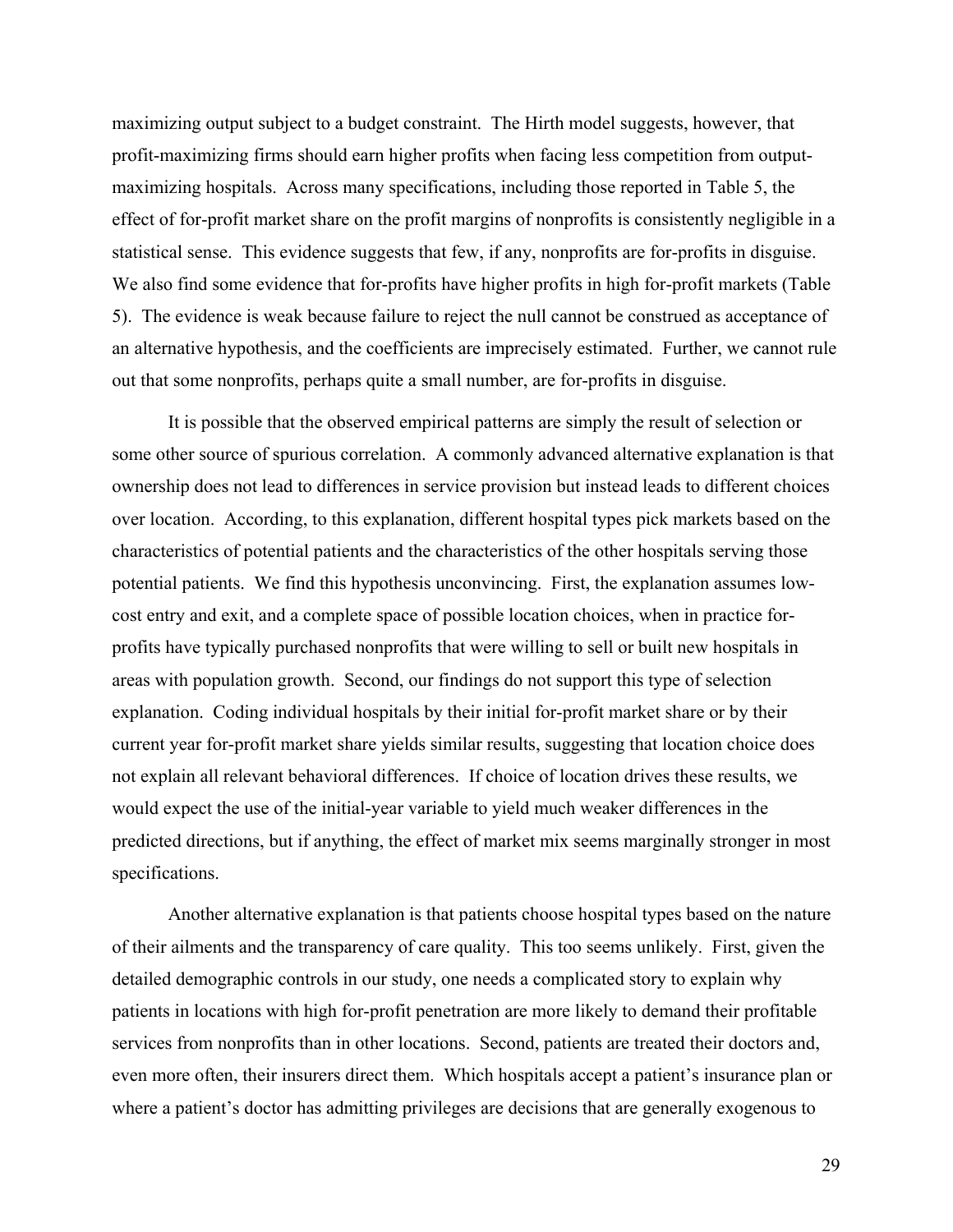the patients' illness. Third, to the extent that some patients, through their doctors, are able to match illnesses and hospitals, quality information is not readily available. Quality report cards, for example, only exist for a few treatments and cover few hospitals.

Assuming a causal interpretation could be imposed on the estimates, we cannot yet identify the most efficient market mix. Even if high concentrations of for-profit markets could be shown to have a deleterious effect on nonprofit service provision, other researchers have identified potential efficiency gains from for-profit ownership. These may outweigh the danger of inefficiently low provision of unprofitable services or inefficiently high provision of profitable services. To identify an optimal mix within a market, one needs to know both the differences among ownership types and the market level implications of those differences. This work represents a first step in that direction.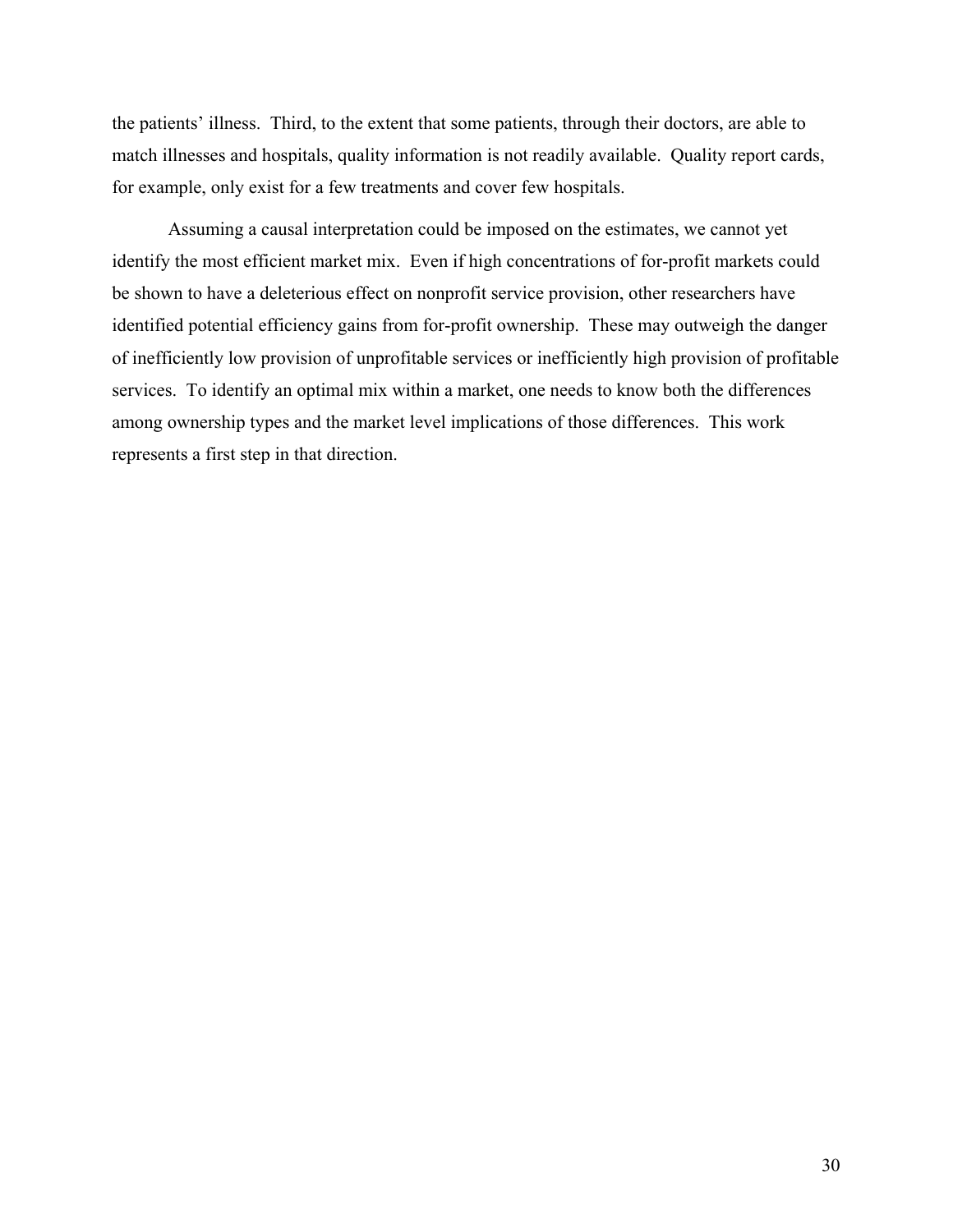## **References**

- Abraham, J. M., M. S. Gaynor, et al. (2005). Entry and Competition in Local Hospital Markets. Cambridge, Massachusetts, National Bureau of Economic Research, Working Paper 11649.
- Arellano, M. (1987). "Computing Robust Standard Errors for Within-Groups Etimators." Oxford Bulletin of Economics and Statistics 49(4): 431-434.
- Arrow, K. J. (1963). "Uncertainty and the Welfare Economics of Medical Care." American Economic Review 53(5): 941-73.
- Baker, L. C. (1997). "The Effects of HMOs on Fee-for-service Health Care Expenditures: Evidence from Medicare." Journal of Health Economics 16: 453-481.
- Ben-Ner, A. (1983). Nonprofit Organizations: Why do they Exist in Market Economies? New Haven, Yale Program on Non-Profit Organizations, Working Paper 51.
- Ben-Ner, A. and B. Gui (1993). The Nonprofit Sector in the Mixed Economy. Ann Arbor, Michigan, University of Michigan Press.
- Ben-Ner, A. and V. Hoomissen (1991). "Nonprofit Organizations in the Mixed Economy: A Demand and Supply Analysis." Annals of Public and Cooperative Economics 63: 519- 550.
- Chernew, M. (1995). "The Impact of Non-IPA HMOS on the Number of Hospitals and Hospital Capacity." Inquiry 32: 143-154.
- Clement, J. P., K. White, et al. (2002). "Charity Care: Do Not-for-Profits Influence For-Profits?" Medical Care Research and Review 59: 59-79.
- Cremer, H., M. Marchand, et al. (1989). "The Public Firm as an Instrument for Regulating an Oligopolistic Market." Oxford Economic Papers, New Series 41(2): 283-301.
- Cutler, D. M. and J. R. Horwitz (2000). Converting Hospitals from Not-for-Profit to For-Profit Status: Why and What Effects? The Changing Hospital Industry: Comparing Not-for-Profit and For-Profit Institutions. D. M. Cutler, Ed. Chicago, University of Chicago Press: 45-79.
- Cutler, D. M. and R. S. Huckman (2003). "Technological Development and Medical Productivity: the Diffusion of Angioplasty in New York State." Journal of Health Economics 22(2): 187-217.
- Cutler, D. M., M. McClellan, et al. (2000). "How Does Managed Care Do It?" RAND Journal of Economics 31(3): 526-548.
- Cutler, D. M., M. McClellan, et al. (2001). Pricing Heart Attack Treatments. Medical Care Output and Productivity. D. M. Cutler and E. R. Berndt, Eds. Chicago and London, The University of Chicago Press: 305-362.
- Dafny, L. S. and D. Dranove (2006). Regulatory Exploitation and the Market for Corporate Control. Cambridge, National Bureau of Economic Research, Working Paper 12438.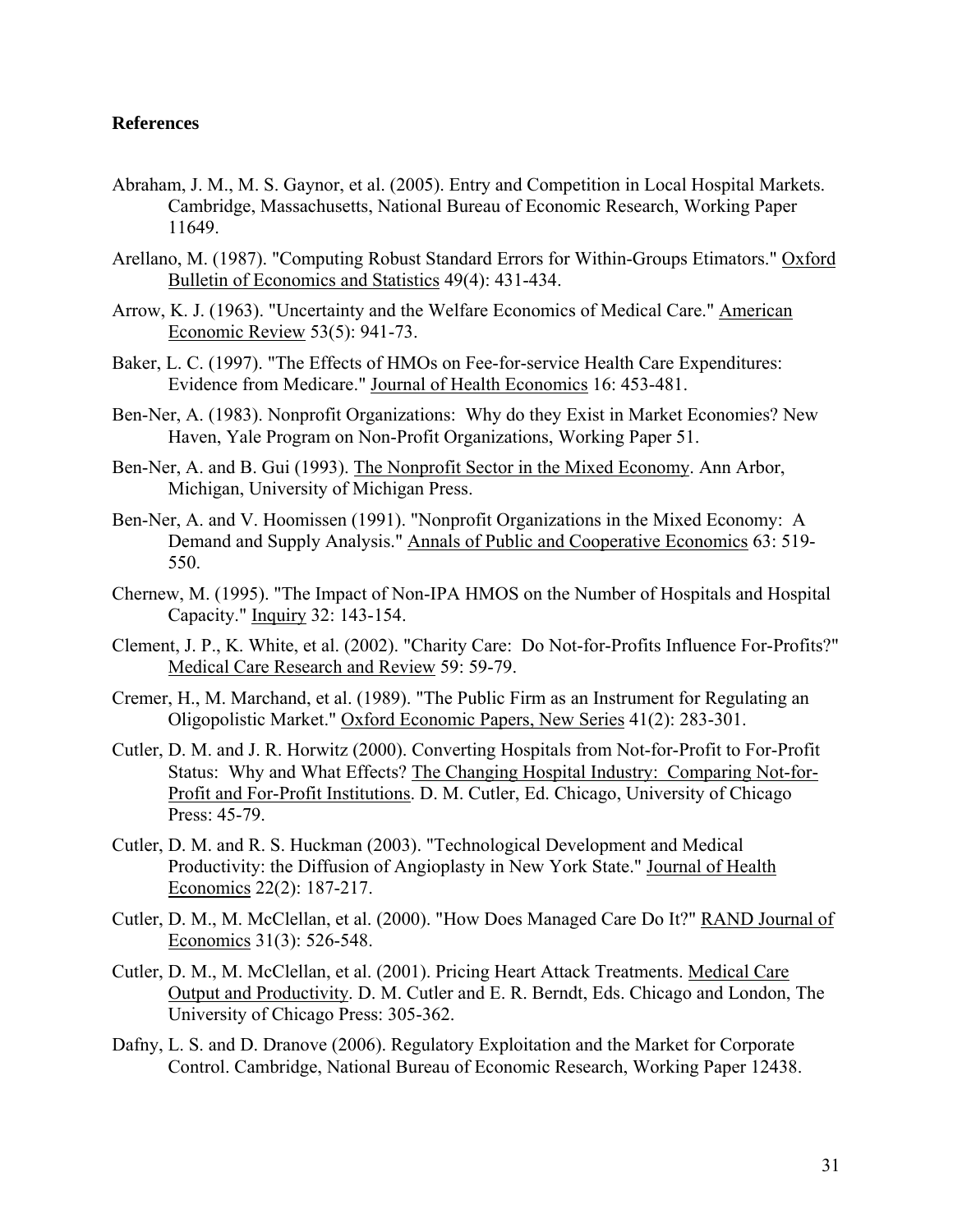- De Fraja, G. and F. Delbono (1989). "Alternative Strategies of a Public Enterprise in Oligopoly." Oxford Economic Papers, New Series 41(2): 302-311.
- Deloitte & Touche (1990). U.S. Hospitals and the Future of Health Care. Boston, Massachusetts, Deloitte & Touche.
- Dhossche, D. M. and S. O. Ghani (1998). "A Study of Recidivism in the Psychiatric Emergency Room." Annals of Clinical Psychiatry 10(2): 59-67.
- Duggan, M. G. (2000). "Hospital Ownership and Public Medical Spending." Quarterly Journal of Economics 115(4): 1343-1373.
- Epstein, A. M. (2007). "Pay for Performance at the Tipping Point." New England Journal of Medicine 356(5): 515-517.
- Ettner, S. L. and R. C. Hermann (1987). "The Role of Profit Status Under Imperfect Information: Evidence from the Treatment Patterns of Elderly Medicare Beneficiaries Hospitalized for Psychiatric Diagnoses." Journal of Health Economics 20: 23-49.
- Frank, R. and D. Salkever (1991). "The Supply of Charity Services by Nonprofit Hospitals: Motives and Market Structure." RAND Journal of Economics 22(3): 43-45.
- Gaynor, M. (2006). What Do We Know About Competition and Quality in Health Care Markets? Cambridge, MA, NBER, Working Paper 12301.
- Gaynor, M. and W. Vogt (2003). "Competition Among Hospitals." RAND Journal of Economics 34(4): 764-85.
- Gentry, W. M. and J. R. Penrod (2000). The Tax Benefits of Not-for-profit Hospitals. The Changing Hospital Industry: Comparing Not-for-Profit and For-Profit Institutions. D. M. Cutler, Ed. Chicago, Illinois, University of Chicago Press: 285-324.
- Glaeser, E. L. and A. Shleifer (2001). "Not-for-profit Entrepreneurs." Journal of Public Economics 81(1): 99-115.
- Goody, B. (1993). "Defining Rural Hospital Markets." Health Services Research 28(2): 183-200.
- Grabowski, D. C. and R. A. Hirth (2002). "Competitive Spillovers Across Non-profit and For-Profit Nursing Homes." Journal of Health Economics 22: 1-22.
- Gresenz, C. R., J. Rogowski, et al. (2004). "Updated Variable-Radius Measures of Hospital Competition." Health Services Research 39(2): 417-430.
- Gruber, J. (1994). "The Effect of Competitive Pressure on Charity: Hospital Responses to Price Shopping in California." Journal of Health Economics 13(2): 183-212.
- Hansmann, H. (1980). "The Role of Nonprofit Enterprise." Yale Law Journal 89: 835-901.
- Hansmann, H. (1987). "The Effect of Tax Exemption and Other Factors on the Market Share of Nonprofit Versus For-Profit Firms." National Tax Journal 40: 71-82.
- Hansmann, H., D. Kessler, et al. (2003). Ownership Form and Trapped Capital in the Hospital Industry. The Governance of Not-for-Profit Organizations. E. L. Glaeser, Ed. Chicago, University of Chicago Press: 45-69.
- Hirth, R. A. (1997). "Competition Between For-Profit and Nonprofit Health Care Providers: Can it Help Achieve Social Goals?" Medical Care Research and Review 54: 414-38.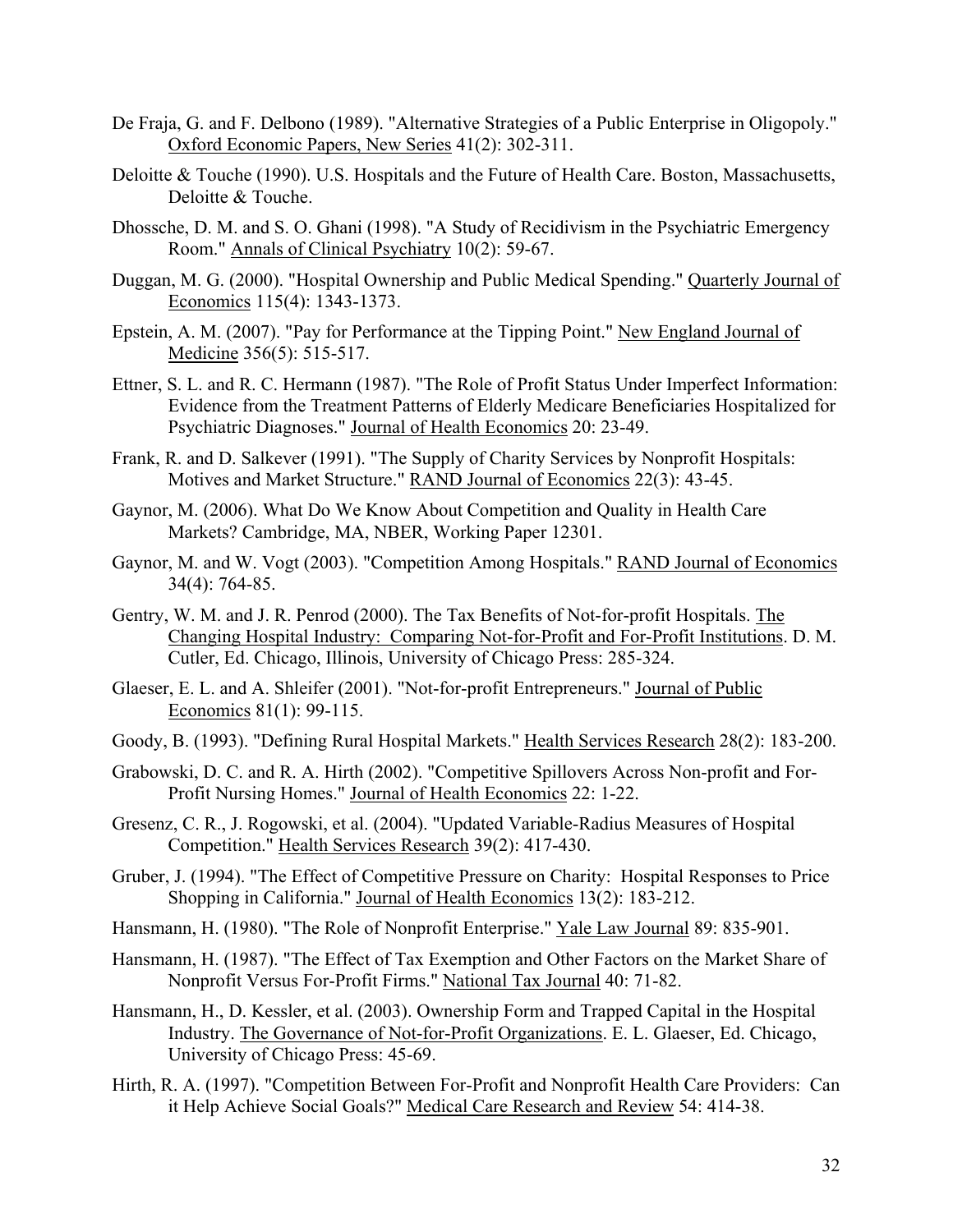- Hirth, R. A. (1999). "Consumer Information and Competition Between Nonprofit and For-Profit Nursing Homes." Journal of Health Economics 18: 219-240.
- Horwitz, J. (2005a). "Making Profits and Providing Care: Comparing Nonprofit, For-Profit and Government Hospitals." Health Affairs 24(3): 790-801.
- Horwitz, J. R. (2005b). Research Note: Relative Profitability of Acute Care Hospital Services. content.healthaffairs.org/cgi/content/full/24/3/790/DC1.
- Horwitz, J. R. (2007). "Does Nonprofit Ownership Matter?" Yale J. on Regulation 24: 140-204.
- Hughes, R. G. and H. S. Luft (1990). "Keeping Up with the Joneses: The Influence of Public and Proprietary Neighbors on Voluntary Hospitals." Health Services Management Research 3: 173-81.
- James, E. and S. Rose-Ackerman (1986). The Nonprofit Enterprise in the Market Economics. Chur, Switzerland, Harwood Academic Publishers.
- Kessler, D. P. and M. B. McClellan (2002). "The Effects of Hospital Ownership on Medical Productivity." RAND Journal of Economics 33(3): 488-506.
- Kézdi, G. (2004). "Robust Standard Error Estimation in Fixed-Effects Panel Models." Hungarian Statistical Review Special(9): 96-116.
- Lakdawalla, D. and T. Philipson (2005). The Nonprofit Sector and Industry Performance. Chicago, Illinois.
- Liu, K., B. Gage, et al. (1999). Medicare's Post-Acute Benefit: Background, Trends, and Issues to Be Faced.<http://aspe.hhs.gov/daltcp/reports/mpacb.htm>.
- Luft, H. S. and S. C. Maerki (1984). "Competitive Potential of Hospitals and Their Neighbors." Contemporary Policy Issues Winter: 89-102.
- Madison, K. (2004). "Multihospital System Membership and Patient Treatments, Expenditures, and Outcomes." Health Services Research 39(4): 749-769.
- Mann, J., G. Melnick, et al. (1995). "Uncompensated Care: Hospitals' Responses to Fiscal Pressures." Health Affairs 14: 263-70.
- Marsteller, J. A., R. R. Bovberg, et al. (1998). "Nonprofit Conversion: Theory, Evidence, and State Policy Options." Health Services Research 33: 1495-1535.
- McClellan, M. and D. Staiger (2000). Comparing Hospital Quality at For-Profit and Not-for-Profit Hospitals. The Changing Hospital Industry: Comparing Not-for-Profit and For-Profit Institutions. D. M. Cutler, Ed. Chicago, Illinois, University of Chicago Press: 93- 112.
- Melnick, G., C. Serrato, et al. (1989). "Prospective Payments to Hospitals: Should Emergency Admissions Have Higher Rates?" Health Care Financing Review 10(3): 29-39.
- Newhouse, J. P. (1970). "Toward a Theory of Nonprofit Institutions: An Economic Model of a Hospital." The American Economic Review 60(1): 64-74.
- Newhouse, J. P. (2001). Medicare Policy in the 1990s. Cambridge, National Bureau of Economic Research, Working Paper 8531.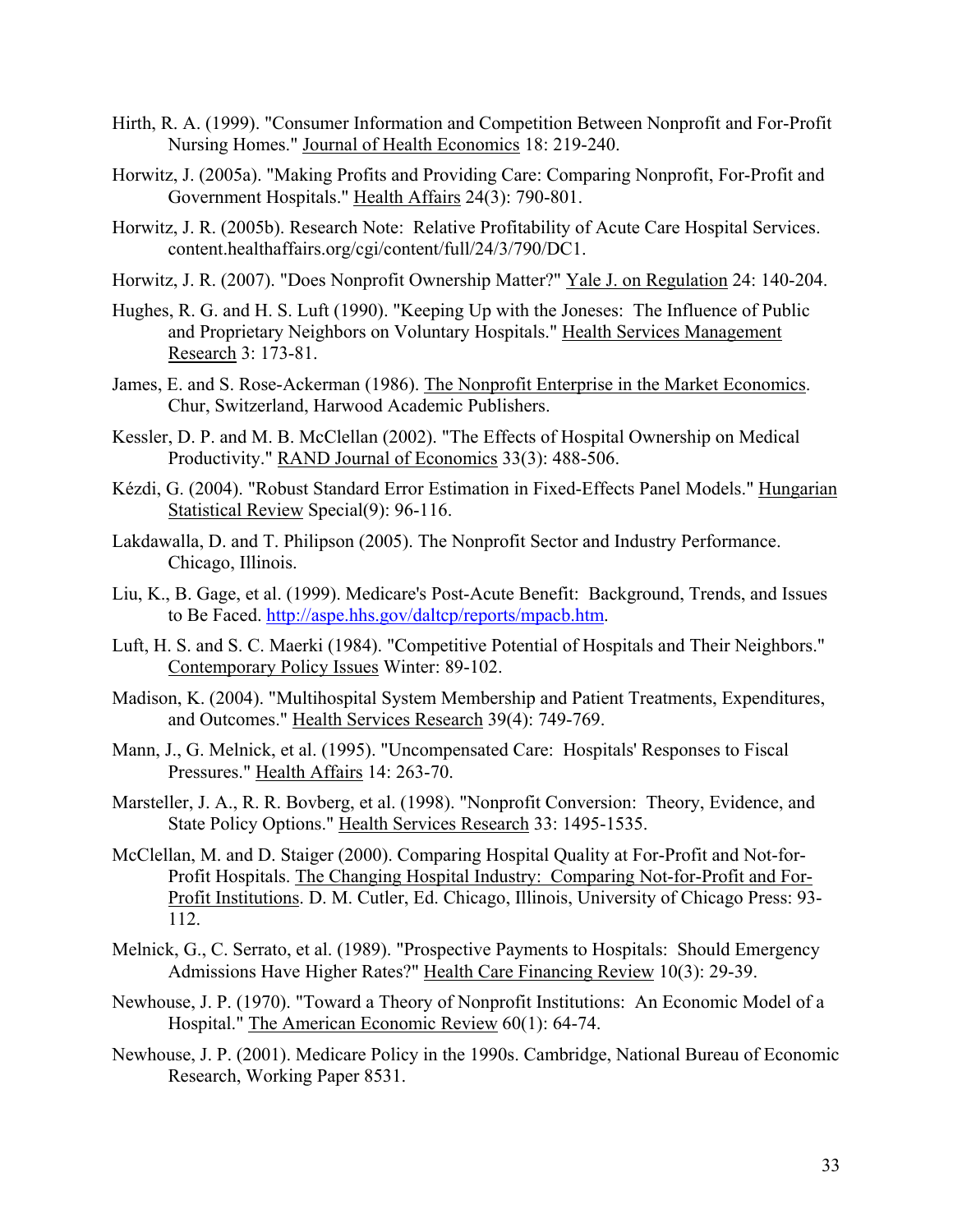- Newhouse, J. P. (2002). Pricing the Priceless: A Health Care Conundrum. Cambridge, Massachusetts, MIT Press.
- Nichols, A. (2007). Vincenty: Stata Module to Calculate Distances on the Earth's Surface. [http://ideas.repec.org/c/boc/bocode/s456815.html.](http://ideas.repec.org/c/boc/bocode/s456815.html)
- Norton, E. C. and D. Staiger (1994). "How Hospital Ownership Affects Access to Care for the Uninsured." RAND Journal of Economics 25: 171-85.
- Pascal, A., M. Cvitanic, et al. (1989). "Special Report: State Policies and the Financing of Acquired Immunodeficiency Syndrome Care." Health Care Financing Review 11(1): 91- 104.
- Pauly, M. V. and M. Redisch (1973). "The Not-for-Profit Hospital as Physicians' Cooperative." American Economic Review 63(March): 87-99.
- Philipson, T. J. and R. A. Posner (2006). Antitrust in the Not-for-Profit Sector. Cambridge, MA, National Bureau of Economic Research, Working Paper 12132.
- Rose-Ackerman, S. (1996). "Altruism, Not-for-profits, and Economic Theory." Journal of Economic Literature 34: 701-728.
- Rosenthal, M. B. and R. G. Frank (2006). "What is the Empirical Basis for Paying for Quality in Health Care?" Medical Care Research and Review 63(2): 135-157.
- Rosenthal, M. B., R. G. Frank, et al. (2005). "Early Experience with Pay-for-Performance." Journal of the American Medical Association 294(14): 1788-1793.
- Salamon, L. M. (1987). Partners in Public Service: The Scope and Theory of Government Nonprofit Relations. The Nonprofit Sector. W. W. Powell, Ed. New Haven, Connecticut, Yale University Press: 99-117.
- Santerre, R. E. and J. A. Vernon (2005). Hospital Ownership Mix Efficiency in the U.S.: An Exploratory Study, National Bureau of Economic Research, Working Paper 1192.
- Schlesinger, M., J. D. Bentkover, et al. (1987). "The Privatization of Health Care and Physicians' Perceptions of Access to Hospital Services." The Milbank Quarterly 65: 25-58.
- Schlesinger, M., R. Dorwart, et al. (1997a). "Competition and Access to Hospital Services: Evidence from Psychiatric Hospitals." Medical Care 35: 974-92.
- Schlesinger, M., R. Dorwart, et al. (1997b). "The Determinants of Dumping: A National Study of Economically Motivated Transfers Involving Mental Health Care." Health Services Research  $32(5)$ .
- Shwed, H. (1980). "Teaching Emergency Room Psychiatry." Hospital & Community Psychiatry 31(8): 558-62.
- Silverman, E. and J. Skinner (2004). "Medicare Upcoding and Hospital Ownership." Journal of Health Economics 23(2): 369-389.
- Sloan, F. (2000). Not-for-profit Ownership and Hospital Behavior. Handbook of Health Economics. A. J. Culyer and J. P. Newhouse, Eds, Elsevier Science B.V. 1: 1141-1174.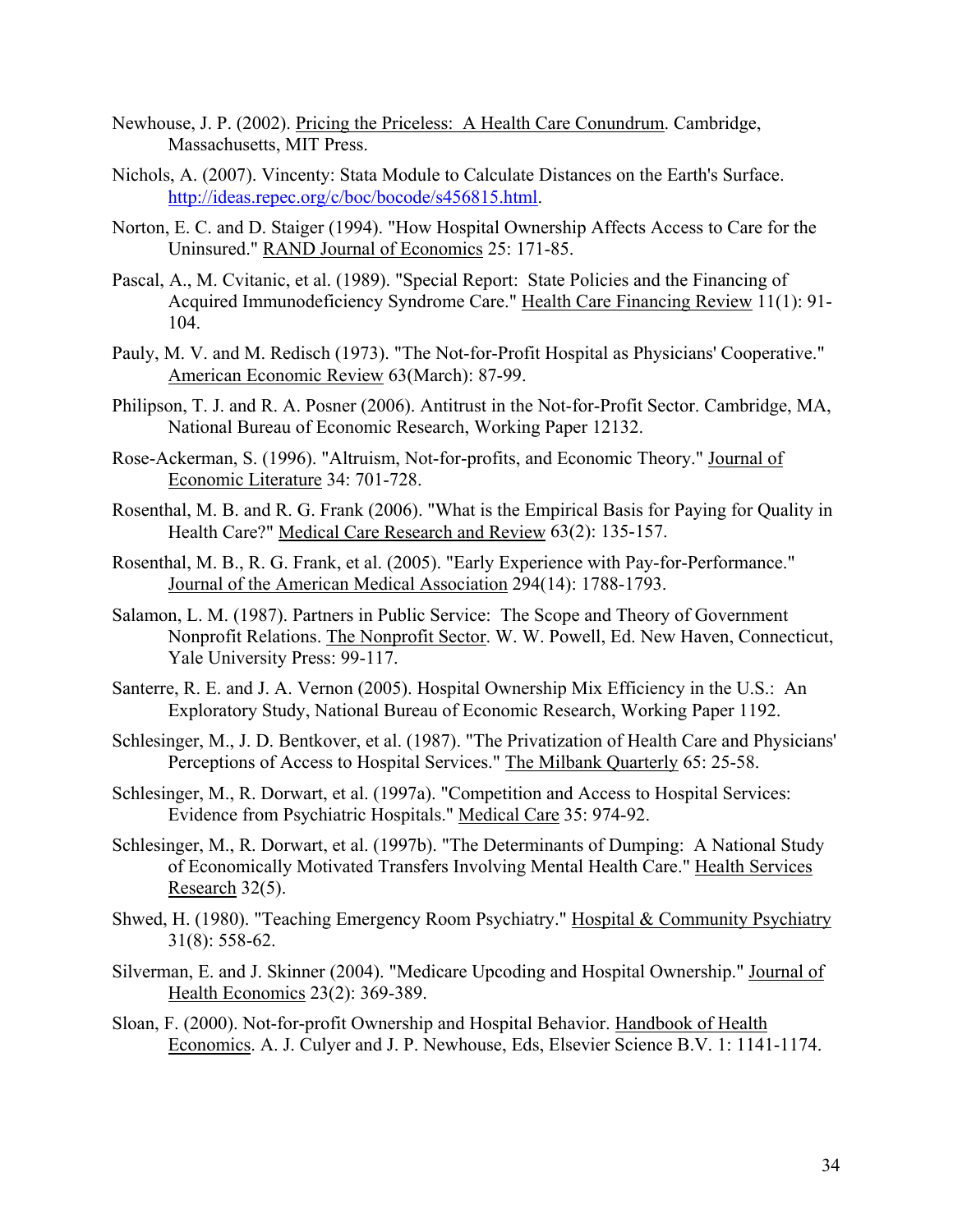- Stock, J. H. and M. W. Watson (2006). Heteroskedasticity-Robust Standard Errors for Fixed Effects Panel Data Regression. Cambridge, National Bureau of Economic Research, Technical Working Paper No. 323.
- Tye, L. (2001): "Beth Israel to Keep Psychiatric Unit Most Beds to Stay," Boston, Massachusetts: Boston Globe, B2.
- Weisbrod, B. A. (1988). The Nonprofit Economy. Cambridge, Massachusetts, Harvard University Press.
- Westmoreland, T. (1999). Medicaid & HIV/AIDS Policy: A Basic Primer. Washington, D.C., Georgetown University Law Center, Federal Legislation Clinic Henry J. Kaiser Family Foundation.
- Woodward, A., J. Epstein, et al. (1997). "The Drug Abuse Treatment Gap: Recent Estimates." Health Care Financing Review 18(3): 5-17.
- Young, D. R. (1981). Entrepreneurship and the Behavior of Nonprofit Organizations: Elements of a Theory. Nonprofit Firms in a Three Sector Economy. M. J. White, Ed. Washington, D.C., Urban Institute.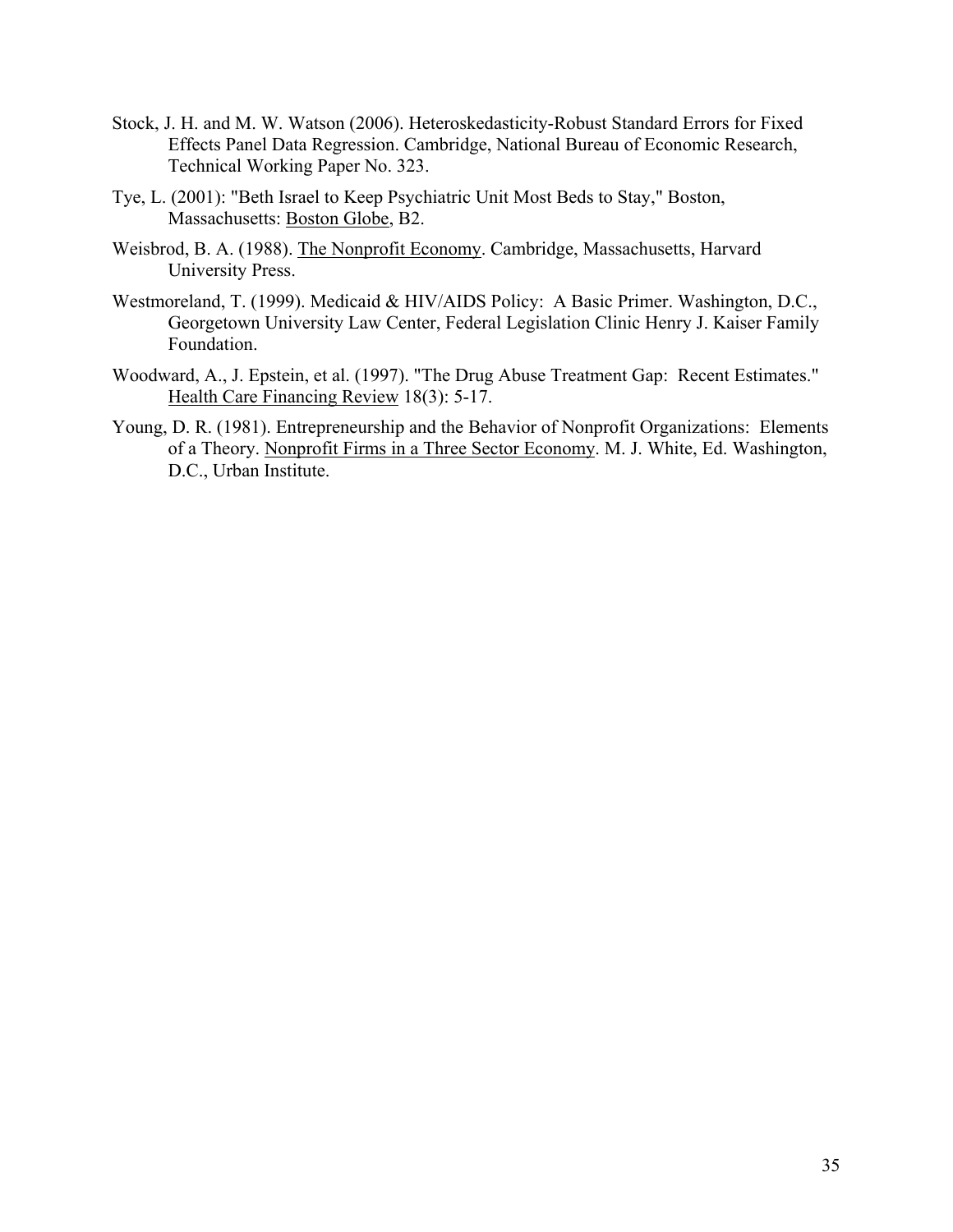| Non-Rural,<br>Unweighted |       | Non-Rural,<br>weighted by<br>admissions |       | Rural,<br>Unweighted |            | Rural,<br>weighted by<br>admissions |       |            |      |       |            |       |
|--------------------------|-------|-----------------------------------------|-------|----------------------|------------|-------------------------------------|-------|------------|------|-------|------------|-------|
| Year                     | Gov   | <b>NFP</b>                              | FP    | Gov                  | <b>NFP</b> | FP                                  | Gov   | <b>NFP</b> | FP   | Gov   | <b>NFP</b> | FP    |
| 1988                     | 17.91 | 64.46                                   | 17.63 | 17.39                | 73.12      | 9.49                                | 43.17 | 47.63      | 9.20 | 32.00 | 58.37      | 9.62  |
| 1989                     | 17.69 | 64.79                                   | 17.52 | 16.93                | 73.56      | 9.51                                | 43.16 | 47.81      | 9.03 | 31.68 | 58.51      | 9.82  |
| 1990                     | 17.67 | 65.22                                   | 17.10 | 16.80                | 73.74      | 9.46                                | 43.13 | 48.02      | 8.85 | 31.63 | 58.53      | 9.83  |
| 1991                     | 17.39 | 65.94                                   | 16.67 | 16.24                | 74.51      | 9.25                                | 43.58 | 47.71      | 8.71 | 31.02 | 59.01      | 9.97  |
| 1992                     | 17.83 | 65.62                                   | 16.54 | 16.27                | 74.43      | 9.29                                | 43.73 | 48.41      | 7.85 | 31.16 | 59.84      | 9.00  |
| 1993                     | 18.27 | 65.05                                   | 16.67 | 16.68                | 73.95      | 9.38                                | 43.60 | 48.74      | 7.66 | 30.82 | 60.16      | 9.02  |
| 1994                     | 18.11 | 64.51                                   | 17.37 | 16.80                | 73.03      | 10.18                               | 42.05 | 50.35      | 7.60 | 26.55 | 65.74      | 7.72  |
| 1995                     | 17.61 | 64.60                                   | 17.79 | 16.21                | 72.87      | 10.93                               | 43.00 | 48.84      | 8.16 | 30.22 | 59.85      | 9.92  |
| 1996                     | 17.64 | 64.36                                   | 18.00 | 15.75                | 72.54      | 11.71                               | 42.83 | 48.94      | 8.23 | 29.54 | 60.18      | 10.28 |
| 1997                     | 16.87 | 63.81                                   | 19.32 | 14.83                | 72.66      | 12.50                               | 41.50 | 49.98      | 8.52 | 28.49 | 60.80      | 10.71 |
| 1998                     | 16.28 | 64.89                                   | 18.83 | 14.00                | 73.54      | 12.46                               | 40.68 | 50.67      | 8.65 | 27.82 | 61.57      | 10.62 |
| 1999                     | 16.34 | 65.68                                   | 17.98 | 13.91                | 74.17      | 11.92                               | 40.33 | 51.10      | 8.56 | 27.21 | 61.89      | 10.90 |
| 2000                     | 15.72 | 66.01                                   | 18.27 | 13.25                | 74.43      | 12.31                               | 39.76 | 51.83      | 8.41 | 26.83 | 61.98      | 11.19 |
| 2001                     | 15.98 | 65.72                                   | 18.30 | 13.55                | 74.24      | 12.21                               | 39.52 | 52.11      | 8.37 | 26.56 | 62.28      | 11.16 |
| 2002                     | 15.93 | 65.69                                   | 18.38 | 13.67                | 73.95      | 12.37                               | 38.76 | 52.67      | 8.57 | 25.70 | 62.89      | 11.41 |
| 2003                     | 15.75 | 65.24                                   | 19.00 | 13.30                | 74.16      | 12.54                               | 38.64 | 52.27      | 9.09 | 25.09 | 62.65      | 12.25 |
| 2004                     | 15.79 | 64.58                                   | 19.63 | 13.54                | 73.69      | 12.77                               | 38.43 | 52.00      | 9.57 | 25.33 | 62.11      | 12.56 |
| 2005                     | 15.60 | 65.18                                   | 19.22 | 13.45                | 73.97      | 12.58                               | 38.24 | 51.95      | 9.81 | 25.12 | 62.19      | 12.70 |
| Avg.<br>all<br>vears     | 16.91 | 65.08                                   | 18.01 | 15.14                | 73.70      | 11.16                               | 41.34 | 50.06      | 8.60 | 28.49 | 61.03      | 10.48 |

**Table 1. Hospital Ownership (1988-2005) By Year and Rural Status** 

**Source:** Authors' analysis of American Hospital Association Annual Surveys 1988-2005.

**Notes**: Includes all general, medical, and surgical hospitals except Veterans', Bureau of Indian Affairs, Department of Justice (prison), and other federal or restricted use hospitals.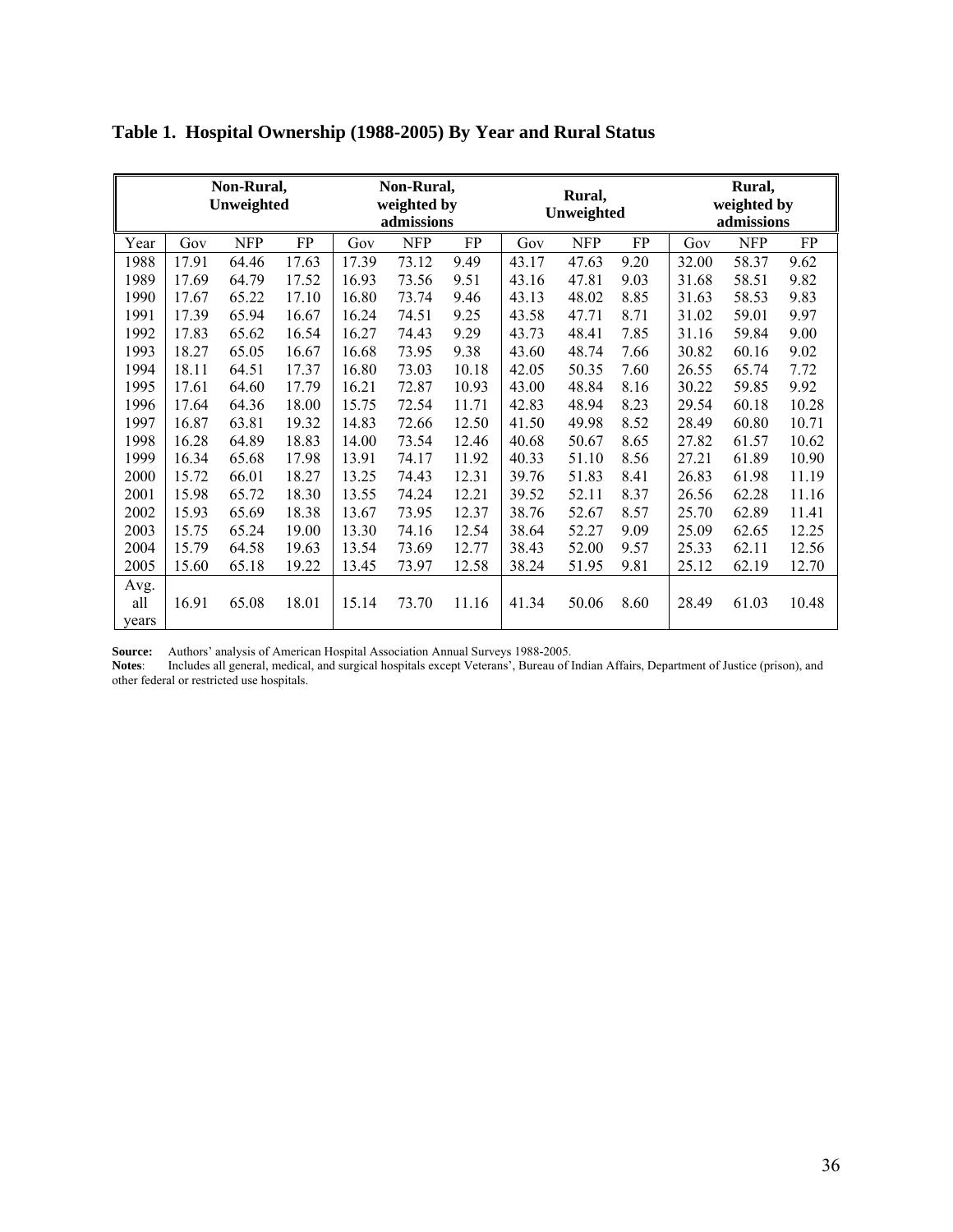**Service** Profit Status FP>G % Adult Day Care Program  $U^*$  U<sup>\*</sup> 0.085 Alcohol/Chemical Dependency Care Beds (>0) U I 0.158 Alcohol/Drug Abuse or Dependency Outpatient Services U U 0.288 Angioplasty P  $P^{***}$  0.402 Birthing Room/LDR Room/LDRP Room P U 0.735 Burn Care Beds U U 0.047 Cardiac Catheterization Lab P P <sup>P</sup> P<sup>\*</sup> 0.541 Cardiac Intensive Care Beds (>0)  $P$   $P^{**}$  0.414 Certified Trauma Center **U** U<sup>\*</sup> 0.284 Child Psychiatric Services and U U\* 0.246 Computed-Assisted Tomography Scanner (CT Scan) P U 0.924 Diagnostic Radioisotope Facility P P 0.813 Emergency Department U U 0.958 Extracorporeal Shock-Wave Lithotripter P P\* 0.208 Fitness Center P V 0.258 HIV-AIDS Services U U\*\*\* 0.604 Home Health Services  $V = V^*$  0.411 Hospice  $U^{\dagger}$  $U^{\dagger}$   $U^{**}$  0.232 Magnetic Resonance Imaging (MRI) P P 0.533 Neonatal Intensive Care Beds (>0) P I 0.289 Neonatal Intermediate Care Beds (>0) P I 0.171 Obstetric Care Beds (>0) ? U 0.756 Occupational Health Services 2 1 0.664 Open-Heart Surgery P<sup>\*\*\*</sup> 0.346 Outpatient Surgery 2 and 2009/25 U 0.975 Patient Education Center U<sup>†</sup> U 0.756 Patient Representative Services 2 and 2 and 2 and 2 and 2 and 2 and 2 and 2 and 2 and 2 and 2 and 2 and 2 and 2 and 2 and 2 and 2 and 2 and 2 and 2 and 2 and 2 and 2 and 2 and 2 and 2 and 2 and 2 and 2 and 2 and 2 and 2 an Pediatric Intensive Care Beds (>0) P I 0.116 Positron Emission Tomography (PET) P P 0.100

**Table 2. Medical Services, Profitability, and Percentage of Hospitals in Sample Offering Services**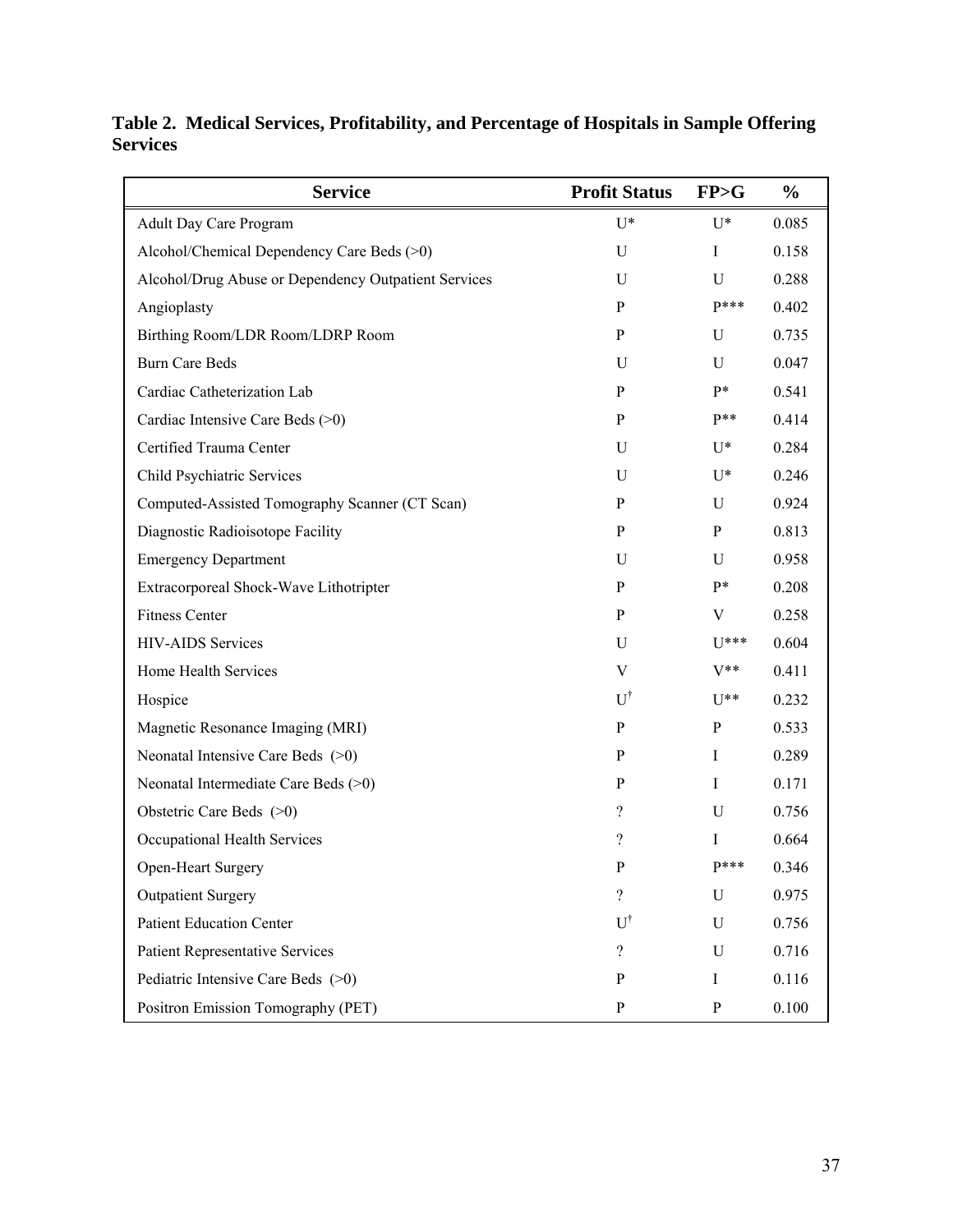| <b>Service</b>                                     | <b>Profit Status</b>     | FP>G          | $\frac{0}{0}$ |
|----------------------------------------------------|--------------------------|---------------|---------------|
| Psychiatric Consultation/Liaison Services          | $\mathbf{U}$             | T             | 0.432         |
| <b>Psychiatric Education Services</b>              | U                        | U             | 0.327         |
| <b>Psychiatric Emergency Services</b>              | U                        | U             | 0.455         |
| Psychiatric Inpatient Beds $(>0)$                  | $\mathbf{U}$             | $\frac{1}{2}$ | 0.421         |
| <b>Psychiatric Outpatient Services</b>             | $\overline{U}$           | $\mathbf{U}$  | 0.336         |
| Psychiatric Partial Hospitalization Program        | U                        | $\mathbf{U}$  | 0.276         |
| Radiation Therapy                                  | P                        | U             | 0.367         |
| <b>Rehab Services</b>                              | $\gamma$                 | U             | 0.771         |
| Single Photon Emission Computed Tomography (SPECT) | P                        | U             | 0.451         |
| Skilled Nursing Care Beds (>0)                     | V                        | V             | 0.315         |
| Social Work Services                               | $U^{\dagger}$            | $\mathbf{U}$  | 0.911         |
| <b>Sports Medicine Services</b>                    | $\mathbf{P}$             | U             | 0.352         |
| <b>Transplant Services</b>                         | $\overline{\mathcal{L}}$ | P             | 0.131         |
| Ultrasound                                         | $\mathbf{P}$             | U             | 0.951         |
| Volunteer Services Department                      | $U^{\dagger}$            | $\mathbf{U}$  | 0.888         |
| Women's Health Center/Services                     | $\mathbf{P}$             | P             | 0.501         |

**Table 2 (continued). Medical Services, Profitability, and Percentage of Hospitals in Sample Offering Services** 

**Notes:** All designations of profit status are from Horwitz (2005b) unless noted with  $\dagger$  = authors' determination. P=relatively profitable; U=relatively unprofitable, V=variably profitable; ? = insufficient AHA description to categorize or, in the case of obstetric care because it draws from two distinct patient pools, one profitable, the other unprofitable. FP>G results are based on probit regressions using all control variables described in the text and predicting probability of offering a service for each year in sample at the mean for-profit market share for forprofit and government hospitals. Significance tests from hypothesis

 $\beta_{FP*Year}+\beta_{FP*Mkt*Year}E(Mkt)=\beta_{Gov*Year}+\beta_{Gov*Mkt*Year}E(Mkt).$  P= > 10% years show significant differences of FP>G and  $\leq$  10% years show significant differences of G>FP; U=  $\leq$  10% years show significant differences of FP>G and  $>10\%$  years show significant differences of G $>$ FP, V=  $>10\%$  years show significant differences of FP $>$ G and  $> 10\%$  of years show significant differences of G>FP; I=indeterminate. \*\*\*p<0.01, \*\*p<0.05, \*p<0.10.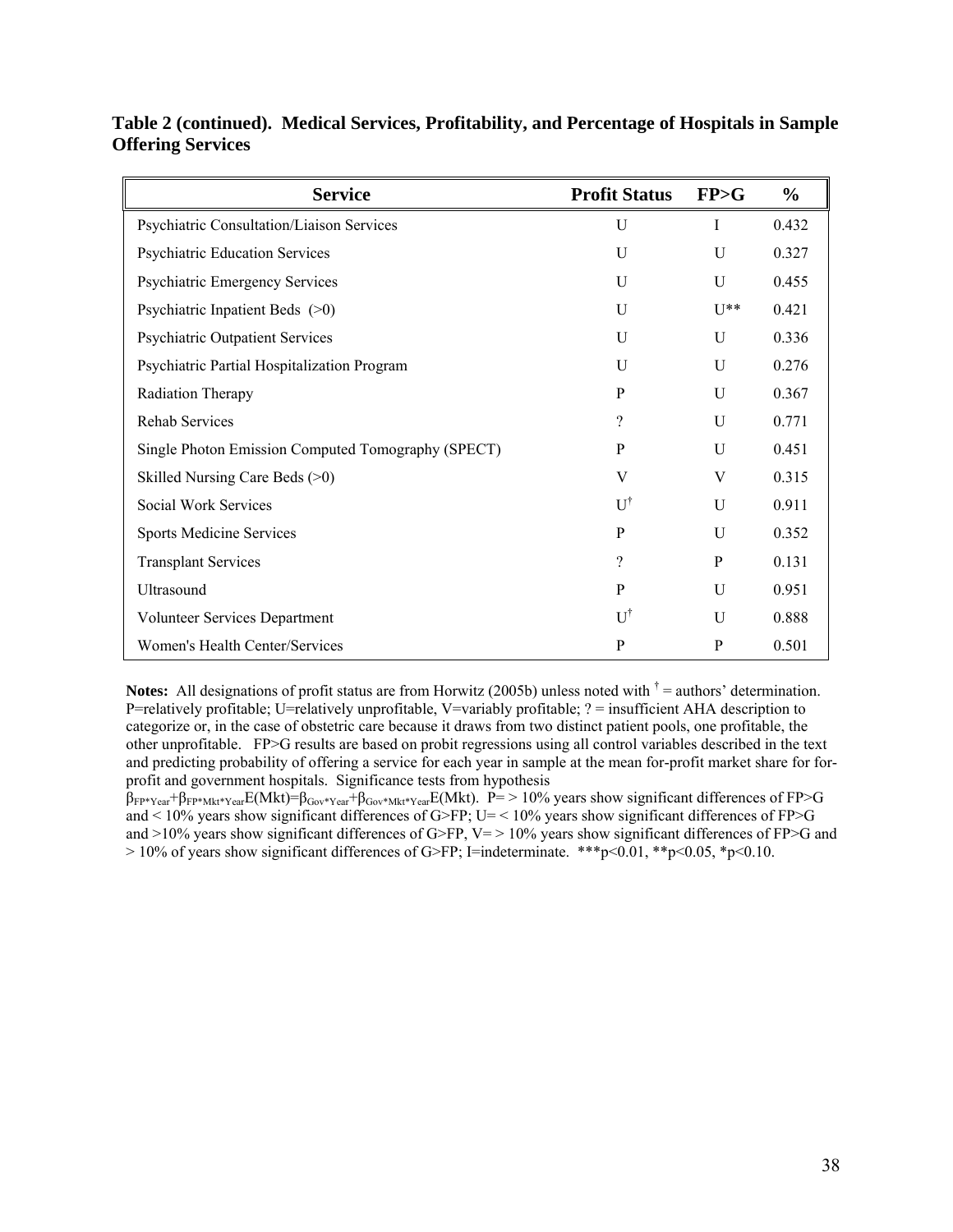# **Table 3. Summary Statistics**

| <b>Variable</b>                       | <b>Mean</b> | Std. Dev. | <b>Median</b> |
|---------------------------------------|-------------|-----------|---------------|
| Residency Program                     | 0.290       | 0.454     | 0.000         |
| <b>Teaching Hospital</b>              | 0.107       | 0.309     | 0.000         |
| <b>Admissions Lowest Quintile</b>     | 0.202       | 0.402     | 0.000         |
| <b>Admissions Quintile 2</b>          | 0.202       | 0.402     | 0.000         |
| <b>Admissions Quintile 4</b>          | 0.197       | 0.398     | 0.000         |
| <b>Admissions Quintile 5</b>          | 0.199       | 0.399     | 0.000         |
| Only 2 hospitals in MSA               | 0.045       | 0.206     | 0.000         |
| Only 3 hospitals in MSA               | 0.056       | 0.229     | 0.000         |
| Only 4 hospitals in MSA               | 0.063       | 0.243     | 0.000         |
| HHI index                             | 0.183       | 0.178     | 0.115         |
| HMO penetration                       | 0.090       | 0.099     | 0.056         |
| Hospital member of system             | 0.608       | 0.488     | 1.000         |
| Population                            | 8.327       | 0.247     | 8.347         |
| Number female                         | 7.664       | 0.244     | 7.682         |
| Number married, male                  | 6.745       | 0.366     | 6.809         |
| Number married, female                | 6.746       | 0.370     | 6.810         |
| Number with Travel time under 5 mins  | 4.066       | 0.491     | 4.097         |
| Number with Travel time 5 to 9mins    | 5.311       | 0.427     | 5.325         |
| Number with Travel time 10 to 14mins  | 5.624       | 0.361     | 5.649         |
| Number with Travel time 15 to 19mins  | 5.660       | 0.332     | 5.692         |
| Number with Travel time 20 to 24mins  | 5.515       | 0.385     | 5.564         |
| Number with Travel time 25 to 29mins  | 4.550       | 0.490     | 4.632         |
| Number with Travel time 30 to 34mins  | 5.395       | 0.484     | 5.457         |
| Number with Travel time 35 to 39mins  | 3.680       | 0.673     | 3.804         |
| Number with Travel time 40 to 44mins  | 3.934       | 0.730     | 4.068         |
| Number with Travel time 54 to 59mins  | 4.761       | 0.637     | 4.867         |
| Number with Travel time 60 to 89mins  | 4.417       | 0.704     | 4.495         |
| Number with Travel time over 90mins   | 3.653       | 0.789     | 3.759         |
| Number who work at Home               | 3.944       | 0.534     | 4.039         |
| Number who work in Ag/For/Fish        | 2.922       | 1.052     | 3.165         |
| Number who work in Mining             | 1.305       | 1.438     | 1.613         |
| Number who work in Const              | 4.729       | 0.465     | 4.807         |
| Number who work in Wholesale Trade    | 4.212       | 0.437     | 4.242         |
| Number who work in Retail             | 5.493       | 0.358     | 5.489         |
| Number who work in FIRE               | 4.861       | 0.450     | 4.894         |
| Number who work in Ent/Rec            | 3.422       | 0.534     | 3.471         |
| Number who work in Manuf              | 5.546       | 0.465     | 5.593         |
| Number who work in Health/Ed          | 5.919       | 0.324     | 5.947         |
| Number who work in Pub Admin          | 4.447       | 0.436     | 4.476         |
| Number who have educ under 9 yrs      | 5.349       | 0.447     | 5.338         |
| Number who have educ less than HS     | 5.816       | 0.339     | 5.817         |
| Number who have educ equiv to HS grad | 6.617       | 0.326     | 6.649         |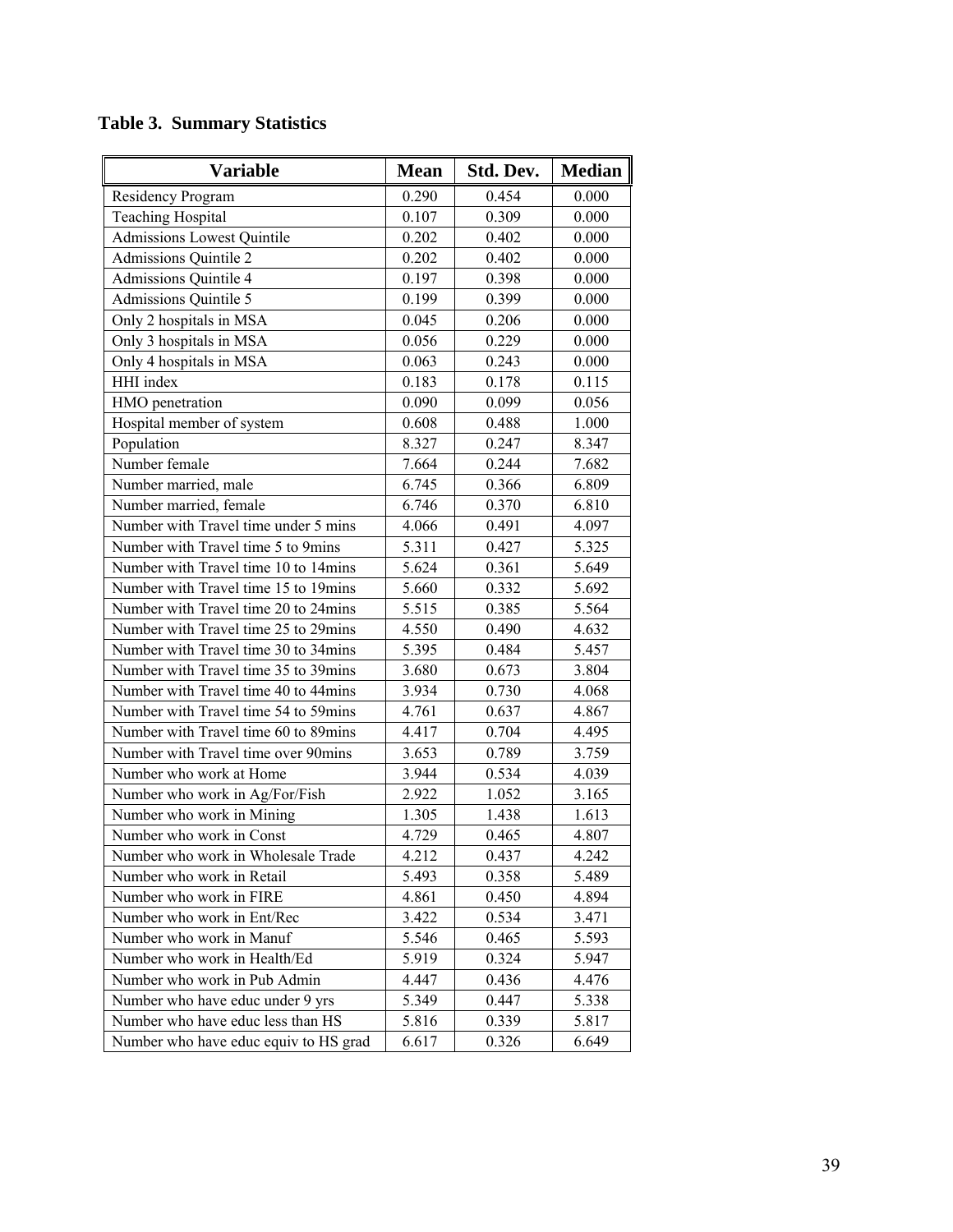| Number who have educ of some college | 6.077 | 0.334 | 6.088 |
|--------------------------------------|-------|-------|-------|
| Number who have educ associate's     | 5.082 | 0.387 | 5.126 |
| Number who have educ bachelor's      | 5.949 | 0.463 | 6.011 |
| Number who have educ graduate school | 5.405 | 0.535 | 5.447 |
| Number aged under1                   | 4.000 | 0.366 | 4.033 |
| Number aged 1 to 17                  | 6.872 | 0.337 | 6.910 |
| Number aged 18 to 21                 | 5.466 | 0.373 | 5.457 |
| Number aged 22 to 29                 | 6.157 | 0.318 | 6.147 |
| Number aged 30 to 39                 | 6.475 | 0.282 | 6.488 |
| Number aged 40 to 49                 | 6.364 | 0.341 | 6.416 |
| Number aged 50 to 59                 | 6.030 | 0.347 | 6.079 |
| Number aged 60 to 64                 | 5.088 | 0.305 | 5.111 |
| Number aged 65 to 79                 | 5.966 | 0.314 | 5.972 |
| Number aged 80 plus                  | 4.891 | 0.398 | 4.888 |
| Number white                         | 7.898 | 0.435 | 7.968 |
| Number black                         | 6.066 | 0.859 | 6.152 |
| Number Native American               | 3.029 | 1.065 | 3.134 |
| Number Hispanic                      | 5.884 | 1.173 | 6.014 |
| Number other race                    | 4.147 | 2.538 | 4.153 |
| Income per capita                    | 9.838 | 0.341 | 9.864 |
| Number with HH income under 15k      | 5.662 | 0.407 | 5.628 |
| Number with HH income 15~19          | 4.662 | 0.370 | 4.651 |
| Number with HH income 20~29          | 5.360 | 0.324 | 5.358 |
| Number with HH income 30~39          | 5.263 | 0.324 | 5.284 |
| Number with HH income 40~49          | 5.070 | 0.373 | 5.115 |
| Number with HH income 50~59          | 4.838 | 0.450 | 4.914 |
| Number with HH income 60~74          | 4.901 | 0.564 | 5.012 |
| Number with HH income 75~99          | 4.762 | 0.763 | 4.913 |
| Number with HH income 100~149        | 4.371 | 0.981 | 4.525 |
| Number with HH income above \$150K   | 3.838 | 1.096 | 3.956 |

**Notes**: N=46,075. Population controls each represent the weighted average of linearly interpolated and extrapolated (using 1990 and 2000 Census data) logs of the number of relevant individuals in US Census tracts, with tracts weighted inversely by distance of their centroids from the hospital. Linear interpolation in logs is similar to assuming constant percentage rates of change in the size of subpopulations over 1988-2005.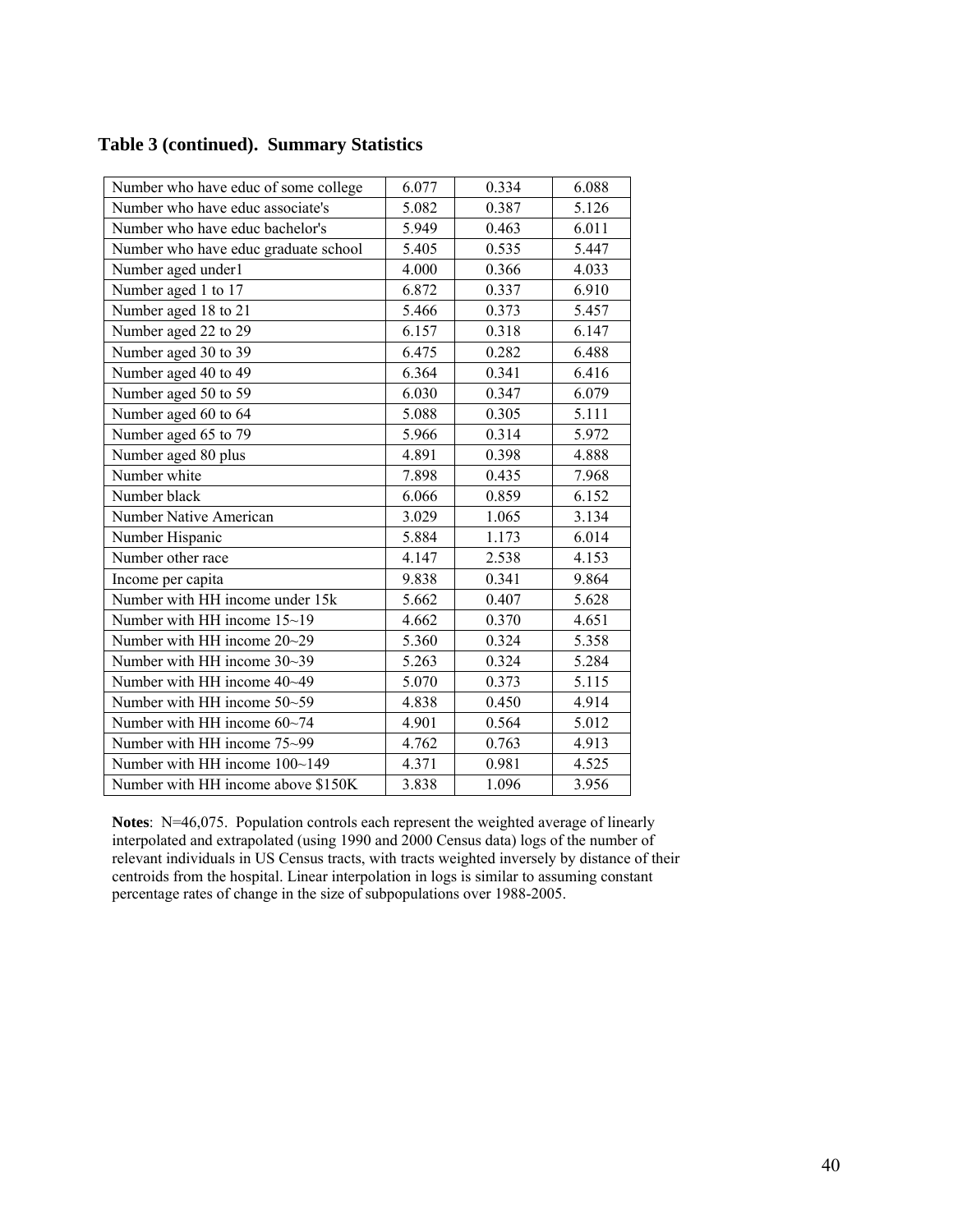| <b>Service</b>                                | FP>G                    | <b>NP</b>             | Gov                     | <b>FP</b>            |
|-----------------------------------------------|-------------------------|-----------------------|-------------------------|----------------------|
| <b>Relatively Profitable Services</b>         |                         |                       |                         |                      |
| Angioplasty (89-97)                           | $P***$                  | $.068***$             | $.017$ <sup>**</sup>    | $-.024$              |
| Birthing Room/LDR Room/LDRP Room              | $\mathbf U$             | .003                  | $-.013$                 | .009                 |
| Cardiac Catheterization Lab                   | $p*$                    | .012                  | $.033^{4}$              | $-0.049***$          |
| Cardiac Intensive Care Beds (>0)              | $P**$                   | .018                  | $.060***$               | $-.026$              |
| Computed-Assisted Tomography Scanner (CT)     | $\mathbf U$             | .009                  | $.015^{**}$             | .001                 |
| Diagnostic Radioisotope Facility              | $\overline{P}$          | $.004^{**}$           | $.044^{*}$              | $-.011$              |
| Extracorporeal Shock-Wave Lithotripter        | p*                      | $.014^{*/*}$          | .016                    | $-015$               |
| <b>Fitness Center</b>                         | $\overline{\mathbf{V}}$ | $.010\,$              | .011                    | $-.007$              |
| Magnetic Resonance Imaging (MRI)              | $\overline{P}$          | $.058***$             | $.071***$               | $.011^{4}$           |
| Neonatal Intensive Care Beds (>0)             | $\mathbf I$             | $.066***$             | $.041^{**}$             | .021'                |
| Neonatal Intermediate Care Beds (>0)          | I                       | $.021$ <sup>*</sup>   | $.012^{/*}$             | $-.004$              |
| Open-Heart Surgery                            | $P***$                  | $.048^{**}$           | .049                    | $-.017$              |
| Pediatric Intensive Care Beds (>0)            | $\overline{I}$          | $.051***$             | .008                    | .085                 |
| Positron Emission Tomography (PET) (90-05)    | $\mathbf{P}$            | $-.003$               | $-.009$                 | $.006*$              |
| Radiation Therapy                             | $\mathbf U$             | .017                  | $-.003$                 | $-.015$              |
| Single Photon Emission Computed Tomography    | $\overline{U}$          | $-.029$               | .026                    | $-.034$              |
| <b>Sports Medicine Services</b>               | U                       | $-.081***$            | $-.029$                 | .005                 |
| Ultrasound                                    | $\mathbf U$             | .004                  | .002                    | $-.006$ /*           |
| Women's Health Center/Services                | $\overline{P}$          | $-.006^{4}$           | $-.028$                 | $-.034$              |
| <b>Relatively Unprofitable Services</b>       |                         |                       |                         |                      |
| Alcohol/Chemical Dependency Beds (>0) (89-05) | I                       | $-.033$ <sup>**</sup> | $-.021$                 | $-.036^{*}$          |
| Alcohol/Drug Abuse Outpatient Serv            | $\mathbf U$             | $-.091***$            | $-.071***$              | $-.029$              |
| <b>Burn Care Beds</b>                         | U                       | .009                  | .007                    | $-.005^{*}$          |
| Certified Trauma Center                       | $U^*$                   | $-.023^{4}$           | .047                    | $-082***$            |
| <b>Child Psychiatric Services</b>             | $U^*$                   | $-0.075***$           | $-.052^{*/}$            | .001                 |
| <b>Emergency Department</b>                   | U                       | $-.008/$              | .002                    | $-.009$ <sup>*</sup> |
| HIV-AIDS Services (94-05)                     | $U$ ***                 | $-0.059$ **           | .001                    | $-0.019$             |
| Psychiatric Consultation/Liaison Services     | I                       | $-080^*$              | $-0.058$                | $-0.066$             |
| <b>Psychiatric Education Services</b>         | $\mathbf U$             | $-.054$ <sup>*</sup>  | $-.020$                 | $-.023$              |
| <b>Psychiatric Emergency Services</b>         | $\overline{U}$          | $-.060^{\circ}$       | $-.045$                 | $-.037$              |
| Psychiatric Inpatient Beds (>0) (89-05)       | $\overline{U^{**}}$     | $-.060$ <sup>*</sup>  | $-0.036$                | $-0.047$             |
| <b>Psychiatric Outpatient Services</b>        | $\overline{U}$          | $-.078$               | $-0.018$                | $-.006$              |
| Psychiatric Partial Hospitalization Program   | $\overline{U}$          | $-.038$ **            | $-.001$                 | .000                 |
| Geriatric Adult Day Care Program <sup>†</sup> | $\overline{U^*}$        | $-.034$               | $-0.029$ <sup>*/*</sup> | .008                 |
| Hospice <sup>†</sup>                          | $\overline{U^{**}}$     | $-0.073$              | .000                    | $-.003$              |
| Patient Education Center <sup>†</sup>         | $\overline{U}$          | $-0.048$              | .005                    | $-.060^*$            |
| Social Work Services <sup>†</sup>             | $\mathbf U$             | $-.029$ <sup>*</sup>  | $-.006^{4}$             | $-.031'$             |
| Volunteer Services Department <sup>†</sup>    | $\overline{U}$          | $-.016'$              | $-.050***$              | $-.031$ <sup>*</sup> |

# **Table 4. Summary of Results, Service in High v. Low For-Profit Markets, % points**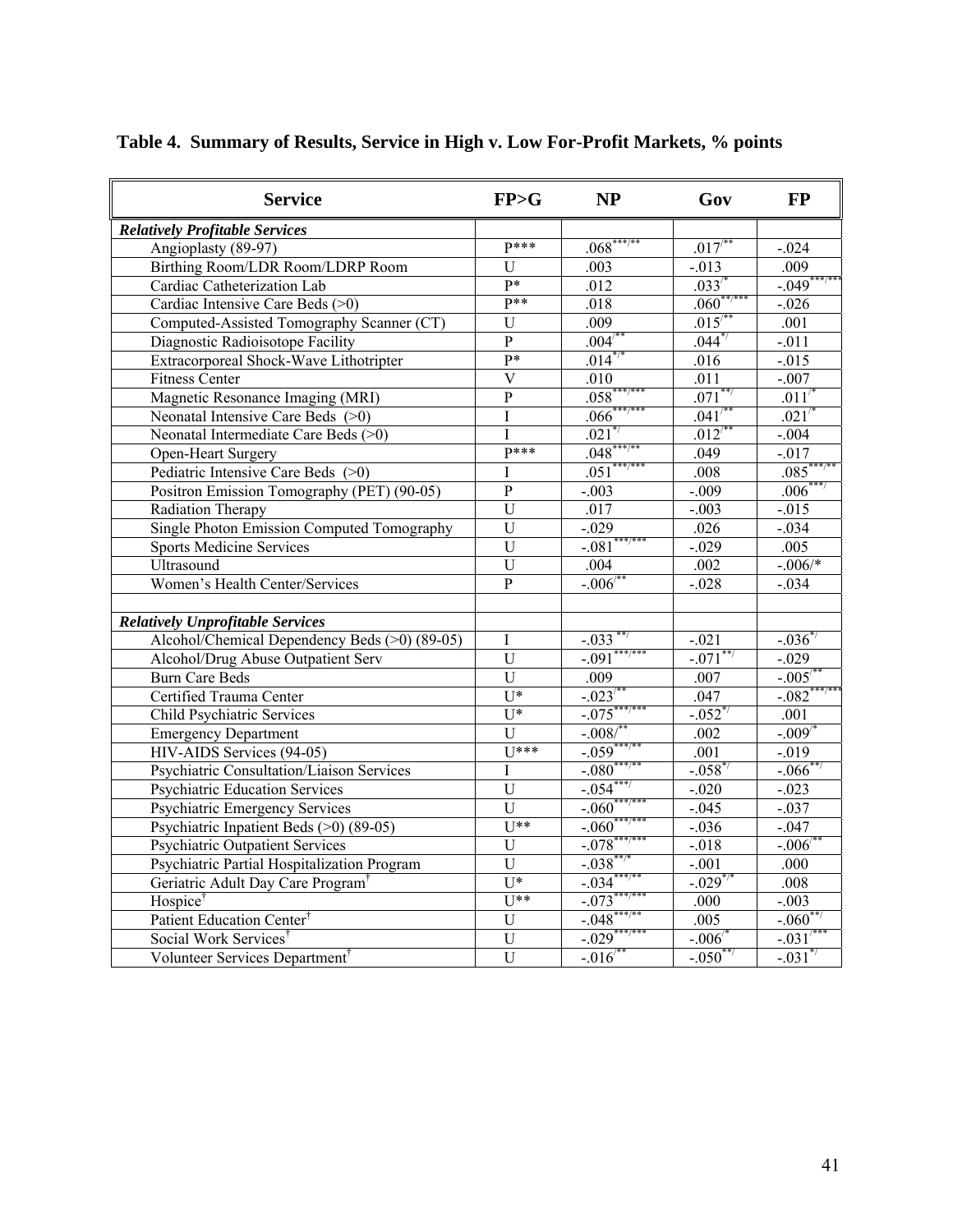### **Table 4 (continued). Summary of Results, Service in High v. Low For-Profit Markets, % points**

| <b>Service</b>                                   | FP>G         | <b>NP</b>               | Gov        | FP                       |
|--------------------------------------------------|--------------|-------------------------|------------|--------------------------|
| <b>Variably Profitable Services</b>              |              |                         |            |                          |
| Home Health Services (1993-1997)                 | $V^**$       | $.056***$               | .034       | .029                     |
| Skilled Nursing Care Beds $(>0)$ (1993-1997)     | $\mathbf{V}$ | $.087***$               | .046       | $.094***$                |
|                                                  |              |                         |            |                          |
| Unknown (e.g., unclear definition, mixed patient |              |                         |            |                          |
| pool)                                            |              |                         |            |                          |
| Obstetric Care Beds $(>0)$                       |              | $-.004$                 | $-.021$    | .016                     |
| Occupational Health Services                     |              | $-.030$ <sup>**/*</sup> | $-.061***$ | $-.028$                  |
| <b>Outpatient Surgery</b>                        |              | $-.013$                 | .005       | $-.020$ <sup>***</sup> / |
| <b>Rehab Services</b>                            | Ħ            | $-.028$ <sup>7***</sup> | .024       | $-.002$                  |
| Patient Representative Services                  |              | $-.025$ <sup>***</sup>  | $.009^{*}$ | $-.015$                  |
| <b>Transplant Services</b>                       | P            | .007                    | 0          | $-.025$                  |

**Notes:** NP=nonprofit, FP=for-profit, Gov=government. Results are from all years 1988-2005 unless noted. Results for variably profitable services are for years 1993-1997, when the services were profitable. Profitability status in the first column is assigned according to Horwitz (2005b) except  $\dagger$  where categorized according to authors' evaluation. Profitability status in the second column, FP>G indicates whether a service is U=relatively unprofitable, P=relatively profitable, I=indeterminate, V=variable based on tests, described in the text, of whether for-profit hospitals are more likely than government hospitals to offer the service. All results from basic specification described in text (market measure by distance, controls as described in the text. For the point estimates, we present results from two types of hypothesis tests, whether 1) the coefficients on hospital type\*market type are different on average over the study period and 2) these coefficients are jointly different. \*\*\*p<0.01, \*\*p<0.05, \*p<0.10.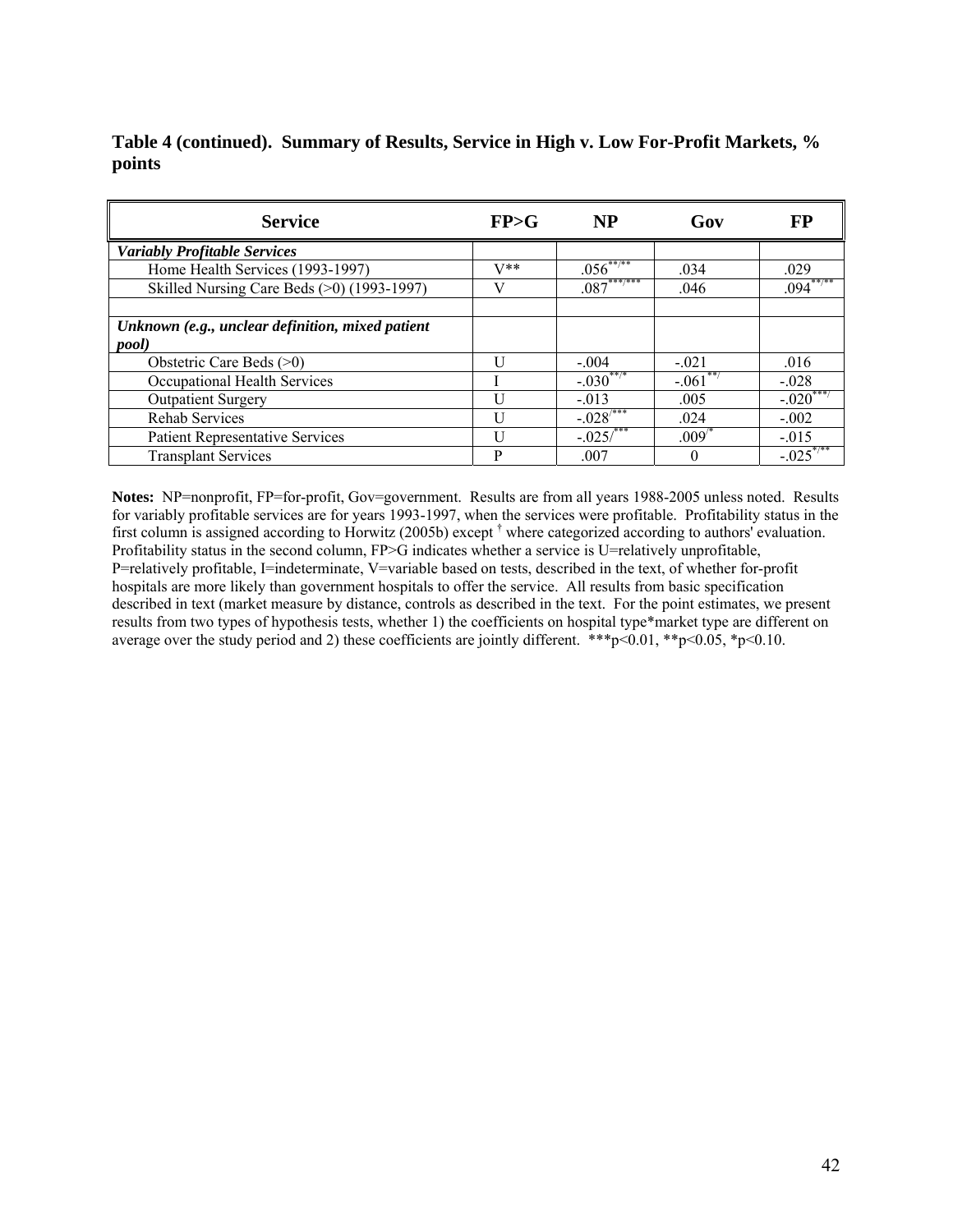|                    | Discrete measure of high FP market (share>15%) |                        |            |                        | <b>Continuous measure of FP market share</b> |                       |            |                       |
|--------------------|------------------------------------------------|------------------------|------------|------------------------|----------------------------------------------|-----------------------|------------|-----------------------|
|                    | Pooled                                         | Pooled                 | Fixed Eff  | Fixed Eff              | Pooled                                       | Pooled                | Fixed Eff  | Fixed Eff             |
| Gov                | $-0.0630$                                      | $-0.0567$              | $-0.0531$  | $-0.0425$              | $-0.0630$                                    | $-0.0779$             | $-0.0531$  | $-0.0758$             |
| Hosp               | $(-0.89)$                                      | $(-0.62)$              | $(-0.58)$  | $(-0.38)$              | $(-0.89)$                                    | $(-1.04)$             | $(-0.58)$  | $(-0.90)$             |
| For-Profit         | $-0.0282$                                      | $-0.0526$              | $-0.0324$  | $-0.0425$              | $-0.0282$                                    | $-0.0705$             | $-0.0324$  | $-0.0981$             |
| Hosp               | $(-0.68)$                                      | $(-0.71)$              | $(-0.70)$  | $(-0.64)$              | $(-0.68)$                                    | $(-0.99)$             | $(-0.70)$  | $(-1.11)$             |
| ln(admissions)     | 0.0208                                         | 0.0208                 | 0.0255     | 0.0253                 | 0.0208                                       | 0.0222                | 0.0255     | 0.0253                |
|                    | (0.53)                                         | (0.54)                 | (0.64)     | (0.64)                 | (0.53)                                       | (0.59)                | (0.64)     | (0.64)                |
| ln(beds)           | 0.0231                                         | 0.0223                 | 0.0236     | 0.0236                 | 0.0231                                       | 0.0235                | 0.0236     | 0.0240                |
|                    | (0.49)                                         | (0.47)                 | (0.47)     | (0.47)                 | (0.49)                                       | (0.50)                | (0.47)     | (0.48)                |
| Teaching           | $-0.139$                                       | $-0.138$               | $-0.148$   | $-0.148$               | $-0.139$                                     | $-0.142$              | $-0.148$   | $-0.149$              |
|                    | $(-0.59)$                                      | $(-0.59)$              | $(-0.57)$  | $(-0.57)$              | $(-0.59)$                                    | $(-0.60)$             | $(-0.57)$  | $(-0.57)$             |
| Residency          | $-0.163**$                                     | $-0.163**$             | $-0.169**$ | $-0.169**$             | $-0.163**$                                   | $-0.164**$            | $-0.169**$ | $-0.169**$            |
|                    | $(-2.14)$                                      | $(-2.13)$              | $(-2.21)$  | $(-2.21)$              | $(-2.14)$                                    | $(-2.15)$             | $(-2.21)$  | $(-2.20)$             |
| System             | 0.119                                          | 0.119                  | 0.171      | 0.171                  | 0.119                                        | 0.118                 | 0.171      | 0.169                 |
| Member             | (1.37)                                         | (1.36)                 | (1.42)     | (1.42)                 | (1.37)                                       | (1.36)                | (1.42)     | (1.43)                |
| <b>HMO</b>         | 0.0176                                         | 0.0127                 | $-0.647$   | $-0.658$               | 0.0176                                       | 0.0128                | $-0.647$   | $-0.644$              |
| mkt share          | (0.05)                                         | (0.04)                 | $(-1.31)$  | $(-1.33)$              | (0.05)                                       | (0.04)                | $(-1.31)$  | $(-1.30)$             |
| #hosp in           | $-0.00324$                                     | $-0.00328$             | 0.00219    | 0.00205                | $-0.00324$                                   | $-0.00317$            | 0.00219    | 0.00211               |
| Market             | $(-1.04)$                                      | $(-1.05)$              | (0.37)     | (0.35)                 | $(-1.04)$                                    | $(-1.04)$             | (0.37)     | (0.35)                |
| HH index           | $-0.104$                                       | $-0.0976$              | $-0.149$   | $-0.140$               | $-0.104$                                     | $-0.0950$             | $-0.149$   | $-0.130$              |
|                    | $(-0.85)$                                      | $(-0.79)$              | $(-1.27)$  | $(-1.18)$              | $(-0.85)$                                    | $(-0.78)$             | $(-1.27)$  | $(-1.09)$             |
| High-FP<br>Market  |                                                | 0.0149<br>(0.54)       |            | 0.0500<br>(1.43)       |                                              | $-0.165$<br>$(-1.22)$ |            | $-0.164$<br>$(-0.67)$ |
| High-FP<br>mkt*Gov |                                                | $-0.0247$<br>$(-0.33)$ |            | $-0.0328$<br>$(-0.45)$ |                                              | 0.153<br>(1.55)       |            | 0.160<br>(1.28)       |
| High-FP<br>mkt*FP  |                                                | 0.0407<br>(0.47)       |            | 0.0303<br>(0.29)       |                                              | $0.271*$<br>(1.69)    |            | 0.330<br>(1.52)       |
| ${\bf N}$          | 40214                                          | 40214                  | 40214      | 40214                  | 40214                                        | 40214                 | 40214      | 40214                 |
| r2                 | 0.00206                                        | 0.00206                | 0.00319    | 0.00320                | 0.00206                                      | 0.00208               | 0.00319    | 0.00321               |

**Table 5. Regressions of Hospital Operating Margin on Characteristics of Hospitals and Markets** 

**Notes:** Hospital operating margins from patient services = (total patient revenue – contractual allowances – total operating expenses)/ (total patient revenues – contractual allowances). All regressions are based on distanceweighted measure of markets and for-profit market share. All regressions include controls described in text. Tstatistics in parentheses; \*  $p<0.10$ , \*\*  $p<0.05$ , \*\*\*  $p<0.01$ .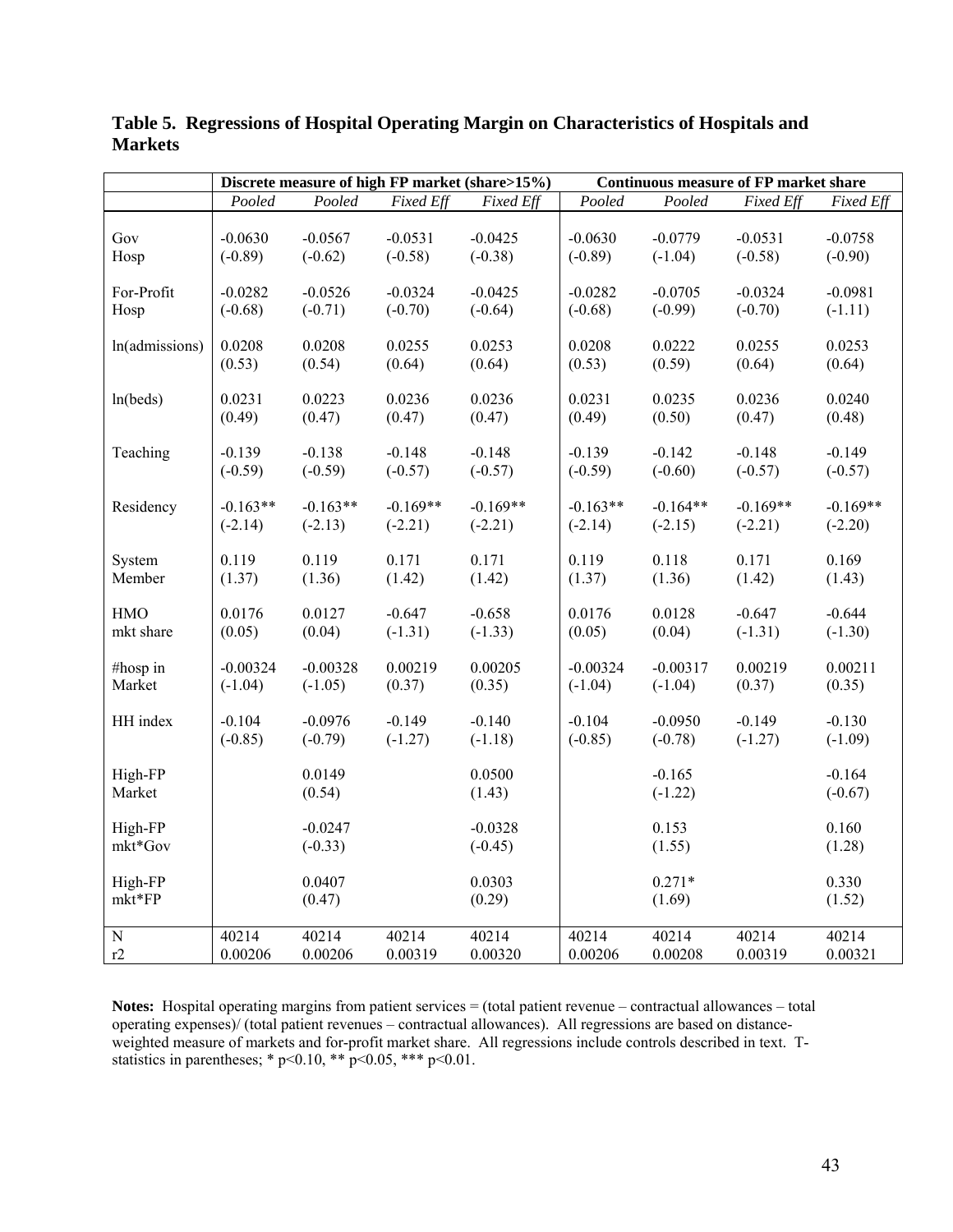|                                      | FP Market Share Defined by: |                |                |  |  |  |
|--------------------------------------|-----------------------------|----------------|----------------|--|--|--|
|                                      | Share FP in                 | Overlap-       | Distance-      |  |  |  |
|                                      | <b>MSA</b>                  | weighted       | Weighted       |  |  |  |
| Government                           | $-0.00791$                  | 0.00253        | $-0.00155$     |  |  |  |
|                                      | $(-0.18)$                   | (0.06)         | $(-0.04)$      |  |  |  |
| For-profit                           | $-0.331***$                 | $-0.346***$    | $-0.363***$    |  |  |  |
|                                      | $(-6.29)$                   | $(-6.75)$      | $(-7.93)$      |  |  |  |
| Gov x profitable service             | $-0.0860$                   | $-0.0799$      | $-0.0684$      |  |  |  |
|                                      | $(-1.61)$                   | $(-1.53)$      | $(-1.33)$      |  |  |  |
| NP x profitable service              | $-0.0615***$                | $-0.0523***$   | $-0.0392**$    |  |  |  |
|                                      | $(-3.30)$                   | $(-2.81)$      | $(-2.12)$      |  |  |  |
| FP x profitable service              | $0.291***$                  | $0.345***$     | $0.340***$     |  |  |  |
|                                      | (5.06)                      | (6.28)         | (7.06)         |  |  |  |
| Hi-FP Market x Gov                   | $-0.208***$                 | $-0.238***$    | $-0.206***$    |  |  |  |
|                                      | $(-3.75)$                   | $(-4.23)$      | $(-3.58)$      |  |  |  |
| Hi-FP Market x NP                    | $-0.321***$                 | $-0.296***$    | $-0.298***$    |  |  |  |
|                                      | $(-9.72)$                   | $(-8.97)$      | $(-8.57)$      |  |  |  |
| Hi-FP Market x FP                    | $-0.175***$                 | $-0.158***$    | $-0.133**$     |  |  |  |
|                                      | $(-2.92)$                   | $(-2.66)$      | $(-2.42)$      |  |  |  |
| Hi-FP Market x Gov x profitable serv | $0.286***$                  | $0.338***$     | $0.316***$     |  |  |  |
|                                      | (4.04)                      | (4.72)         | (4.30)         |  |  |  |
| Hi-FP Market x NP x profitable serv  | $0.476***$                  | $0.457***$     | $0.433***$     |  |  |  |
|                                      | (12.60)                     | (12.10)        | (10.88)        |  |  |  |
| Hi-FP Market x FP x profitable serv  | $0.146**$                   | 0.0903         | 0.101          |  |  |  |
|                                      | (2.09)                      | (1.32)         | (1.58)         |  |  |  |
| MSA-level HHI                        | $0.255***$                  | $0.277***$     | $0.298***$     |  |  |  |
|                                      | (3.20)                      | (3.45)         | (3.72)         |  |  |  |
| HMO share                            | 0.0178                      | 0.0311         | 0.0190         |  |  |  |
|                                      | (0.35)                      | (0.61)         | (0.37)         |  |  |  |
| System Membership                    | $0.0498***$                 | $0.0482***$    | $0.0463***$    |  |  |  |
|                                      | (3.25)                      | (3.14)         | (3.02)         |  |  |  |
| Year Fixed Effects                   | Yes                         | Yes            | Yes            |  |  |  |
| <b>Hospital Fixed Effects</b>        | N <sub>0</sub>              | N <sub>0</sub> | N <sub>0</sub> |  |  |  |
| Census and Size Controls             | Yes                         | Yes            | Yes            |  |  |  |
| $\mathbf N$                          | 1,496,424                   | 1,500,623      | 1,500,023      |  |  |  |

**Table 5b. Logit Regressions of P(Offering a Service) on Hospital Ownership, Market Type, and Profitability Classification of Service (1988-2005)** 

**Notes:** NP=nonprofit, FP=for-profit, Gov=government. Results for all services, all years except as noted in Table 4. Profitability status determined according to Horwitz (2005b) as described in text.  $*$  p<0.05,  $**$  p<0.01,  $***$ p<0.001; t-statistics in parentheses, robust to clustering at the hospital level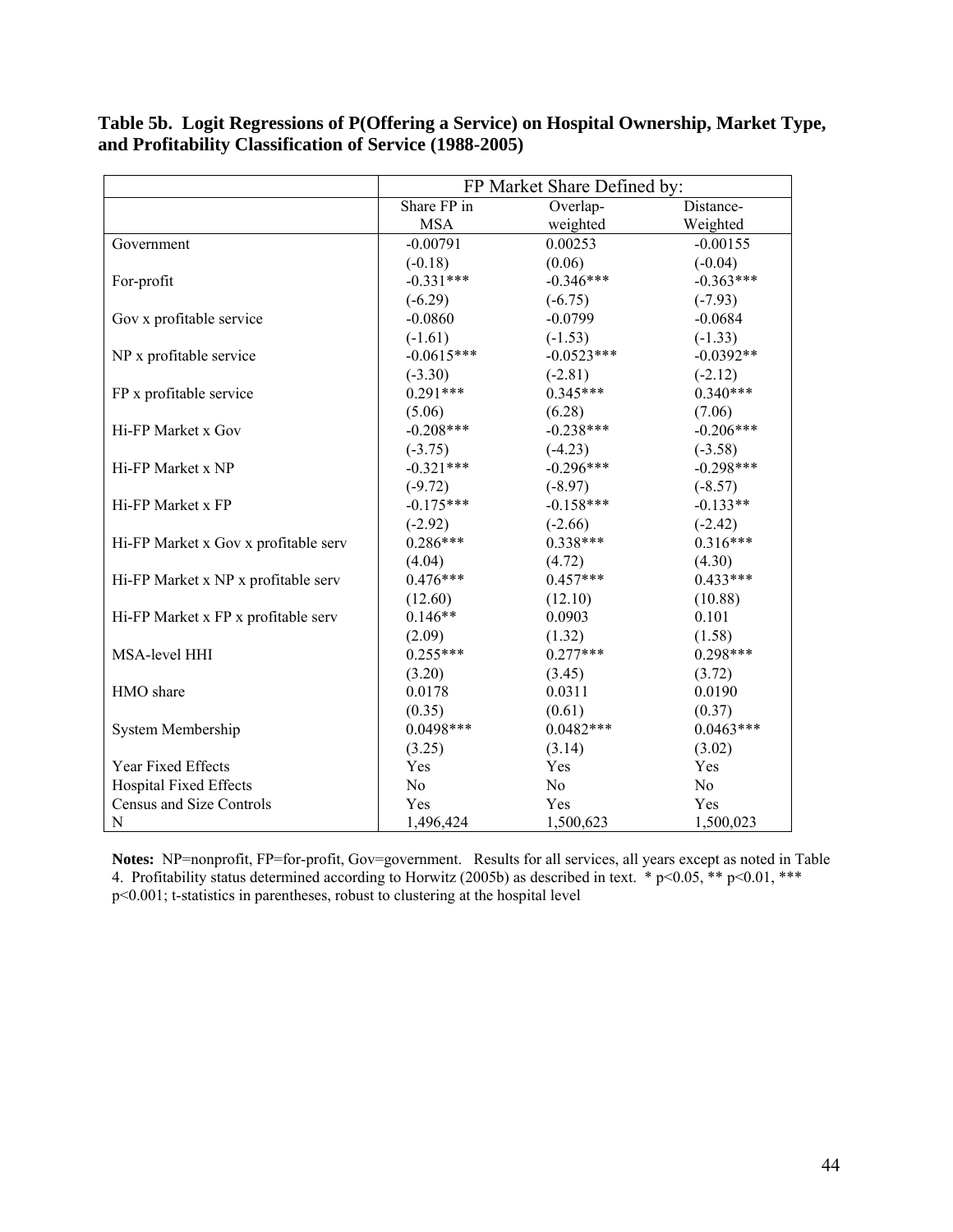|                                     | Table 6. Nonprofit Hospitals in Low v. High Markets: Theoretical Predictions, Medical |
|-------------------------------------|---------------------------------------------------------------------------------------|
| <b>Services, and Profit Margins</b> |                                                                                       |

 $\overline{r}$ 

|                                                                                                             | <b>Service Provision in Low</b>                                                                                                                             | <b>Profit Margins in Low</b>                                                                                                                                    |                                                                                                                                                                                                 |  |
|-------------------------------------------------------------------------------------------------------------|-------------------------------------------------------------------------------------------------------------------------------------------------------------|-----------------------------------------------------------------------------------------------------------------------------------------------------------------|-------------------------------------------------------------------------------------------------------------------------------------------------------------------------------------------------|--|
| <b>Theories</b>                                                                                             | v.<br><b>High FP Markets</b>                                                                                                                                | v.<br><b>High FP Markets</b>                                                                                                                                    |                                                                                                                                                                                                 |  |
|                                                                                                             | NP Hospitals Have Higher<br>Pr of Offering Profitable<br>Services in High-FP Markets                                                                        | NP Hospitals Have Lower Pr<br>of Offering Unprofitable<br>Services in High-FP Markets                                                                           |                                                                                                                                                                                                 |  |
| <b>Observed Pattern</b><br>of Results                                                                       | Yes                                                                                                                                                         | Yes                                                                                                                                                             | No Difference: NPs have lower<br>margins than FPs but are no<br>lower in High-FP markets.                                                                                                       |  |
| 1. NPs Max Own<br>Output<br>e.g., Newhouse<br>(1970)                                                        | Yes: FPs will take most<br>profitable patients, NPs lose<br>money with unchanged<br>service mix; have to move<br>into profitable services to<br>break even. | Yes: FPs will take most<br>profitable patients, NPs lose<br>money with unchanged<br>service mix; have to move<br>out of unprofitable services<br>to break even. | No Difference: NPs have to<br>offer more profitable and<br>less unprofitable services to<br>earn same level of<br>profitability on average.                                                     |  |
| 2. NPs Max<br><b>Market Output</b><br>e.g., Weisbrod<br>(1977)                                              | Likely No. Possibly Yes if<br>NPs offer more of every<br>service to offset cherry-<br>picking by FPs.                                                       | No: NPs offset mercenary<br>behavior of FPs by<br>increasing provision of<br>unprofitable services.                                                             | No Difference or Margins lower<br>in High-FP Markets: NPs offer<br>more unprofitable services to<br>offset FPs, but must still break<br>even on average.                                        |  |
| 3. NPs are FPs in<br><b>Disguise, Doctors</b><br>Cooperative<br>e.g., Pauly and<br>Redisch (1973)           | No: FPs and NPs are<br>identical in objectives, and<br>the change of market<br>penetration of forms should<br>have no effect.                               | No: FPs and NPs are<br>identical in objectives, and<br>the change of market<br>penetration of forms should<br>have no effect.                                   | Margins lower in High-FP<br>Markets: if the NP form is more<br>attractive for a market, NP<br>margins are higher, and there<br>would be more NP and fewer<br>FP hospitals (low-FP market).      |  |
| 4. Mixture<br><b>Theories</b><br>e.g., Hirth (1997):<br>some output-max<br>NPs, some profit-<br>seeking NPs | Either Yes or No, as in rows<br>$(1)$ or $(3)$ , depending on<br>which type dominates.                                                                      | Either Yes or No, as in rows<br>$(1)$ or $(3)$ , depending on<br>which type dominates                                                                           | Either higher, lower, or same.<br>Most plausible is that NP<br>margins are higher in High-FP<br>markets because for-profits in<br>disguise face less competition<br>from altruistic nonprofits. |  |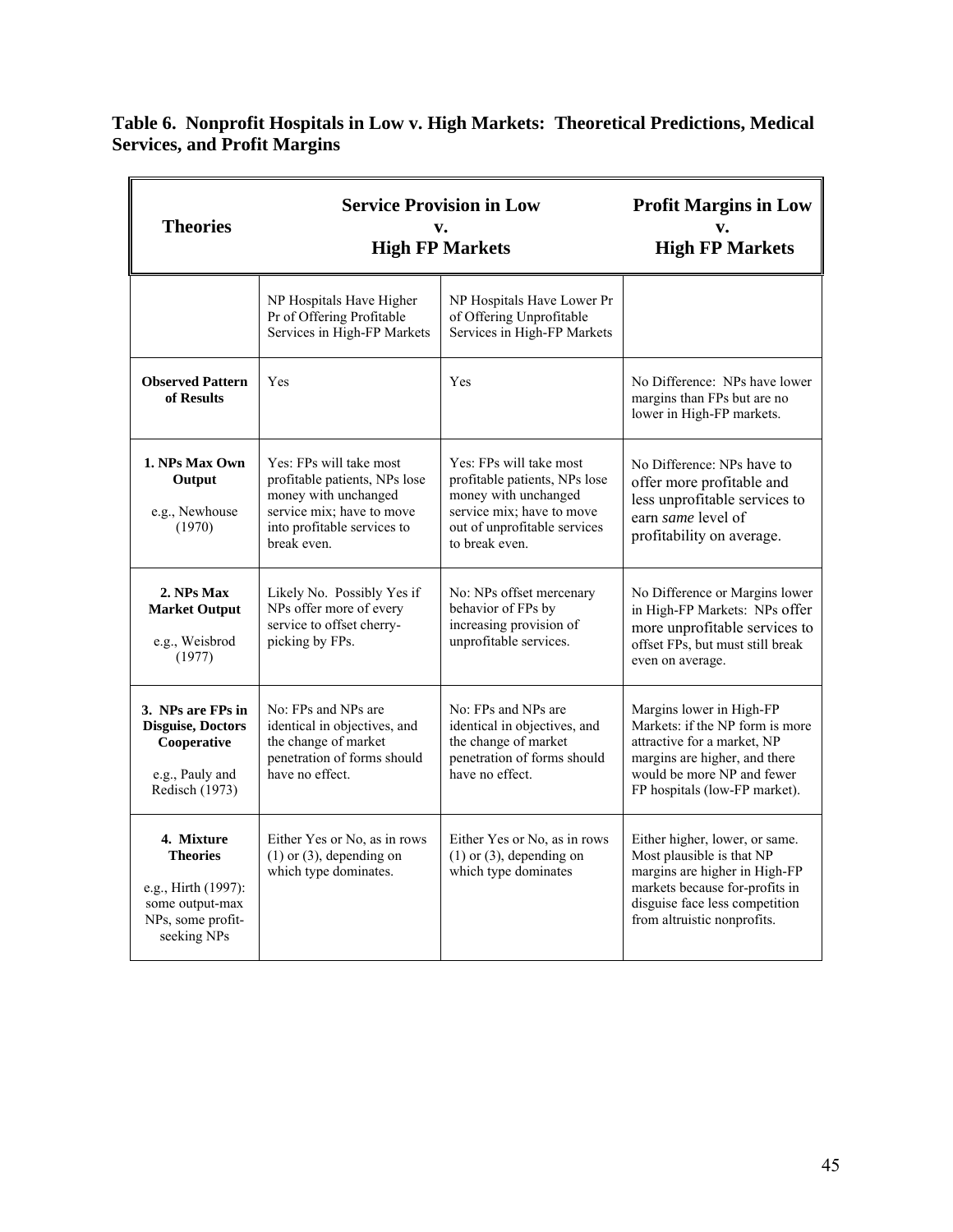

# **Figure 1. Relatively Profitable Services**

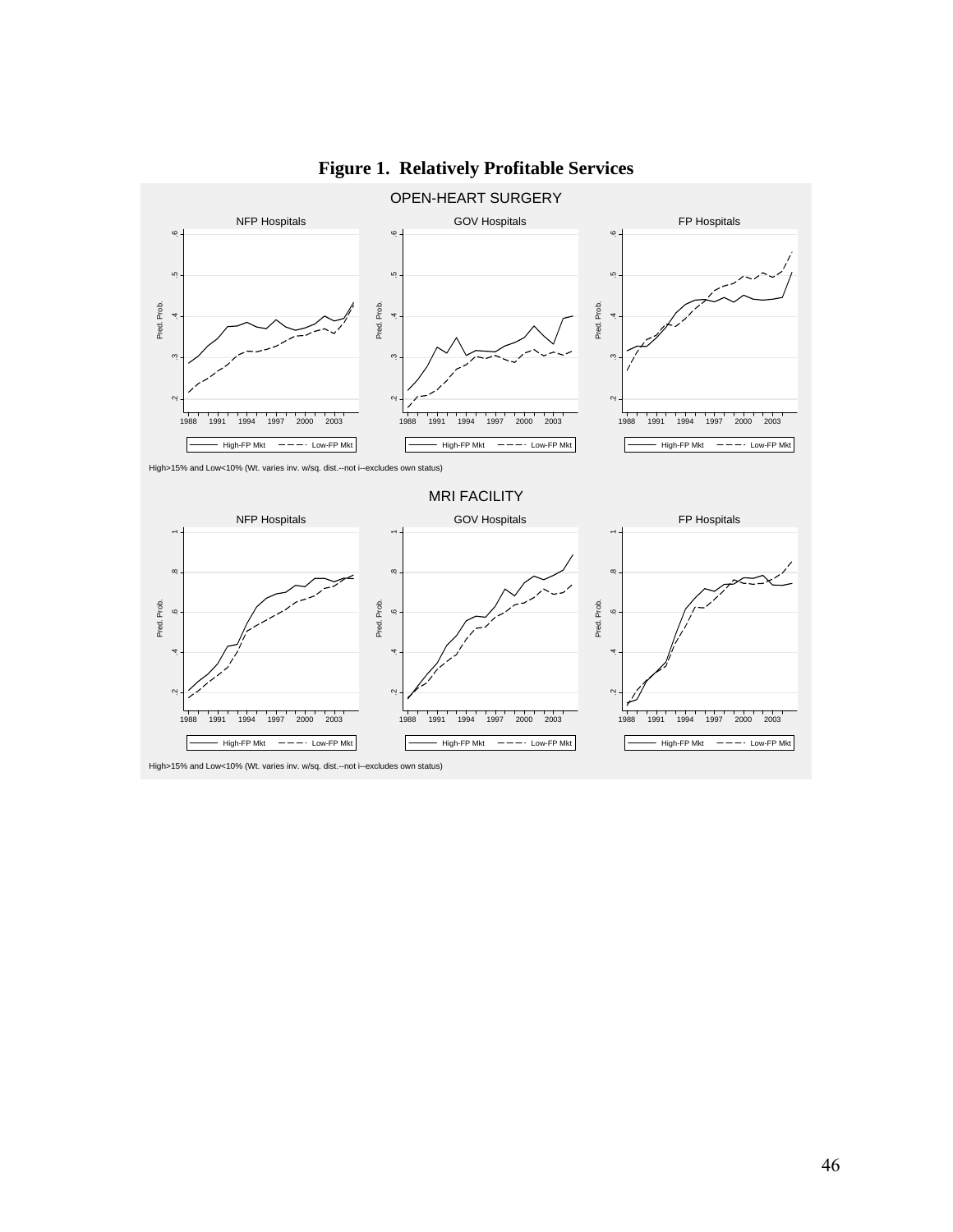

**Figure 2. Relatively Unprofitable Services**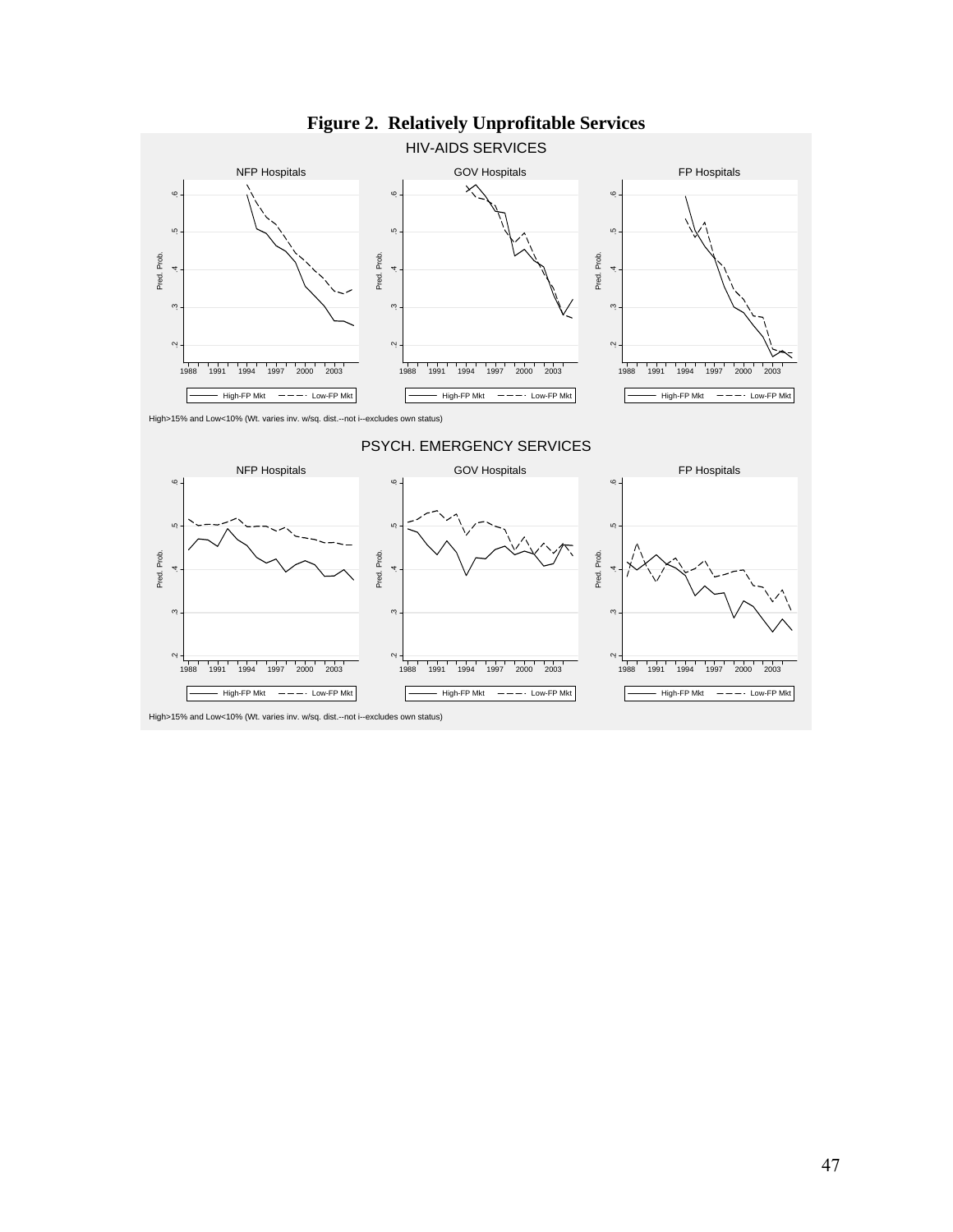

# **Figure 3. Services with Variable Profits**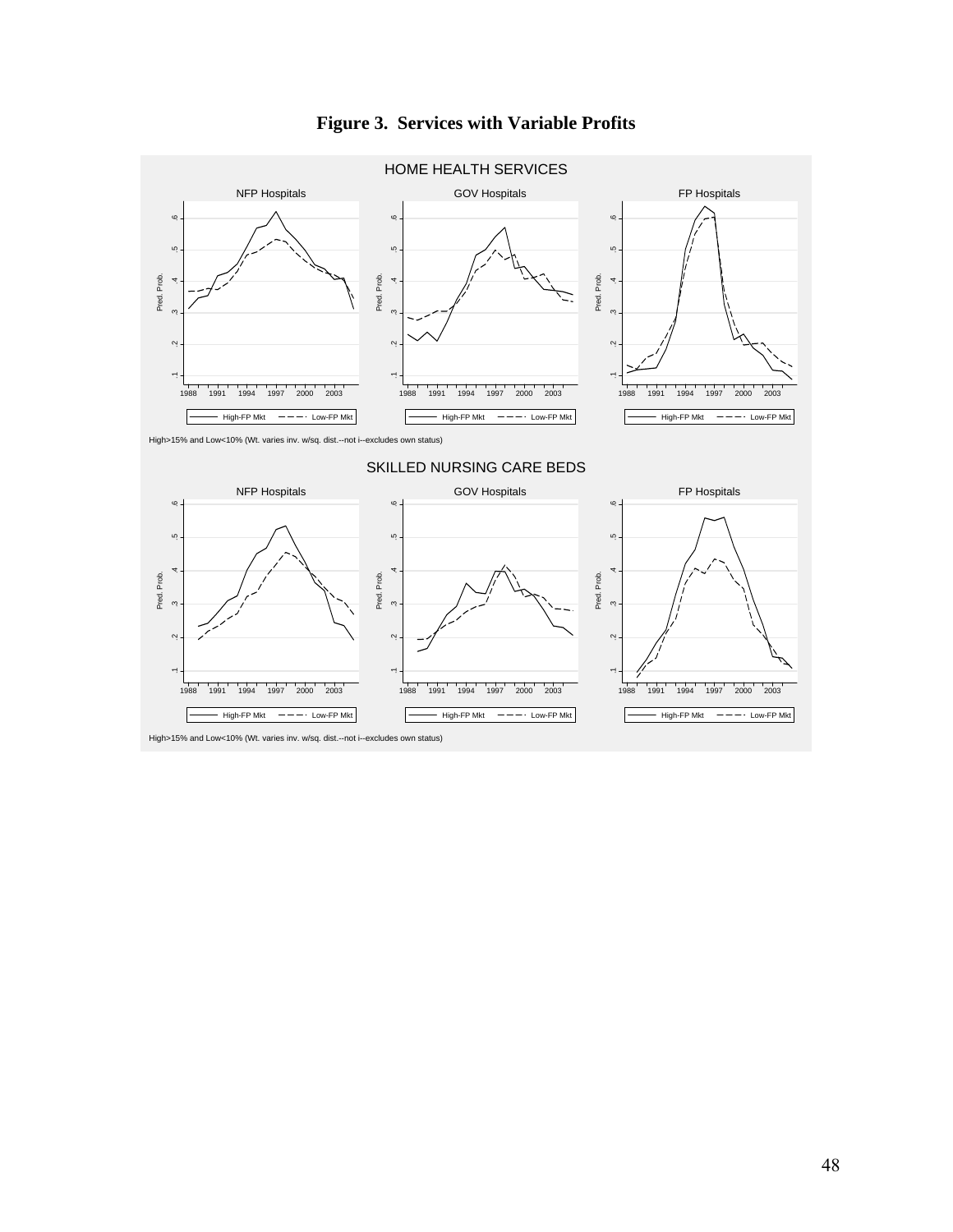#### **Appendix A. Hospital Market Definitions and Measures of For-Profit Share of Market**

The idea of defining a hospital market is to capture the population of potential patients, most of whom live within an easy commute of the hospital, and identify the other hospitals competing for those patients. To measure the share of for-profit competition (the "for-profit share" below), these hospitals should be weighted according to the extent to which they can compete for patients, i.e., by the size of the hospital and by the potential patients who live within an easy commute of both hospitals.

We employ three methods to construct the for-profit market share facing each hospital. The simplest method is derived from each hospital's MSA. We propose two alternatives, both based on the distance between hospitals (as measured along the ellipsoidal "zero elevation" model<sup>[5](#page-50-0)</sup> of the Earth), which we call the disk-overlap and distance-weighted measures. We prefer the distance-weighted method for reasons explained below.

#### *1. MSA-level estimates of for-profit share*

 $\overline{a}$ 

The least complicated measure of people who live within an easy commute is the MSA, defined by the Census Bureau so that a labor market is encompassed and individuals within the MSA are very likely to commute only within the MSA. We can easily calculate the proportion of hospitals that are for-profits, weighting by their annual admissions to adjust for capacity, within the MSA.

Two definitions are possible even restricting to MSA-level means of FOR-PROFIT status weighted by admissions. The market definition excluding a hospital's own ownership category and admissions will be referred to as *not-i,* and a definition including a hospital's own characteristics will be referred to as *also-i.* Th*e also-i* definition is the same for all hospitals in an MSA, and may be intuitively appealing, simple to calculate (being close to a count of forprofit hospitals divided by number of hospitals), and easily explained. However, it is also determined by the hospitals own behavior (both ownership and admissions are endogenously determined), and does not characterize the competition or environment a hospital faces any more than it does the hospital's own choices. Thus, we prefer the *not-i* definition (though results using the *also-i* definition are surprisingly similar—restricted to hospitals in MSA's with at least two hospitals).

However, hospitals *not i*n an MSA (which we call rural hospitals) are problematic in this formulation, as are groups of hospitals near an MSA boundary—the hospital just inside the boundary is seen as competing with distant central-city hospitals, and not with a hospital just outside the boundary. This can be seen as a problem with the weight assigned to a given hospital being discontinuous at the boundary of the MSA, which is one everywhere in the MSA, ignoring any variations in admissions, but drops abruptly to zero at the boundary of the MSA. Alternative definitions of markets that rely on geopolitical divisions, such as counties or zip codes (as are the Dartmouth health care referral regions), exhibit identical problems.

<span id="page-50-0"></span><sup>&</sup>lt;sup>5</sup> For details of distance calculations, see http://www-personal.umich.edu/~nicholsa/stata/vincenty.ado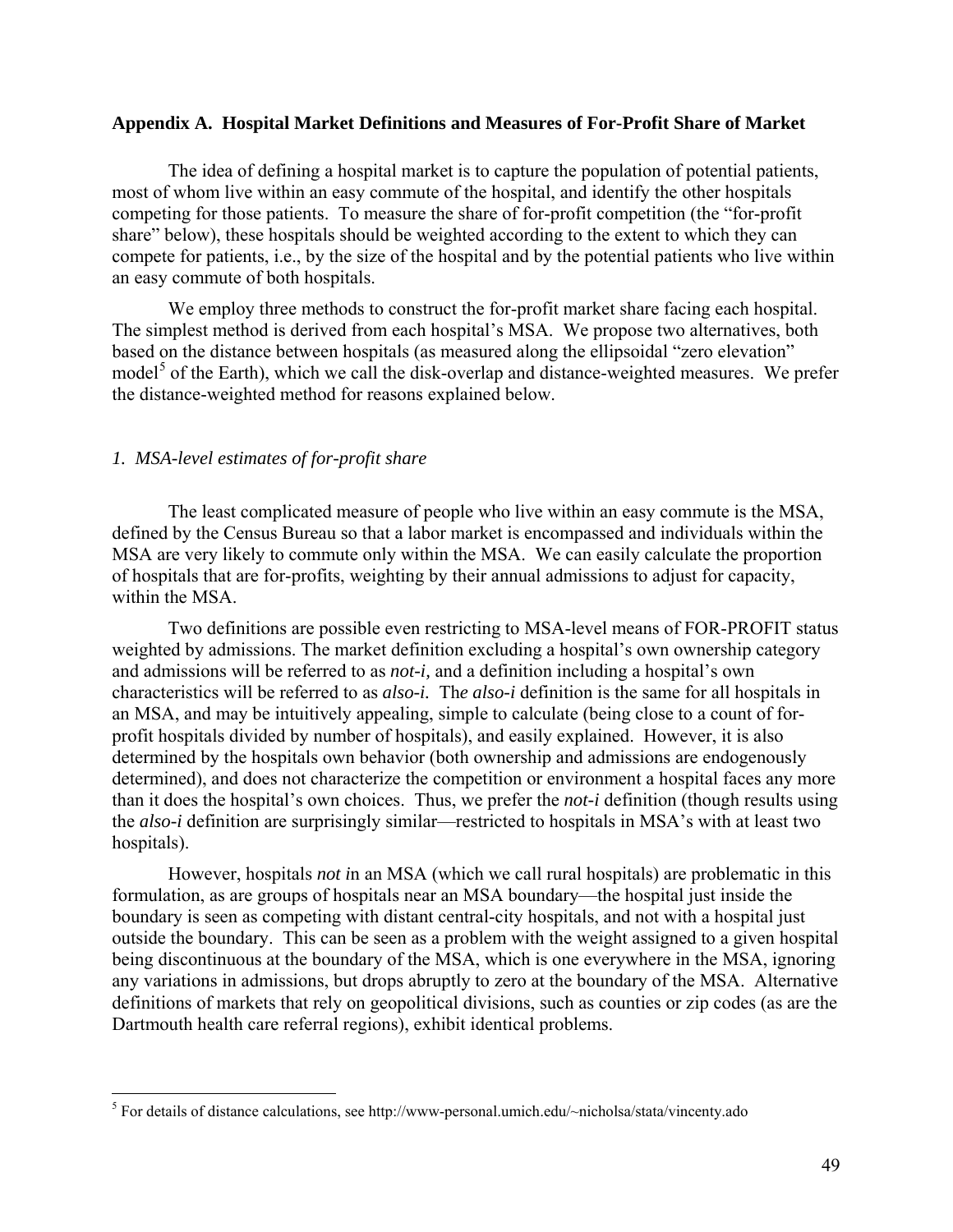### *2. Disk-overlap estimates of for-profit share*

In this specification, we identified a hospital's potential market as a disk with a fixed radius centered on the hospital's own location (10 or 15 miles are radii commonly used in the literature).  $6$  For-profit share can then be defined as the area overlap of the hospital's own disk with other hospitals' disks, weighted by total admissions in the calendar year. Luft and Maerki (1984) define markets based on the willingness of a physician to travel and conclude that 15 miles is the maximum distance.

Define a *circle of influence* as every point within 15 miles of a given hospital. Now define the market faced by the hospital as the total admissions for every other hospital whose circle of influence overlaps the circle of influence belonging to that hospital*,* weighted by the proportion of overlap. Note there are two possible implementations of this definition, depending on how one treats the hospital's own circle. The market definition excluding a hospital's own circle of influence will be referred to as *not-i,* and a definition including a hospital's own circle of influence will be referred to as *also-i*. The new definition of market for-profit concentration is the percentage of admissions in the market that are to a for-profit hospital. As a concrete example, consider the hypothetical MSA drawn in Figure A1, with an irregular dashed line indicating the boundary of the MSA, to emphasize that the boundary is irrelevant to the calculations that follow.

#### **Figure A1**



There are three hospitals, a hospital B in the central city, and two suburban hospitals A and C. The distance between hospitals A and B is twenty miles, and the distance between hospitals B and C is fifteen miles. Hospitals A and C have zero overlap, since all hospitals lie on a straight line in alphabetical order. The overlap area between any two hospitals as a proportion of the total land area of the market is

Overlap =  $[2a\cos(\frac{d}{2r}) - \sin(2 a\cos(\frac{d}{2r}))] / \pi$ 

 $\overline{a}$ 

<span id="page-51-0"></span> $6$  10.4 miles is the mean distance radius that captures 75 percent of discharges and 21.5 is the mean distance radius that captures 90 percent of discharges from acute care hospitals in non-rural settings. 14.2 miles is the mean distance radius that captures 75 percent of discharges and 25.2 is the mean distance radius that captures 90 percent of discharges from acute care hospitals in rural settings. (Gresenz, Rogowski et al. 2004)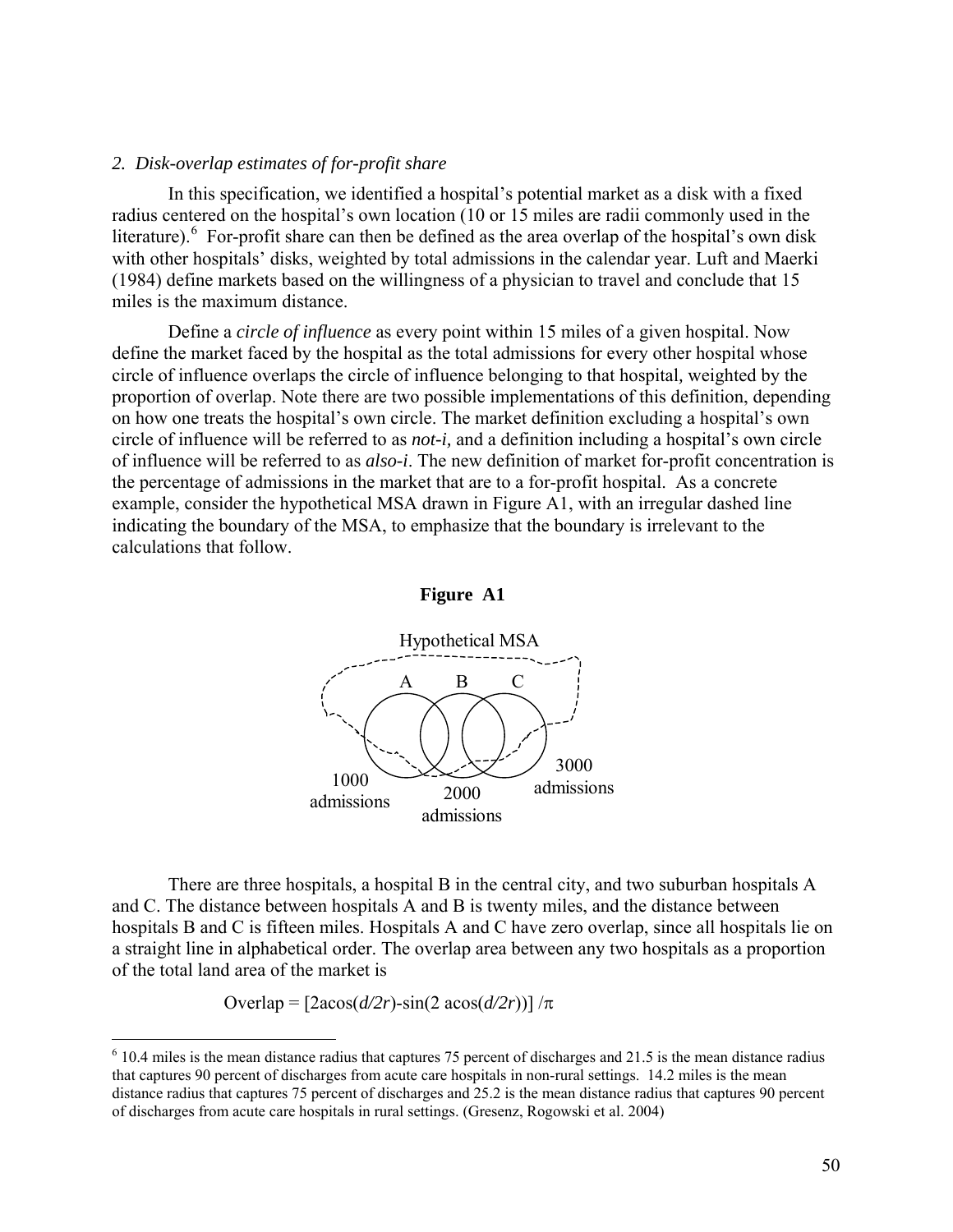where *d* is the distance between the hospitals and *r* is the radius of the circle of influence (both 10 miles and 15 miles were used to produce estimates). Thus the overlap between A and B is nearly 22% and the overlap between B and C is just over 39%. These percentages are the weights applied to admissions, which are assumed in this example to be 1000 in A, 2000 in B, and 3000 in C. Assume C is the only for-profit hospital in the MSA. Using the *not-i* market definition, the market for-profit concentration for A is zero, for B it is just under 73%, and for C it is zero. Using the *also-i* market definition, the market for-profit concentration for A is zero, for B it is about 32%, and for C it is over 79%. The *also-i* market definition corresponds more closely to an intuitive notion of market concentration, but it is endogenous to unilateral actions by the hospital. Although the disk-overlap measure of for-profit market share does not suffer from the sharp exclusion at the boundary, it also does not capture the possible influence of more distant but much larger hospitals.

#### *3. Distance-weighted estimates of for-profit share*

To address the limitations of the first two market methods, we employ a third method, the distance-weighted method. One can imagine a market with two hospitals, each of which has 1000 admissions annually, 25 miles apart, and a third hospital 30 miles from the first and 40 miles from the second, which has 10,000 admissions annually, which should clearly matter to the market that the first hospital faces, and yet this third hospital is irrelevant in the disk-overlap measure of for-profit market share. A more sensible method would weight by admissions and inversely by distance, so that distant hospitals have less importance relative to nearer hospitals, but may still play a role.

It might seem intuitive to use the reciprocal of distance squared, and its properties are invariant to the scale used for distance. Unfortunately, when calculating a weighted average of characteristics over a collection of discrete points using the reciprocal of distance squared as the weight, only the points that are very close to the central point (hospital *i*'s own location) get any kind of weight. If there are 12 census tract centroids within 10 miles, and one that's a block away, only the close one matters. This problem arises because the weight on a point approaches infinity as the distance of that point from the hospital approaches zero.

The square of the reciprocal of one plus the distance squared places more reasonable relative weights on points of different distances from the hospital, but its *properties as a weight are not invariant to the units of distance*. However, a particular parameterization accords well with the observed distribution of patients. A disk around an non-rural hospital that encompasses 75% of the hospital's patients' residences has a mean radius of 10.4 miles, median radius 8.5 miles, standard deviation 8.5, and range [0.2, 78.4]. A disk around an non-rural hospital that encompasses 90% has a mean radius of 21.5 miles, median 15.7 miles, standard deviation 19.7, and range [0.4, 179.3].

Consider the family of weighting functions

$$
w(x;b) = \left(\frac{1}{1+bx^2}\right)^2
$$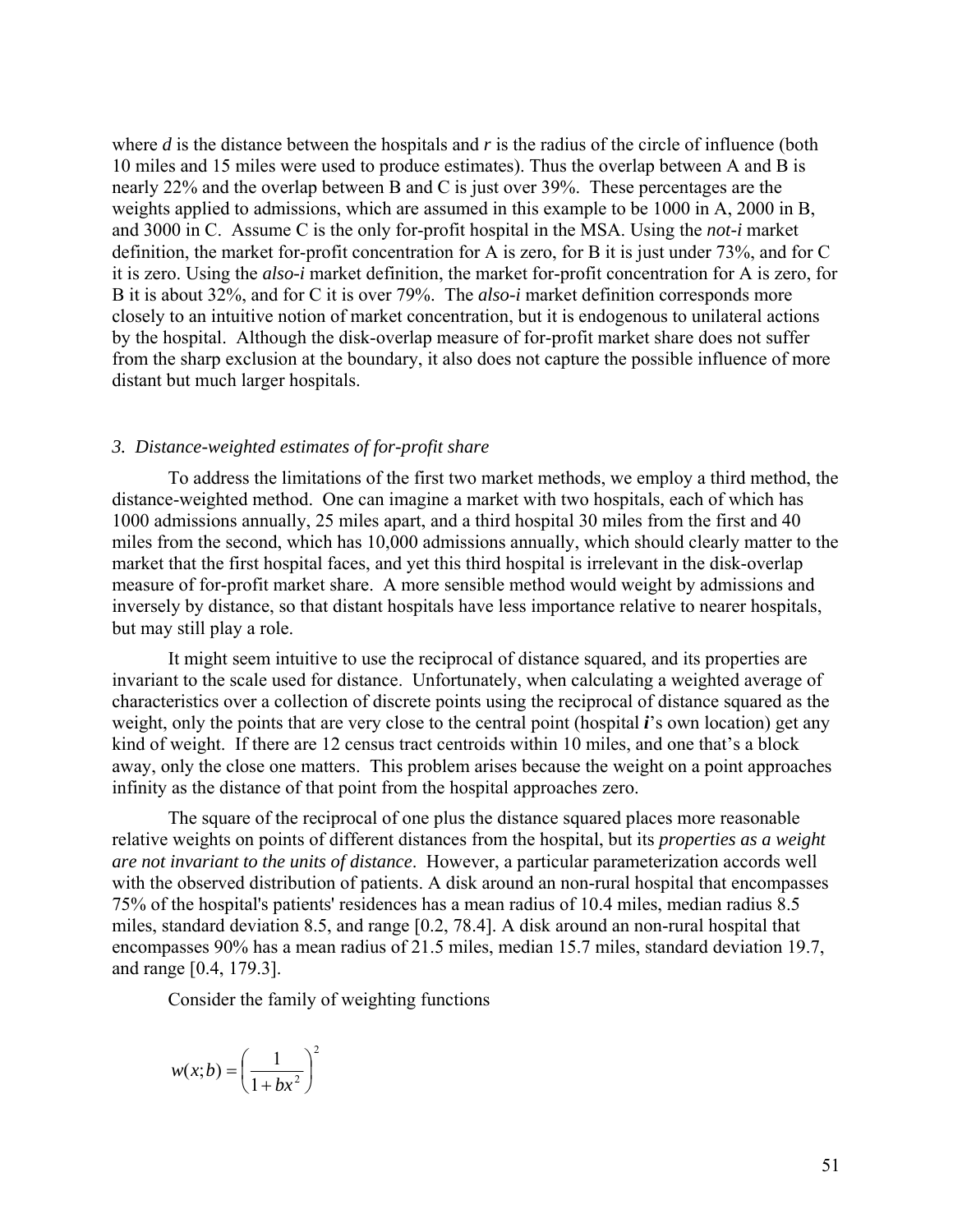where x is distance from hospital *i*'s own location. Now choose *b* so that 75% of the weight lies within 10.4 miles of the center for an even distribution of potential patients over different distances, regardless of how distance is measured. Thus we choose *b* so that

$$
\int_{0}^{10.4mi} \left(\frac{1}{1 + bx^2}\right)^2 dx
$$
  

$$
\int_{0}^{\infty} \left(\frac{1}{1 + bx^2}\right)^2 dx = 0.75.
$$

This weight function decays smoothly, does not put infinite weight on arbitrarily close points, and corresponds to the notion that 75% of the patients come from a disk of radius 10.4 miles.

Since we are working in 3 dimensions, we need to calculate the volume contained under the curve

$$
w(x;b) = \left(\frac{1}{1+bx^2}\right)^2
$$

rotated about the w-axis in  $(x1,x2,w)$  space, which is given by

$$
V = \pi \int_{0}^{\infty} 2wxdx = \frac{\pi}{b} \int_{0}^{\infty} 2bx \left(\frac{1}{1 + bx^2}\right) dx = \frac{\pi}{b}
$$

using the shell method for integration of a volume of a rotational solid. The area from 0 to C miles, if x is measured in miles, is

$$
V = \pi \int_{0}^{C} 2wx dx = \frac{\pi}{b} \int_{0}^{C} 2bx \left( \frac{1}{1 + bx^2} \right) dx = \frac{\pi}{b} \left( 1 - \frac{1}{1 + bC^2} \right)
$$

so the ratio of the weight within C=10.4 miles to the total weight is

$$
\left(1-\frac{1}{1+b(10.4)^2}\right)
$$

and this will be  $0.75$  when  $b=0.0277$ , in which case the weighted proportion of an evenly distributed population contained within *C*=21.5 miles is 0.928 (corresponding closely to the notion that the mean radius of a disk that encloses 90% of the weighted population is 21.5 miles).

#### *4. Comparison of Three Market Definitions*

The weight of a potential competitor relative to a the weight of a competitor at the hospital's own address is shown in Figure A2 for the disk-overlap measures (both 10 and 15 mile radii), the distance-weighted measure, and a conceptualization of the MSA-level measure for comparison purposes (the actual space is three-dimensional, corresponding to a rotation of this figure around the vertical axis).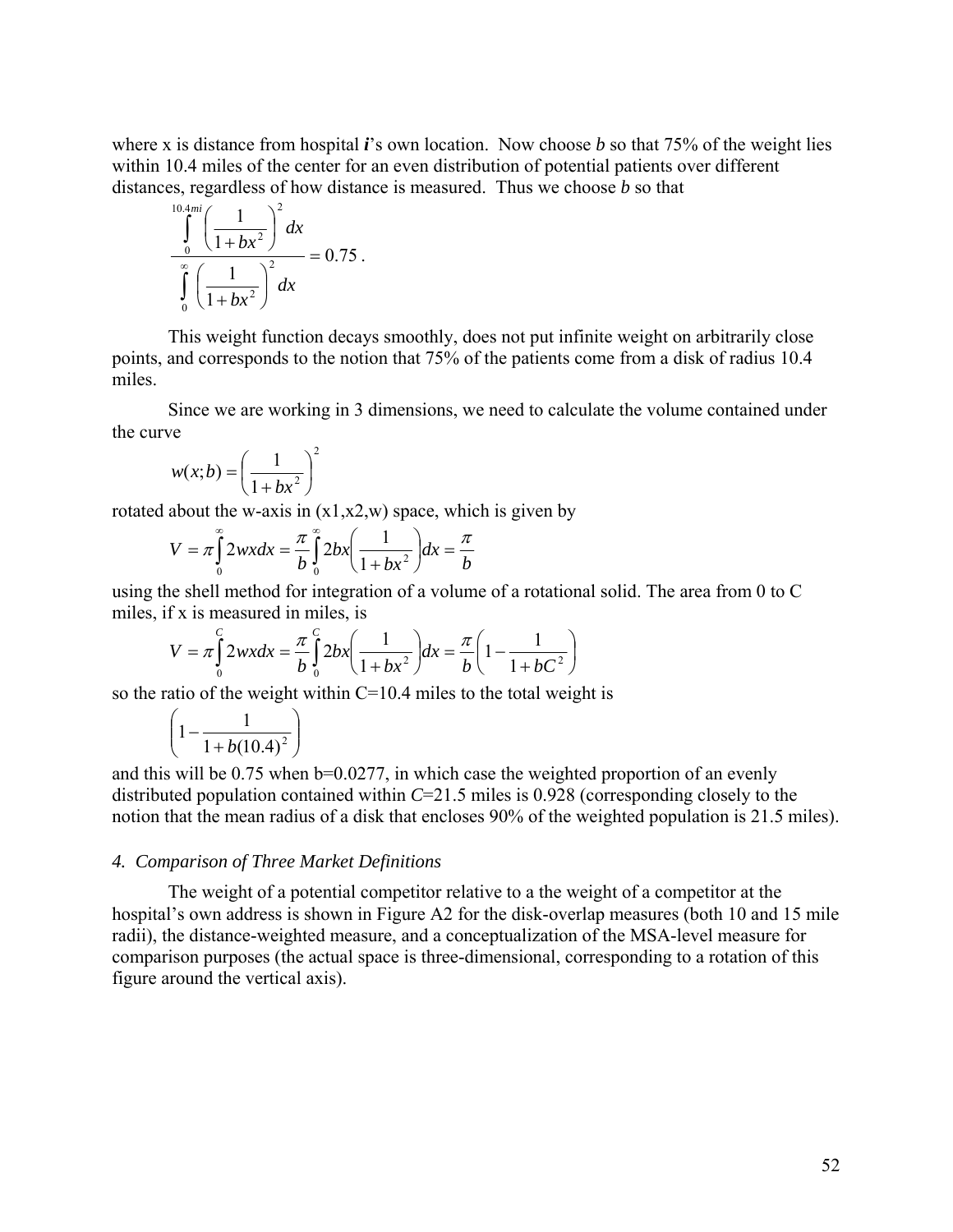#### **Figure A2. Comparison of Weighting Methods**



Although there are major differences in the weight assigned to neighboring hospitals, a wide variety of results are very similar across these specifications. This may reflect the fact that many hospitals have a number of large neighbors within five miles, and relatively few five to twenty miles away. If the geographic distribution of hospitals is very concentrated, differences in weights attached to hospitals five to twenty miles away may make little difference.

In sensitivity tests, we compute four different measures of for-profit hospital penetration for each definition of market (MSA, disk-overlap, and distance-weighted: weighted admission share including the observed hospital, and weighted admission share excluding the observed hospital, and both as observed in the first year the hospital appears in the data. We also define markets by using geopolitical boundaries analogous to the MSA method described above. The only apparent differences arise in comparing results excluding a hospital's own admissions and FP/NFP status, versus including it in the definition of market for-profit share. Otherwise, these alternative models of market share produce strikingly similar results.

All results in this paper compare only hospitals in MSA's (i.e., rural hospitals are excluded from the analysis and calculations of FP market share), and only those in MSA's that include at least two hospitals (since FP market share using the MSA method excluding a hospital's own admissions and FP/NFP status is otherwise undefined). Future work will include analyses that examine rural hospitals as well, and for these hospitals, the distance-weighted measure is the only viable alternative for defining the FP market share.

The distance-weighted measure has a clear intuitive appeal, and is calibrated to match the empirical distribution of potential patients. It is the only option for dealing with the rural hospitals currently excluded. For these reasons, we prefer the distance-weighted measure of FP market share.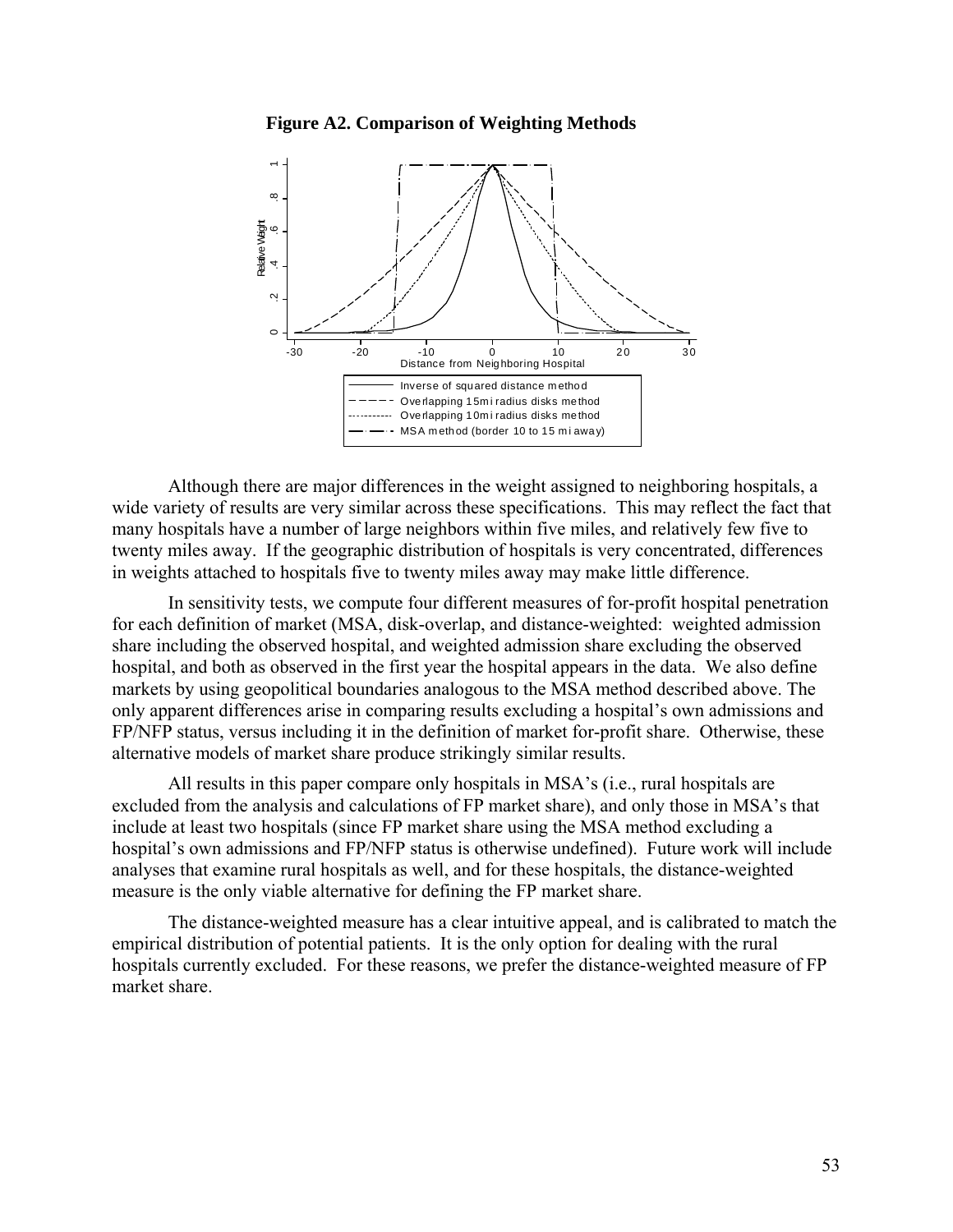#### **Appendix B. Defining Market Share**

Applying the three market methods described in Appendix A, approximately 60 to 65 percent of hospitals are "low" for-profit share, and 25 to 30 percent of hospitals are "high" forprofit share and very few are in the "middle." The graph below shows the share by year (the share of hospitals classified as being in "high" for-profit share markets is the distance from the top to the "High FP" line, and the share of hospitals classified as being in "high" for-profit share markets is the distance from the bottom to the "Low FP" line). The fact that all the lines are close indicates that few hospitals are excluded from the analysis due to being considered "middle forprofit share" and suggests that classifications are similar.



The correlations in for-profit share measures are quite high:

|                             | <b>Distance</b><br>Weighted | <b>Disk</b> | <b>MSA</b> |
|-----------------------------|-----------------------------|-------------|------------|
| <b>Distance</b><br>Weighted | 1.0000                      |             |            |
| <b>Disk</b>                 | 0.9051                      | 1.0000      |            |
| MSA                         | 0.8280                      | 0.9046      | 0000       |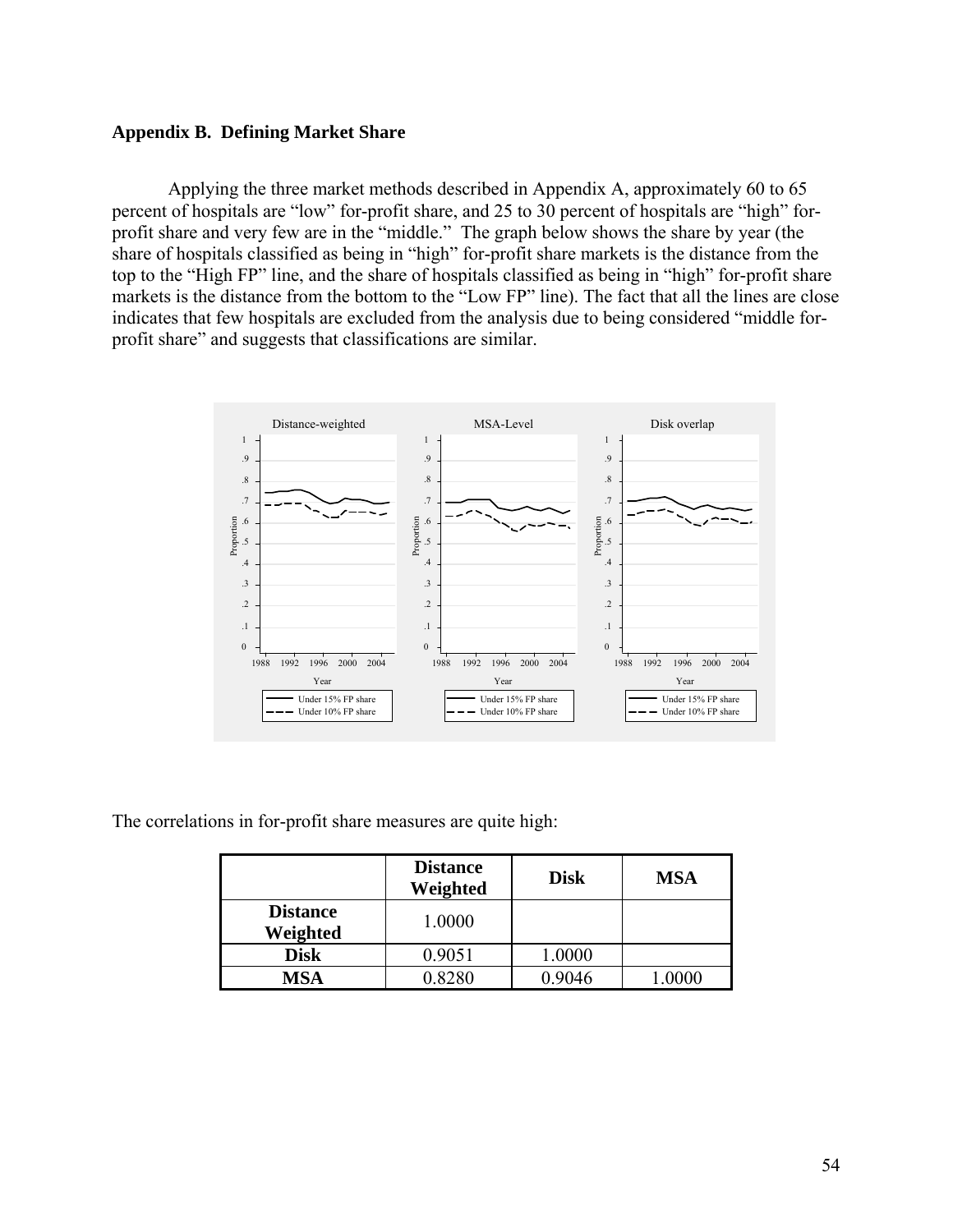## **Appendix C. Figures for All Medical Services**



# **1. Relatively Profitable Services**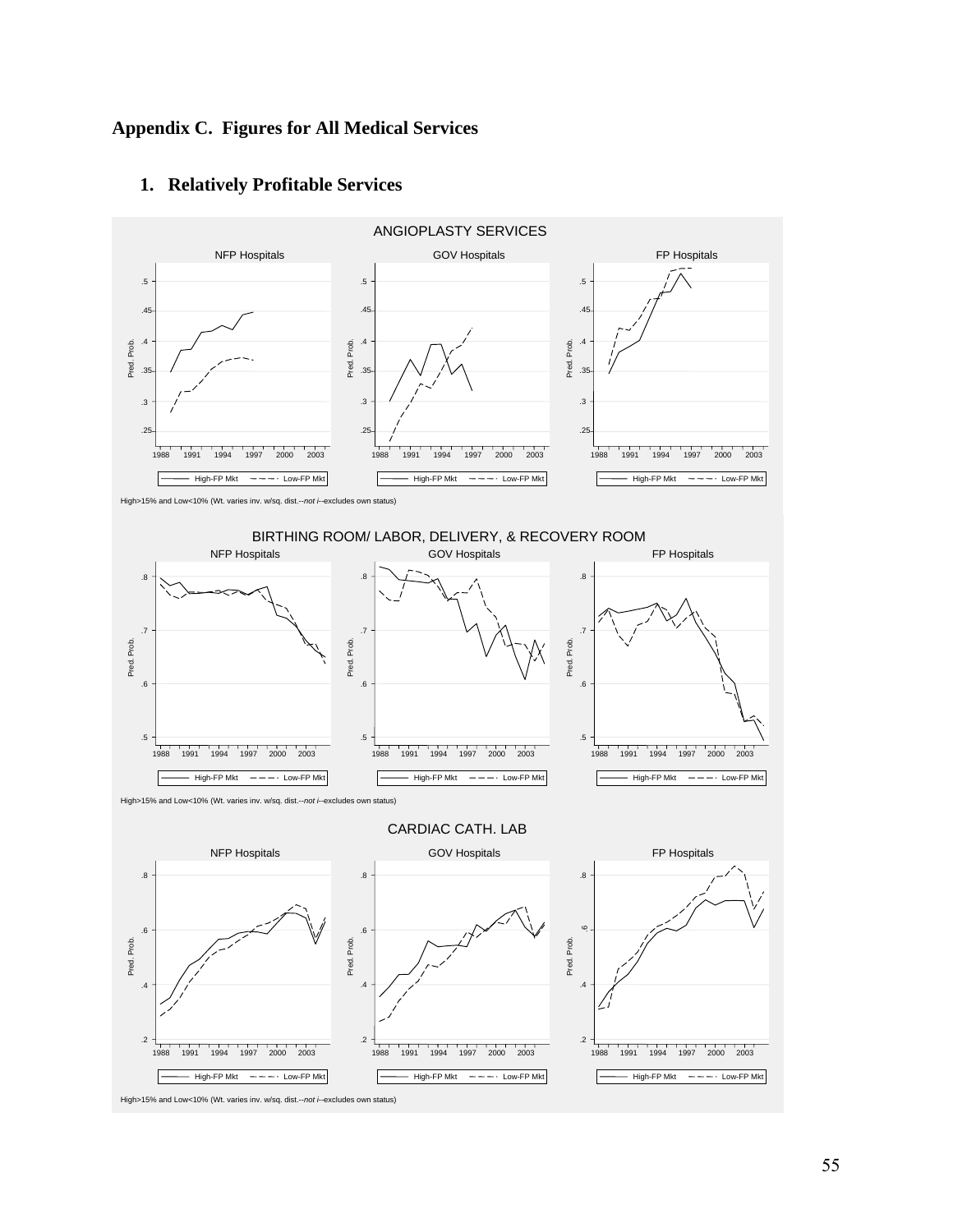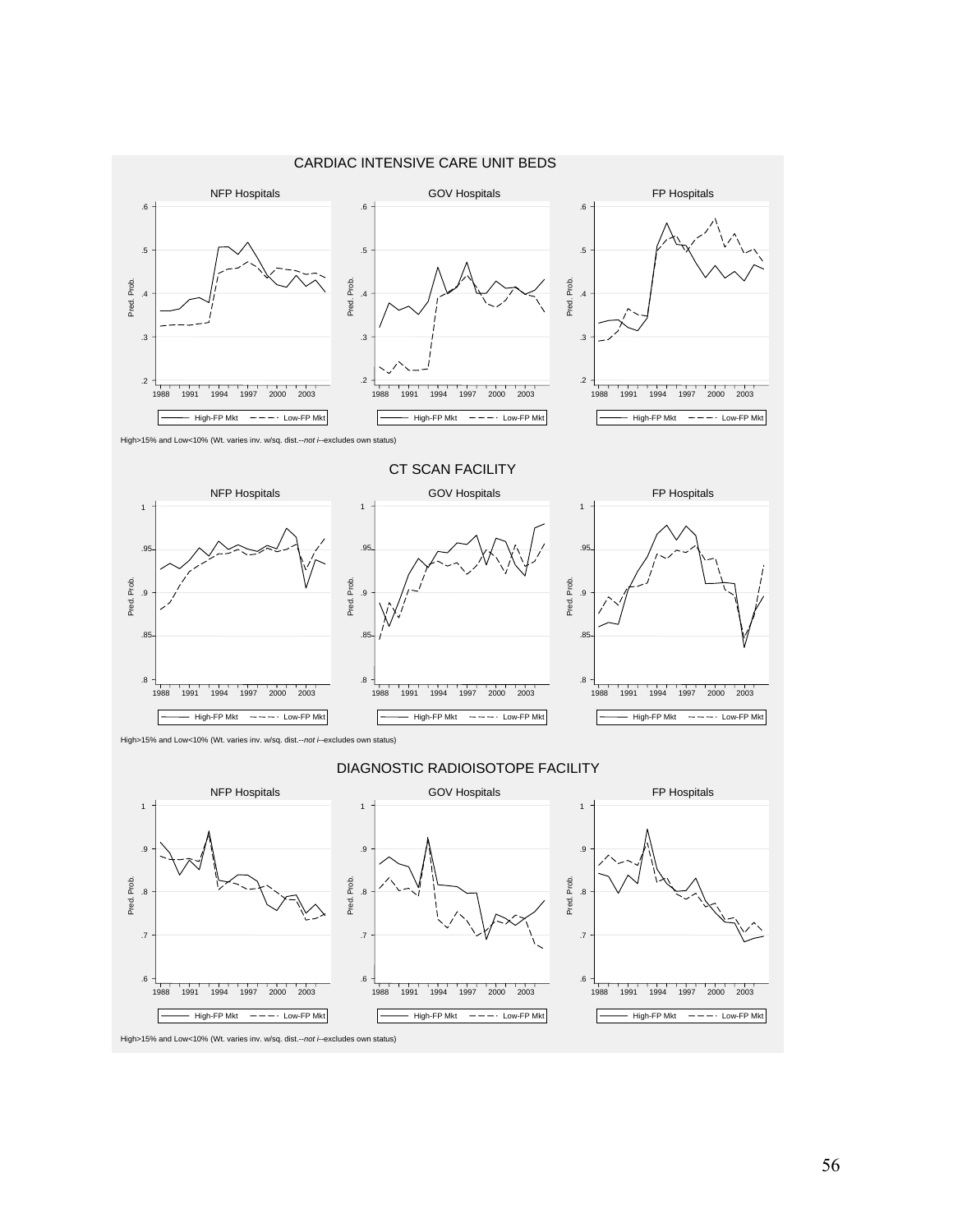

57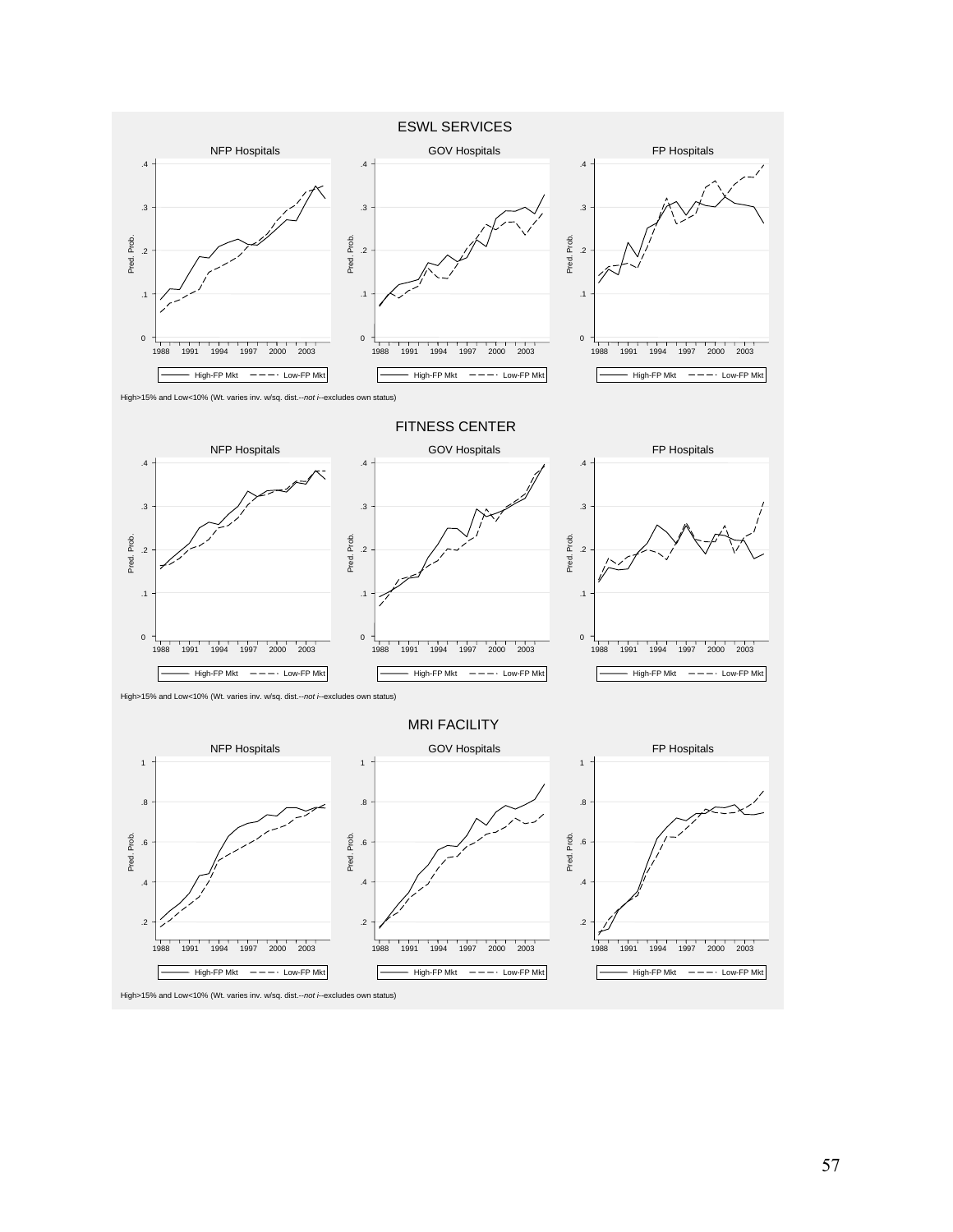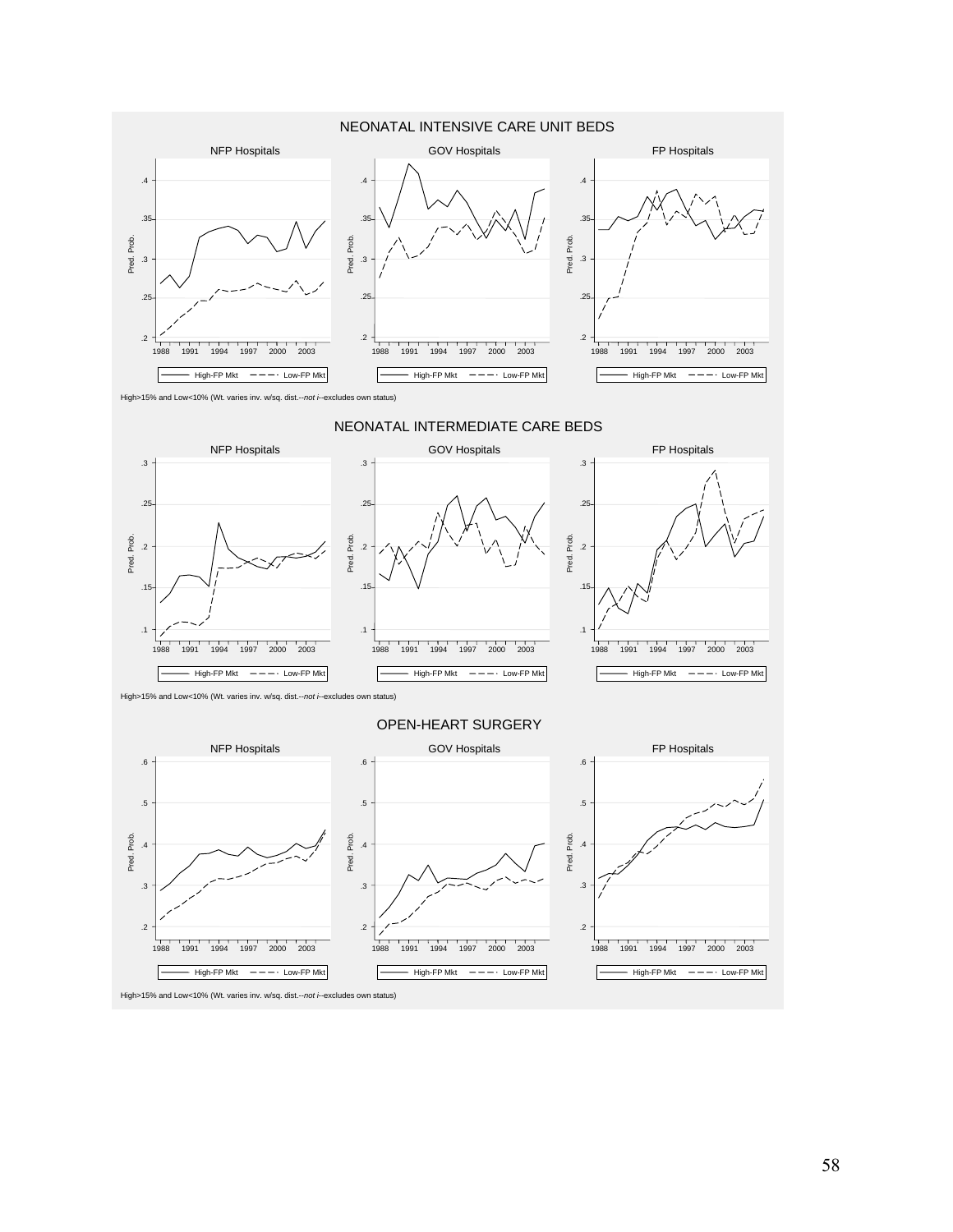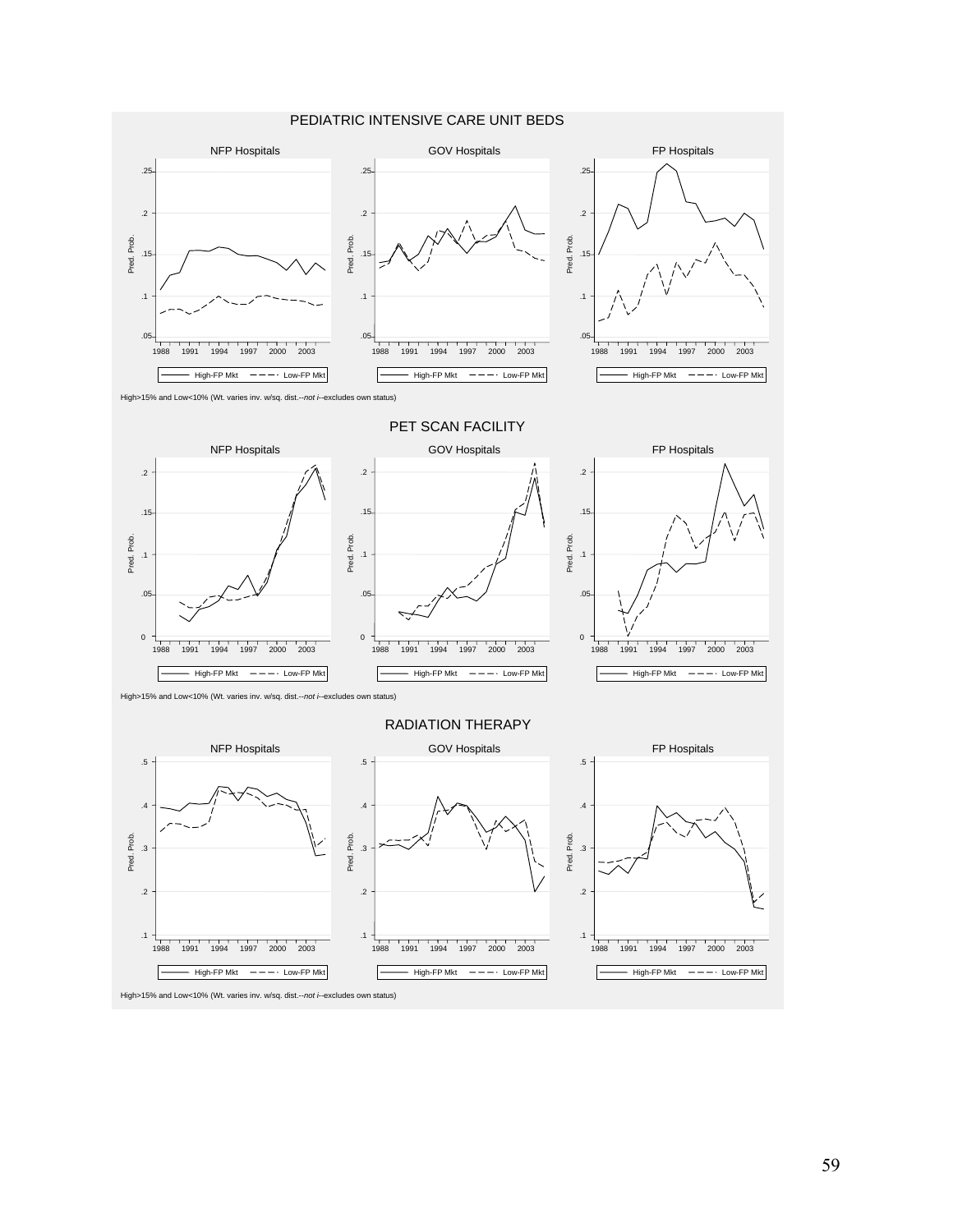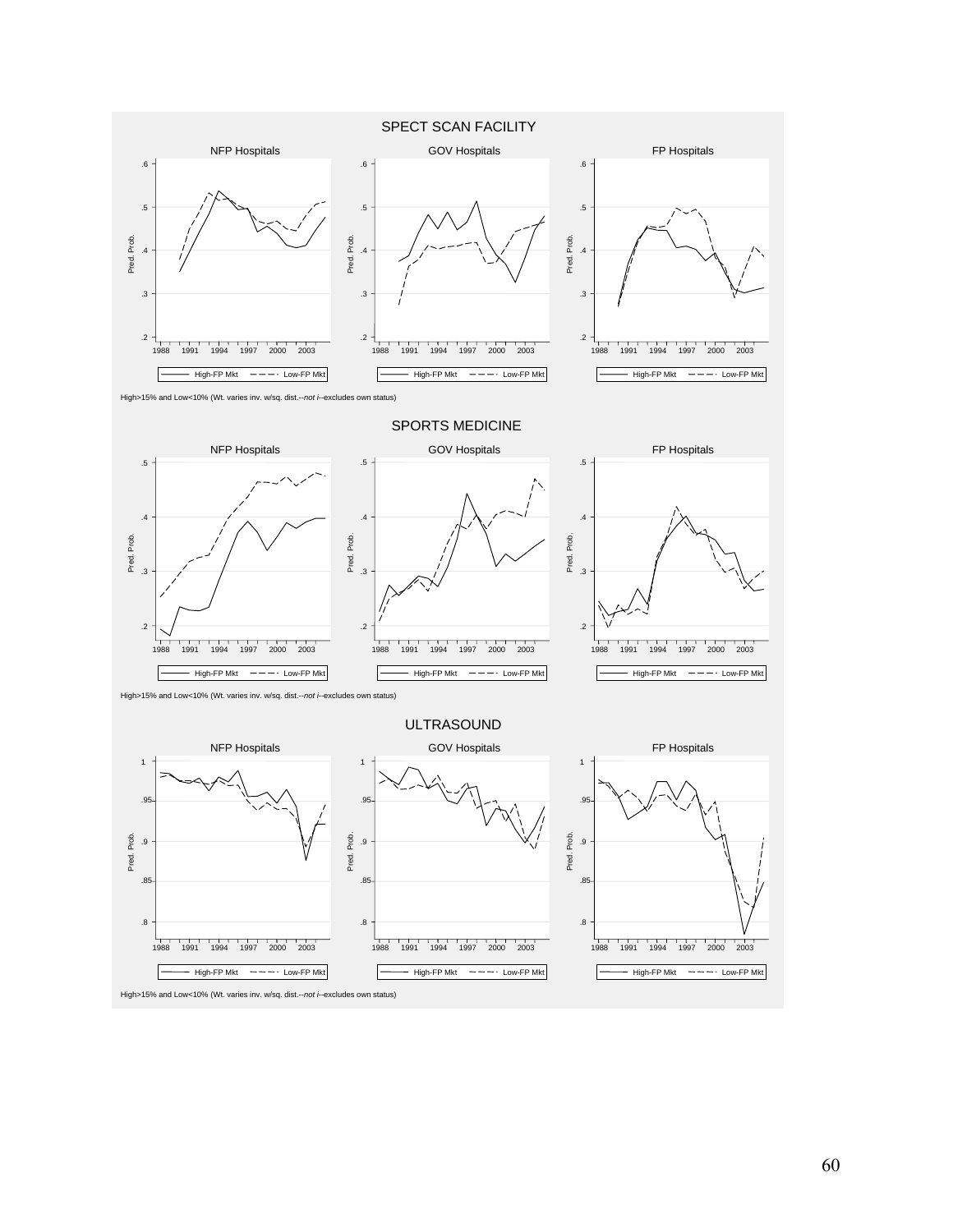

# **2. Relatively Unprofitable Services**

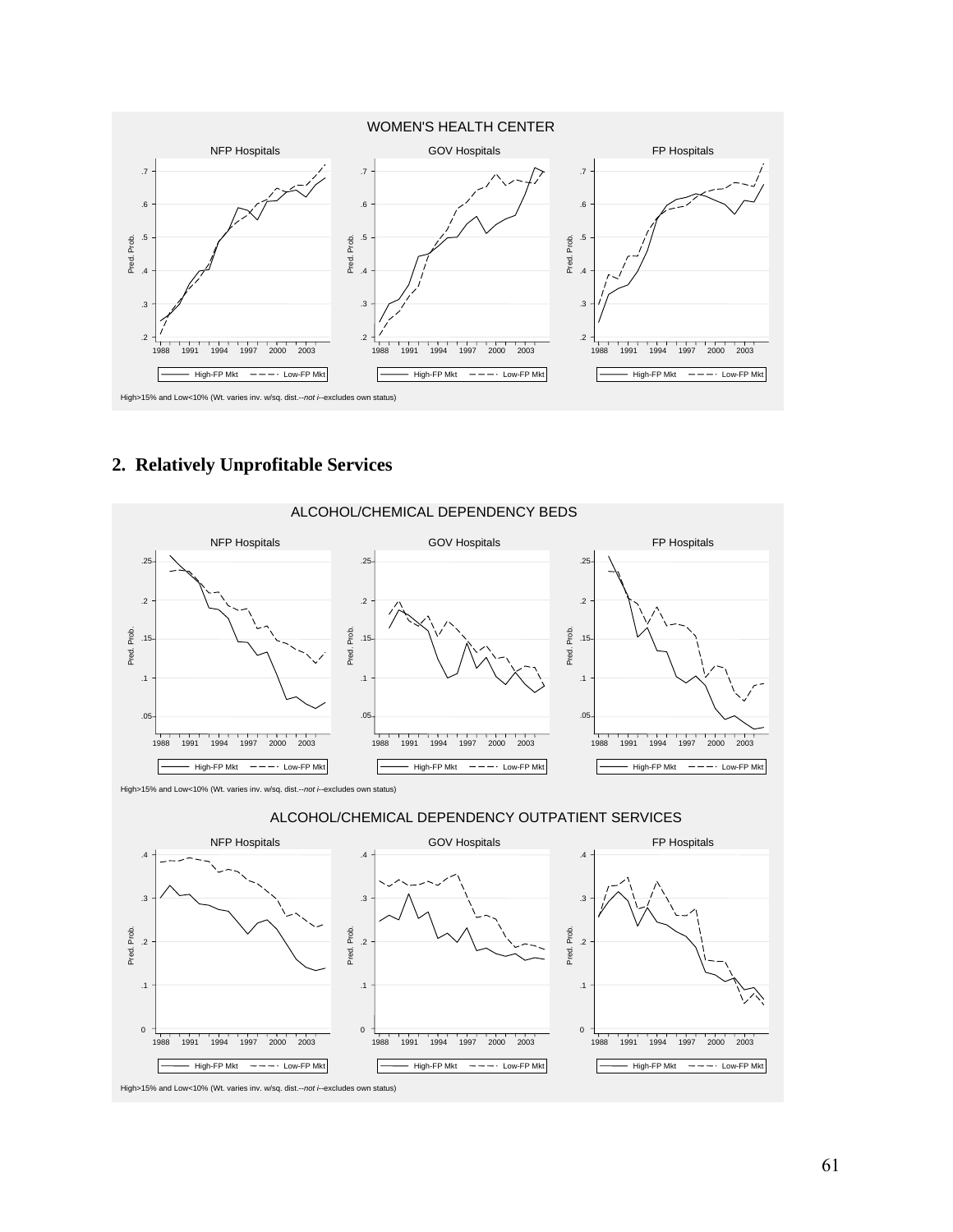

62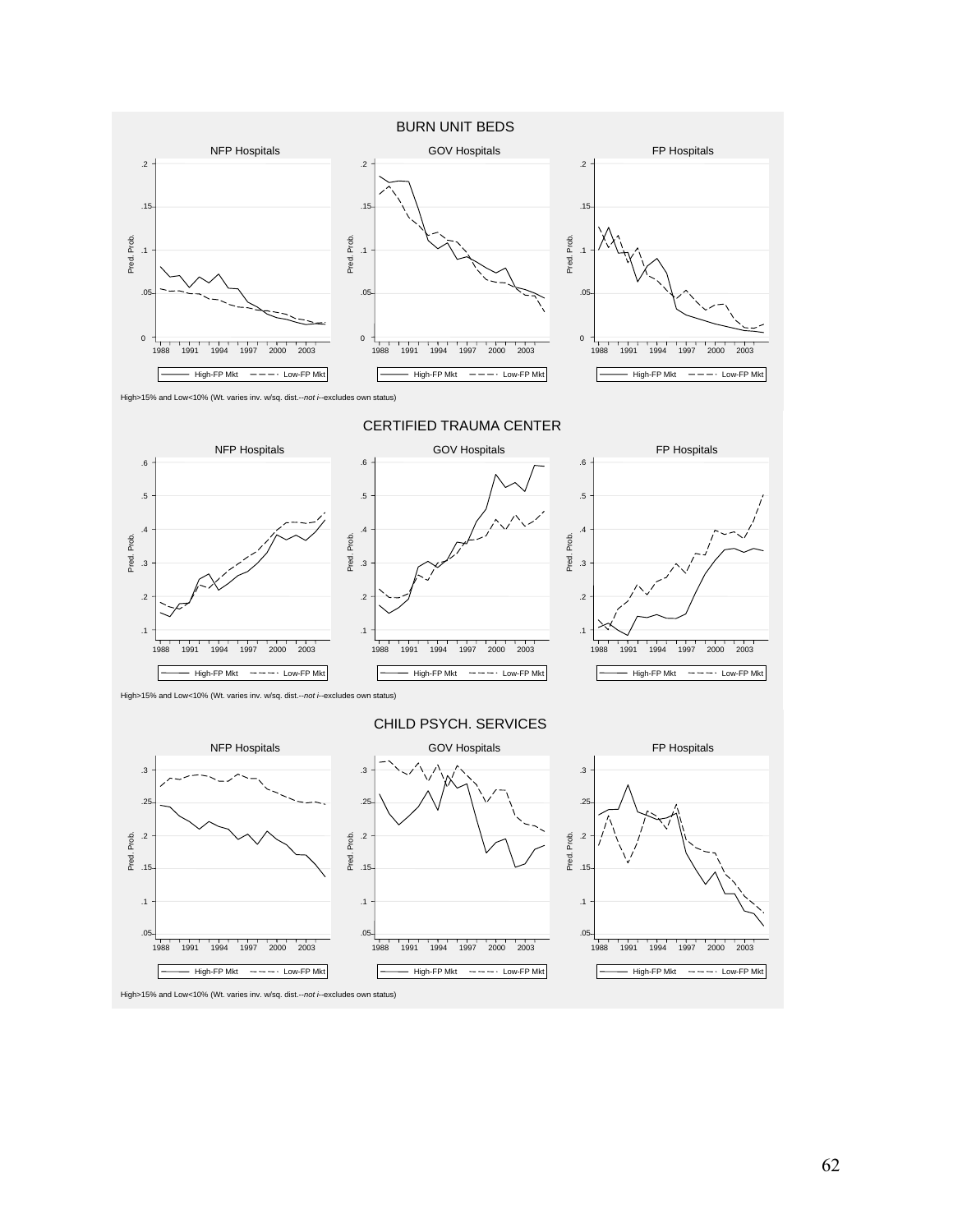

63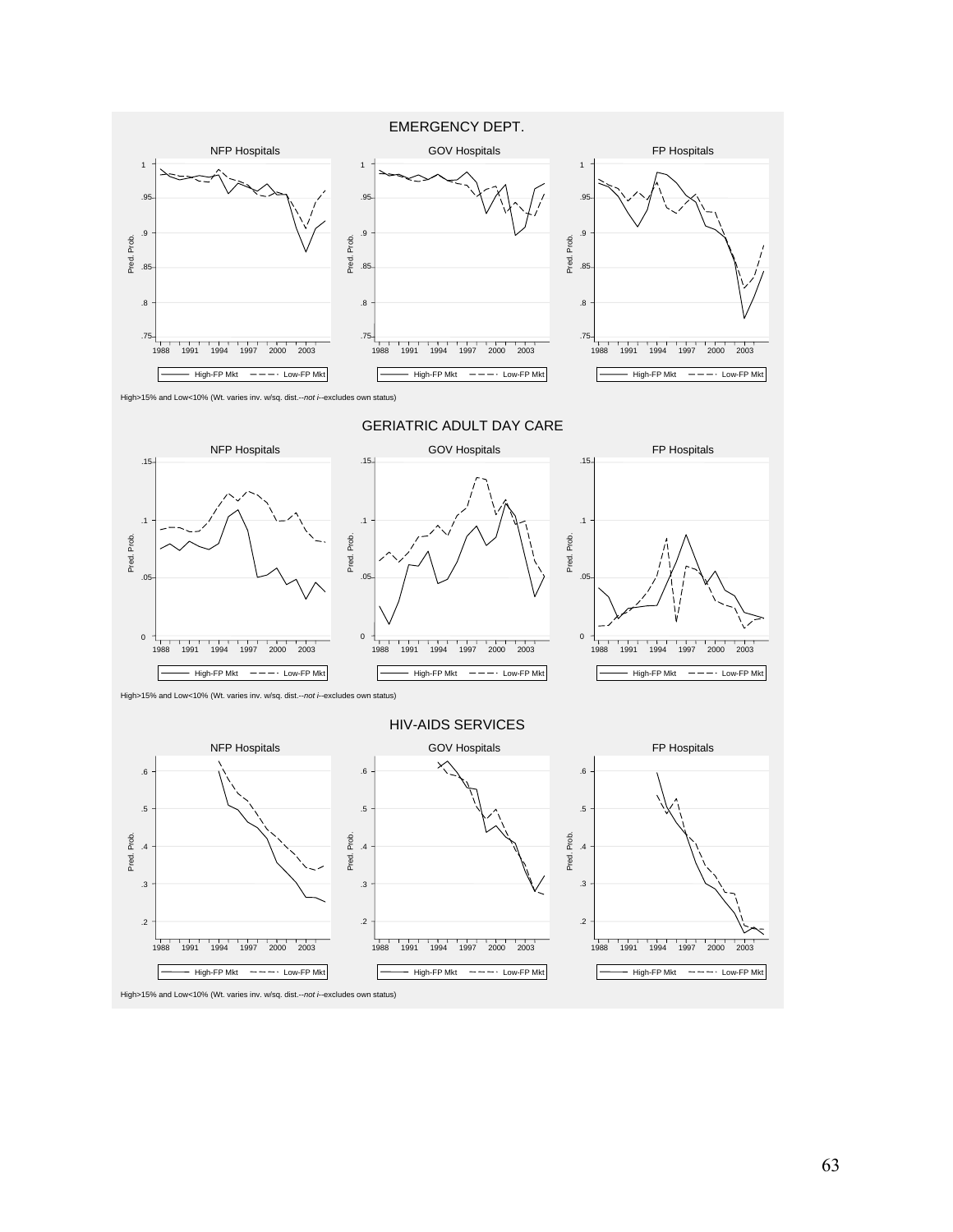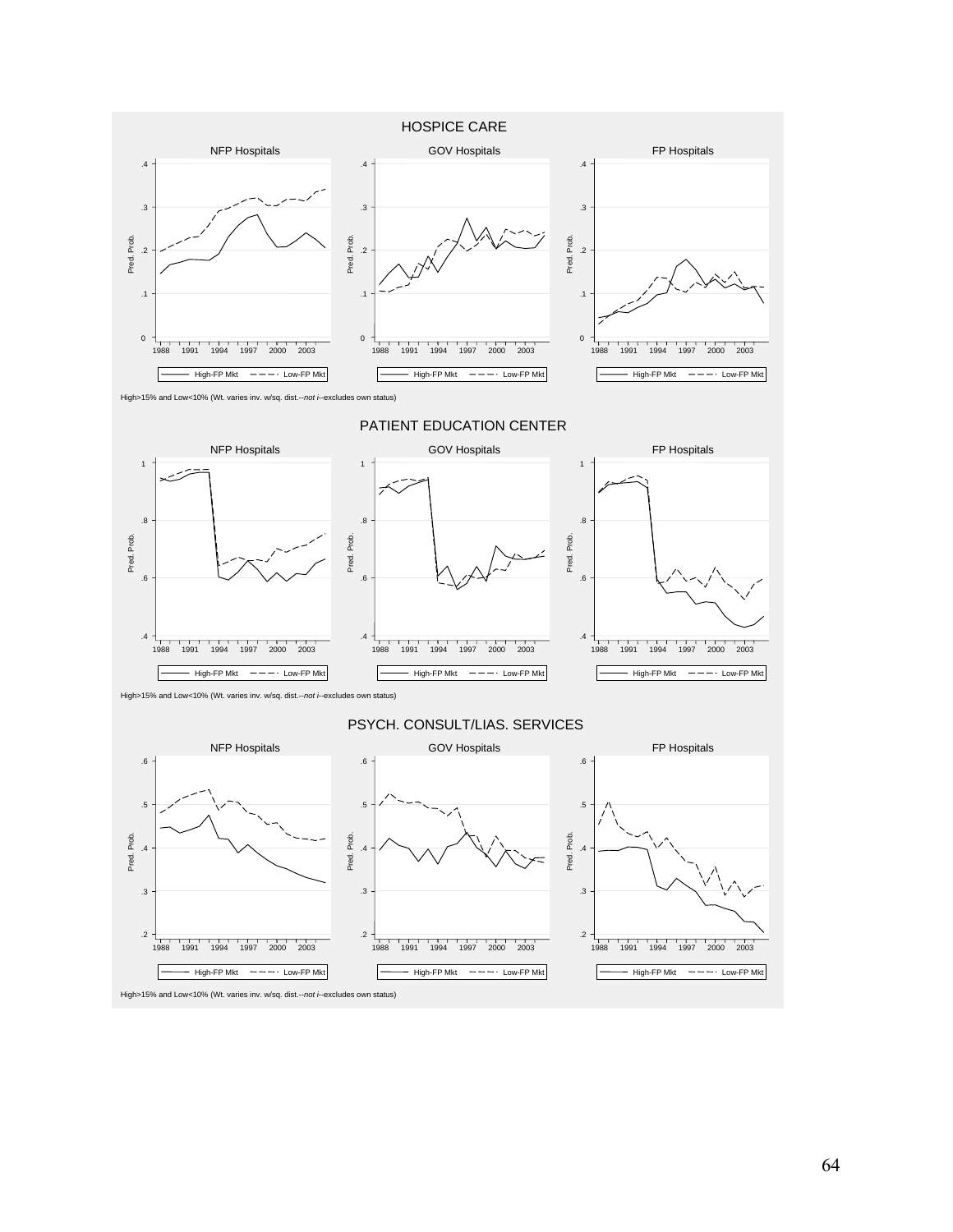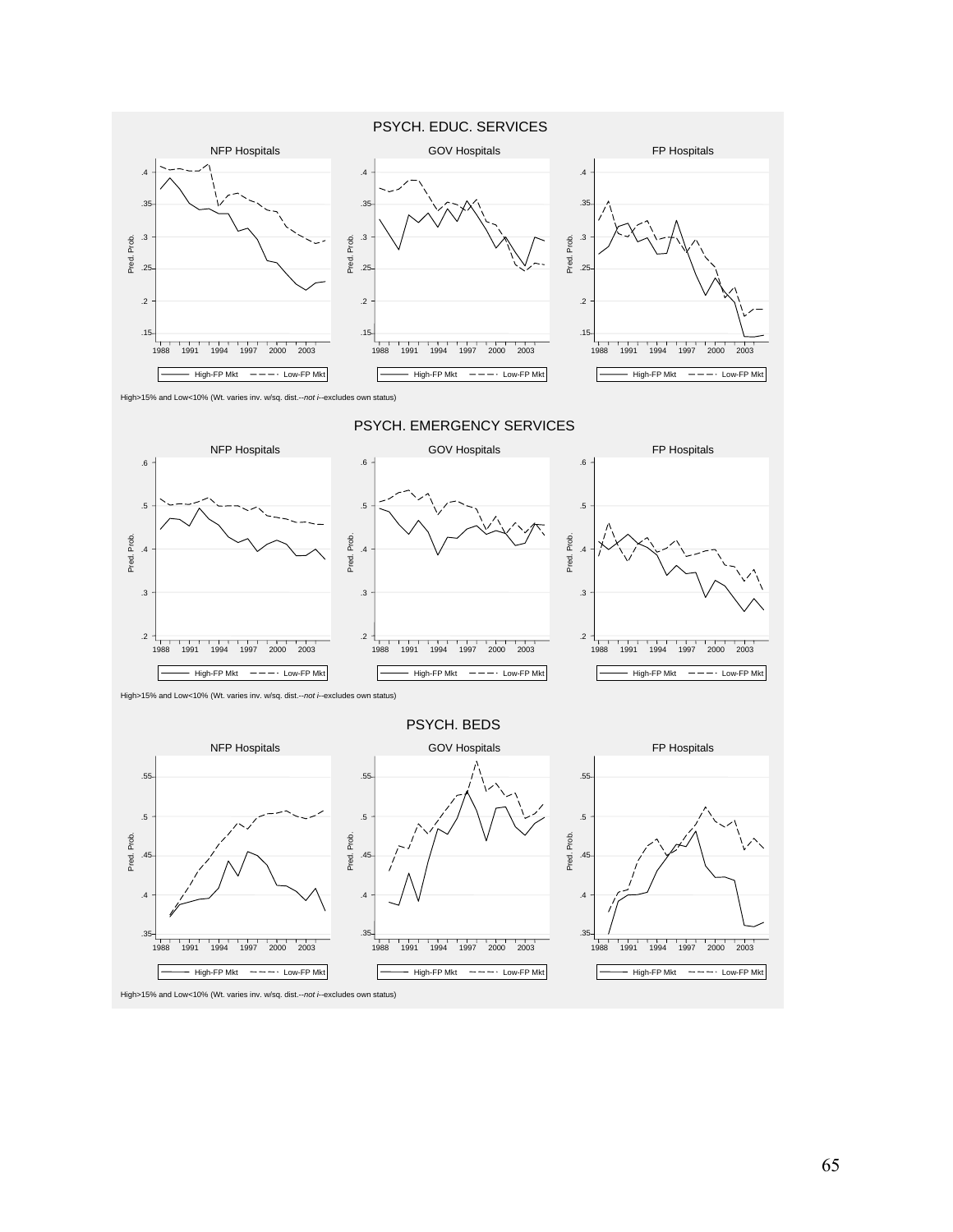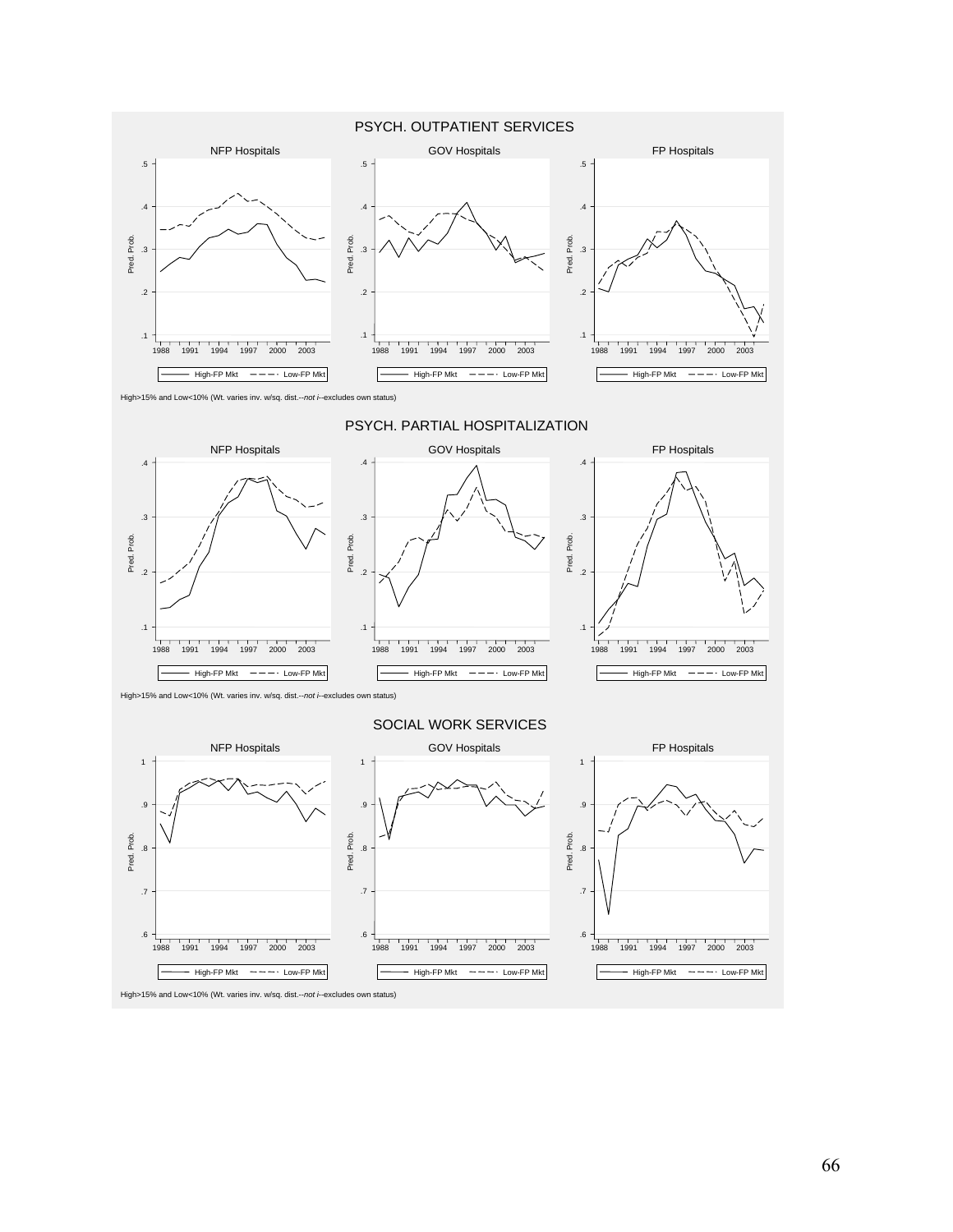

## **3. Variably Profitable Services**

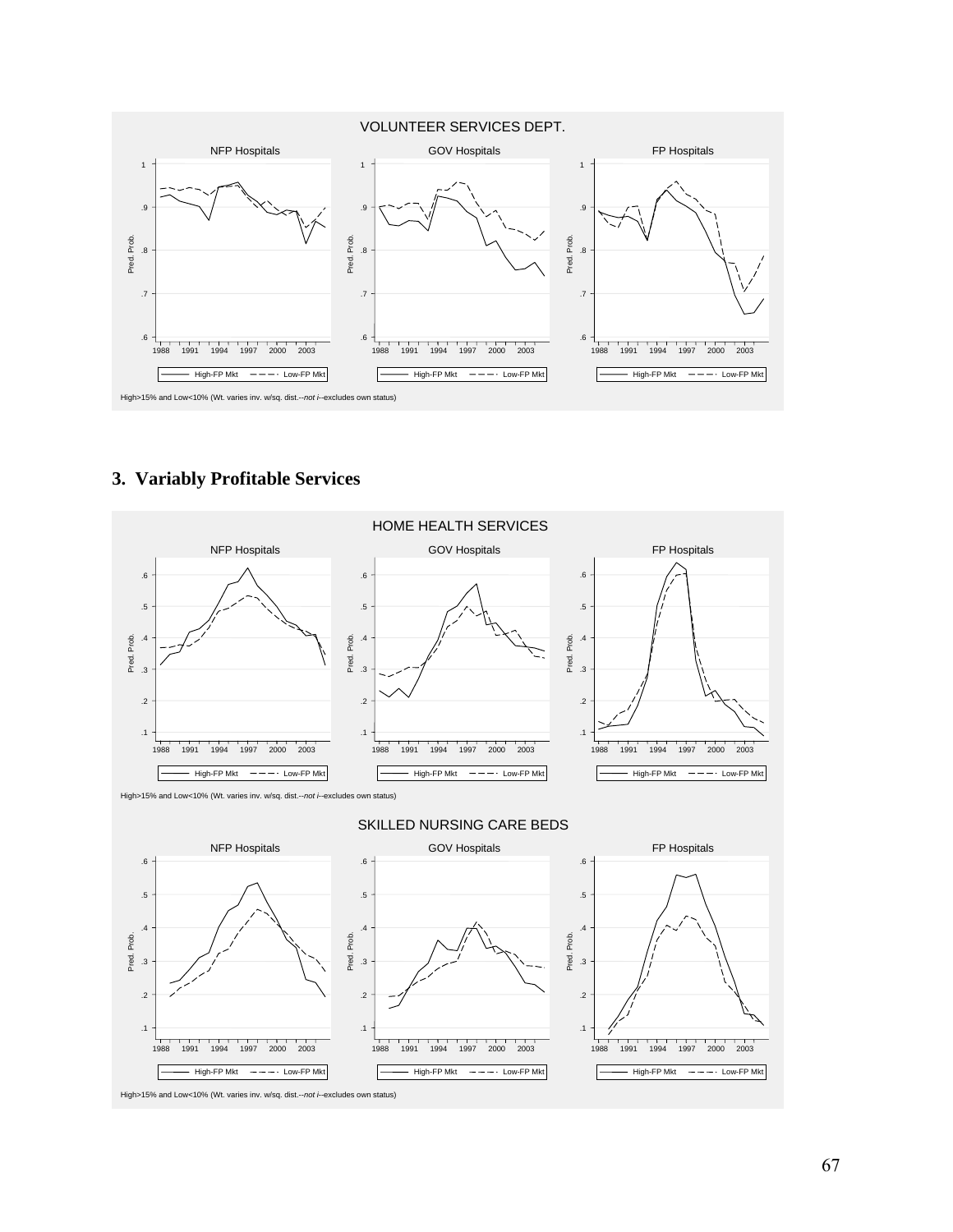

# **4. Profitability Unknown (e.g., unclear definition, mixed patient pool)**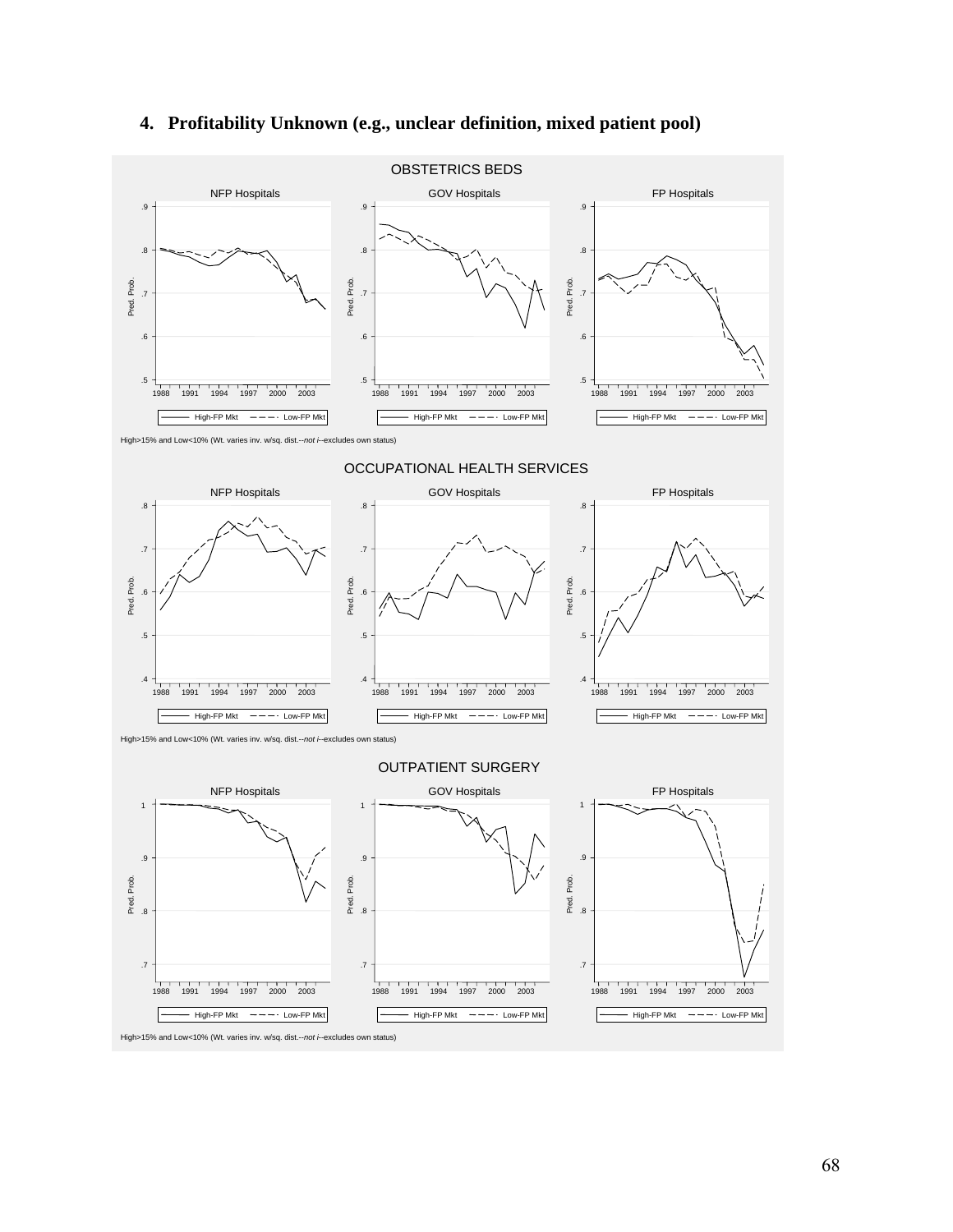

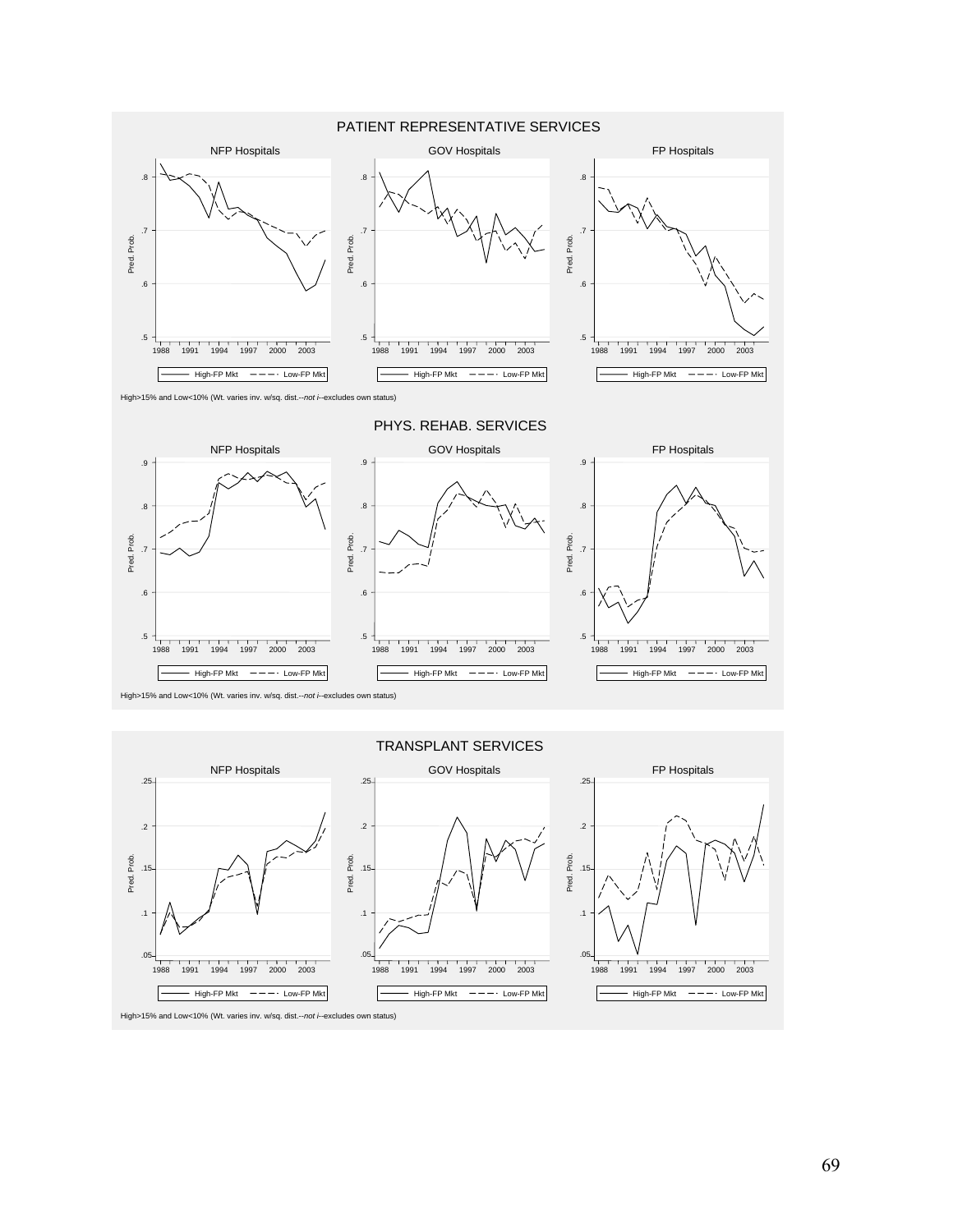### **Appendix D. Fixed-effects Estimates of Probability of Offering Medical Services by Ownership Type as For-Profit Market Share Increases and Medical Service Profitability Designation, 1988-2005**

|                                                                | FE estimate of the effect of<br>increased FP share;<br>exponentiated coefficients<br>represent positive effect when |                |          | <b>Profitability Status</b> |                | Percentage<br><b>of</b><br><b>Hospitals</b><br><b>Offering</b> |
|----------------------------------------------------------------|---------------------------------------------------------------------------------------------------------------------|----------------|----------|-----------------------------|----------------|----------------------------------------------------------------|
|                                                                |                                                                                                                     | greater than 1 |          | Qualitative                 |                | <b>Service</b>                                                 |
| <b>Service</b>                                                 | Gov                                                                                                                 | <b>NFP</b>     | $\bf FP$ | Approach                    | FP>G           | $\frac{0}{0}$                                                  |
| <b>Adult Day Care Program</b>                                  | 0.839                                                                                                               | 1.084          | 1.738    | $U^*$                       | $U^*$          | 0.085                                                          |
| Alcohol/Chem. Depend. Beds (>0) (89-05)                        | 1.356                                                                                                               | 0.664          | 0.857    | U                           | I              | 0.158                                                          |
| Alcohol/Drug Abuse or Dependency<br><b>Outpatient Services</b> | 1.274                                                                                                               | 0.657          | 1.026    | U                           | U              | 0.288                                                          |
| Angioplasty (89-97)                                            | 1.221                                                                                                               | 1.278          | 0.574    | $\mathbf{P}$                | $P***$         | 0.402                                                          |
| Birthing Room/LDR Room/LDRP Room                               | 1.968                                                                                                               | 1.996*         | 2.070    | ${\bf P}$                   | U              | 0.735                                                          |
| <b>Burn Care Beds</b>                                          | 1.263                                                                                                               | 1.324          | 0.0888   | U                           | U              | 0.047                                                          |
| Cardiac Catheterization Lab                                    | 2.617                                                                                                               | 1.408          | 0.561    | ${\bf P}$                   | p*             | 0.541                                                          |
| Cardiac Intensive Care Beds (>0)                               | 2.431                                                                                                               | $0.540*$       | 0.715    | $\mathbf{P}$                | $P**$          | 0.414                                                          |
| Certified Trauma Center                                        | 1.361                                                                                                               | 0.787          | 0.542    | U                           | $U^*$          | 0.284                                                          |
| <b>Child Psychiatric Services</b>                              | 1.421                                                                                                               | 1.096          | 2.915    | U                           | $U^*$          | 0.246                                                          |
| Computed-Assisted Tomography Scan (CT)                         | 1.778                                                                                                               | 1.215          | 1.543    | ${\bf P}$                   | U              | 0.924                                                          |
| Diagnostic Radioisotope Facility                               | $2.005*$                                                                                                            | 1.321          | 1.342    | ${\bf P}$                   | ${\bf P}$      | 0.813                                                          |
| <b>Emergency Department</b>                                    | 4.993                                                                                                               | 2.196          | 4.647*   | U                           | U              | 0.958                                                          |
| Extracorporeal Shock-Wave Lithotripter                         | 1.754                                                                                                               | 0.928          | $0.432*$ | ${\bf P}$                   | $P*$           | 0.208                                                          |
| <b>Fitness Center</b>                                          | 1.098                                                                                                               | 1.009          | 0.620    | $\mathbf{P}$                | $\overline{V}$ | 0.258                                                          |
| HIV-AIDS Services (94-05)                                      | 1.341                                                                                                               | 0.681          | 0.669    | $\mathbf U$                 | $U^{***}$      | 0.604                                                          |
| Home Health Services                                           | 1.868                                                                                                               | 1.338          | 1.496    | $\mathbf V$                 | $V^{**}$       | 0.411                                                          |
| Hospice                                                        | 4.147**                                                                                                             | 2.382**        | 3.007*   | $\mathbf{U}^{\dagger}$      | $U^{**}$       | 0.232                                                          |
| Magnetic Resonance Imaging (MRI)                               | 2.117                                                                                                               | 1.304          | 0.791    | $\mathbf{P}$                | ${\bf P}$      | 0.533                                                          |
| Neonatal Intensive Care Beds (>0)                              | 1.844                                                                                                               | 1.490          | 0.841    | ${\bf P}$                   | I              | 0.289                                                          |
| Neonatal Intermediate Care Beds (>0)                           | 1.106                                                                                                               | 0.868          | 0.745    | ${\bf P}$                   | I              | 0.171                                                          |
| Obstetric Care Beds (>0)                                       | 1.920                                                                                                               | 1.846          | 2.424    | $\overline{\mathcal{C}}$    | U              | 0.756                                                          |
| Occupational Health Services                                   | 1.441                                                                                                               | 1.227          | 1.343    | $\overline{\mathcal{C}}$    | I              | 0.664                                                          |
| Open-Heart Surgery                                             | 3.128                                                                                                               | 0.804          | 0.588    | ${\bf P}$                   | $P***$         | 0.346                                                          |
| <b>Outpatient Surgery</b>                                      | 2.112                                                                                                               | 2.221          | 0.778    | $\gamma$                    | U              | 0.975                                                          |
| <b>Patient Education Center</b>                                | 1.520                                                                                                               | 0.893          | 0.478*   | $U^{\dagger}$               | U              | 0.756                                                          |
| <b>Patient Representative Services</b>                         | 1.892                                                                                                               | 1.111          | 0.772    | $\gamma$                    | U              | 0.716                                                          |
| Pediatric Intensive Care Beds $(>0)$                           | 0.308                                                                                                               | 1.300          | 3.775    | P                           | Ι              | 0.116                                                          |
| Positron Emission Tomography (PET) (90-05)                     | 1.337                                                                                                               | 1.019          | 0.585    | P                           | $\mathbf{P}$   | 0.100                                                          |
| Psychiatric Consultation/Liaison Services                      | 1.344                                                                                                               | 0.786          | 0.717    | $\mathbf U$                 | Ι              | 0.432                                                          |
| <b>Psychiatric Education Services</b>                          | 1.693                                                                                                               | 1.076          | 1.137    | U                           | U              | 0.327                                                          |
| Psychiatric Emergency Services                                 | 1.638                                                                                                               | 0.983          | 1.139    | U                           | U              | 0.455                                                          |
| Psychiatric Inpatient Beds $(>0)$ (89-05)                      | 2.063                                                                                                               | 0.882          | 1.132    | U                           | $U^{**}$       | 0.421                                                          |
| <b>Psychiatric Outpatient Services</b>                         | 1.614                                                                                                               | 0.671          | 1.870    | U                           | $\mathbf U$    | 0.336                                                          |
| Psychiatric Partial Hospitalization Program                    | 1.886                                                                                                               | 0.967          | 1.575    | U                           | U              | 0.276                                                          |